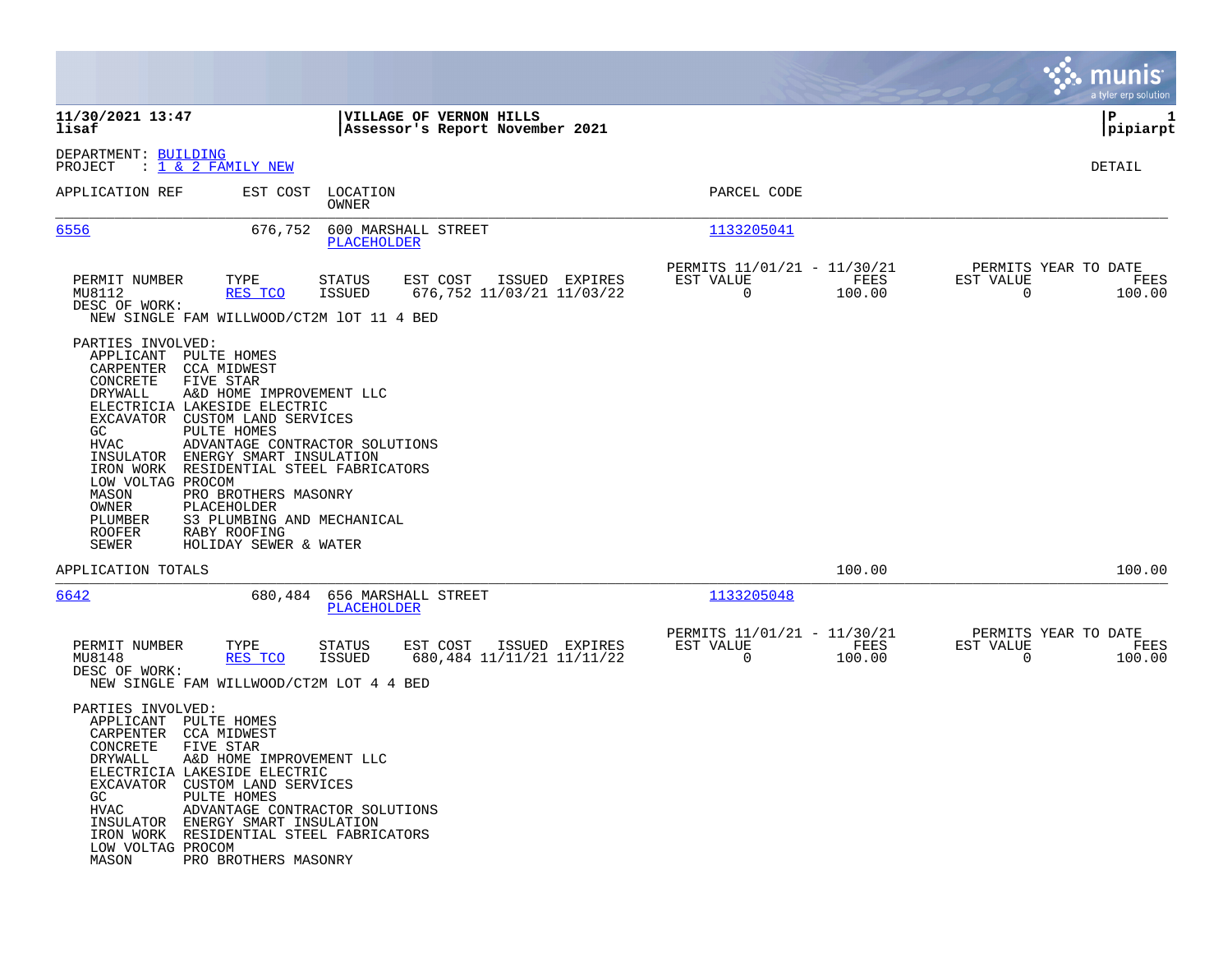|                                                                                                                                                                                                                                                                                                                                                                                                                                                                                                                                                               |                                                                                                                   |                                                                                         | a tyler erp solution                                            |
|---------------------------------------------------------------------------------------------------------------------------------------------------------------------------------------------------------------------------------------------------------------------------------------------------------------------------------------------------------------------------------------------------------------------------------------------------------------------------------------------------------------------------------------------------------------|-------------------------------------------------------------------------------------------------------------------|-----------------------------------------------------------------------------------------|-----------------------------------------------------------------|
| 11/30/2021 13:47<br>lisaf                                                                                                                                                                                                                                                                                                                                                                                                                                                                                                                                     | VILLAGE OF VERNON HILLS<br>Assessor's Report November 2021                                                        |                                                                                         | P<br>$\mathbf{2}$<br> pipiarpt                                  |
| DEPARTMENT: BUILDING<br>: 1 & 2 FAMILY NEW<br>PROJECT                                                                                                                                                                                                                                                                                                                                                                                                                                                                                                         |                                                                                                                   |                                                                                         | DETAIL                                                          |
| APPLICATION REF                                                                                                                                                                                                                                                                                                                                                                                                                                                                                                                                               | EST COST LOCATION<br>OWNER                                                                                        | PARCEL CODE                                                                             |                                                                 |
| PLACEHOLDER<br>OWNER<br>PLUMBER<br>S3 PLUMBING AND MECHANICAL<br><b>ROOFER</b><br>RABY ROOFING<br>SEWER<br>HOLIDAY SEWER & WATER                                                                                                                                                                                                                                                                                                                                                                                                                              |                                                                                                                   |                                                                                         |                                                                 |
| APPLICATION TOTALS                                                                                                                                                                                                                                                                                                                                                                                                                                                                                                                                            |                                                                                                                   | 100.00                                                                                  | 100.00                                                          |
| 6645<br>663,845                                                                                                                                                                                                                                                                                                                                                                                                                                                                                                                                               | 663 MARSHALL STREET<br>PLACEHOLDER                                                                                | 1133215005                                                                              |                                                                 |
| PERMIT NUMBER<br>TYPE<br>MU8184<br>RES TCO<br>DESC OF WORK:<br>NEW SINGLE FAM WILLWOOD/EC2H 4 BED LOT 3                                                                                                                                                                                                                                                                                                                                                                                                                                                       | <b>STATUS</b><br>EST COST<br>ISSUED EXPIRES<br><b>ISSUED</b><br>663,845 11/18/21 11/18/22                         | PERMITS 11/01/21 - 11/30/21<br>EST VALUE<br>FEES<br>$\mathbf 0$<br>100.00               | PERMITS YEAR TO DATE<br>EST VALUE<br>FEES<br>100.00<br>$\Omega$ |
| PARTIES INVOLVED:<br>APPLICANT<br>PULTE HOMES<br>CARPENTER CCA MIDWEST<br>CONCRETE<br><b>CCA MIDWEST</b><br>DRYWALL<br>A&D HOME IMPROVEMENT LLC<br>ELECTRICIA LAKESIDE ELECTRIC<br>EXCAVATOR CUSTOM LAND SERVICES<br>PULTE HOMES<br>GC<br>ADVANTAGE CONTRACTOR SOLUTIONS<br>HVAC<br>INSULATOR<br>ENERGY SMART INSULATION<br>IRON WORK RESIDENTIAL STEEL FABRICATORS<br>LOW VOLTAG PROCOM<br>PRO BROTHERS MASONRY<br>MASON<br>OWNER<br>PLACEHOLDER<br>S3 PLUMBING AND MECHANICAL<br>PLUMBER<br><b>ROOFER</b><br>RABY ROOFING<br>SEWER<br>HOLIDAY SEWER & WATER |                                                                                                                   |                                                                                         |                                                                 |
| APPLICATION TOTALS                                                                                                                                                                                                                                                                                                                                                                                                                                                                                                                                            |                                                                                                                   | 100.00                                                                                  | 100.00                                                          |
| 6740<br>632,337<br>TYPE<br>PERMIT NUMBER<br>MU8209<br>RES TCO<br>DESC OF WORK:                                                                                                                                                                                                                                                                                                                                                                                                                                                                                | 658 CUNEO BOULEVARD<br>PLACEHOLDER<br>ISSUED EXPIRES<br>STATUS<br>EST COST<br>632,337 11/24/21 11/24/22<br>ISSUED | 1133215012<br>PERMITS 11/01/21 - 11/30/21<br>EST VALUE<br>FEES<br>$\mathbf 0$<br>100.00 | PERMITS YEAR TO DATE<br>EST VALUE<br>FEES<br>$\Omega$<br>100.00 |
| NEW SINGLE FAMILY MAPLE VALLY CRAFTSMAN CR3G 4 BDRM<br>PARTIES INVOLVED:<br>APPLICANT PULTE HOMES<br>CARPENTER CCA MIDWEST<br>CONCRETE<br>FIVE STAR<br>DRYWALL<br>A & D PAINTING AND DRYWALL<br>ELECTRICIA LAKESIDE ELECTRIC<br>EXCAVATOR CUSTOM LAND SERVICES                                                                                                                                                                                                                                                                                                |                                                                                                                   |                                                                                         |                                                                 |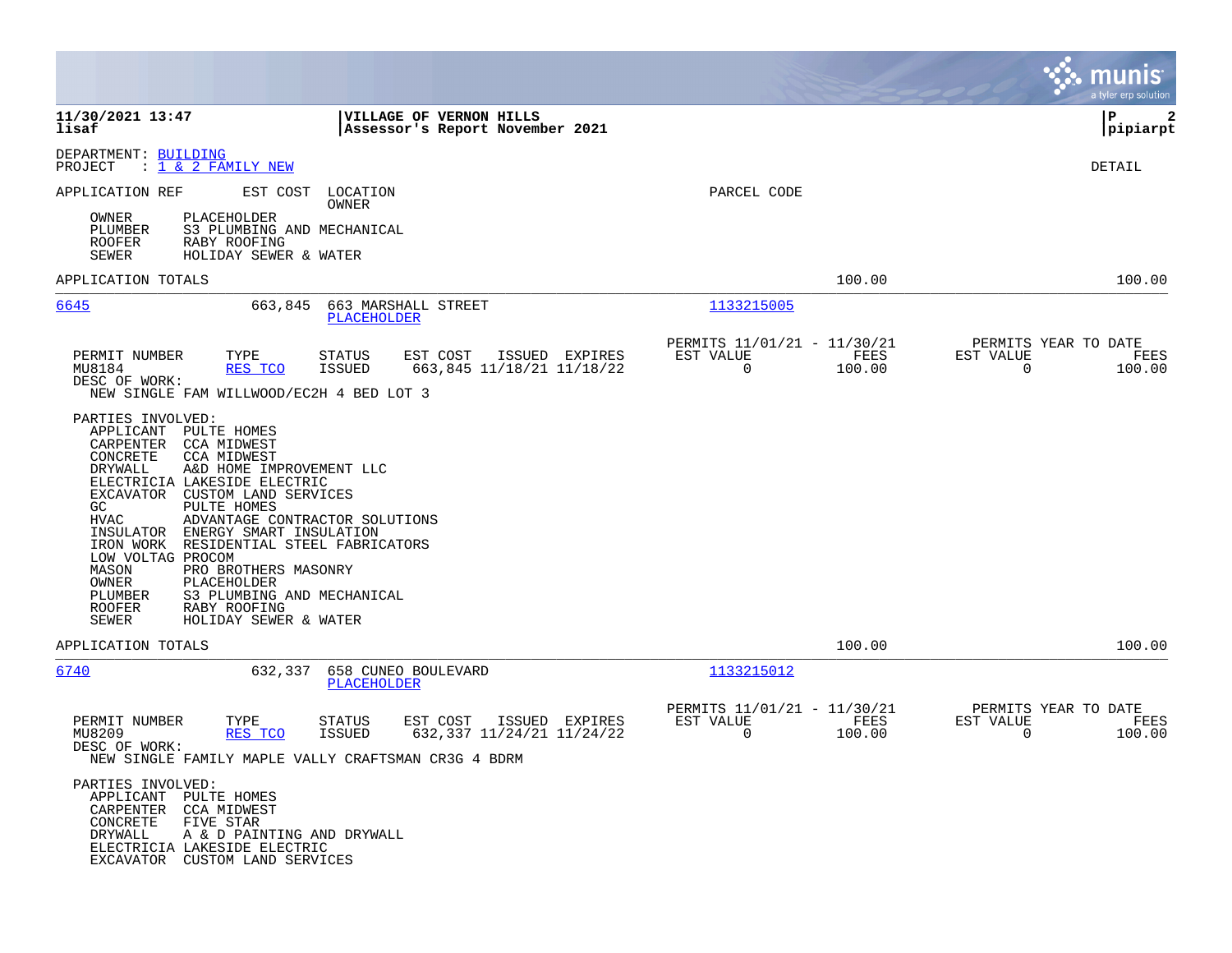|                                                                                                                                                                                                                                                                                                                                                                                                                                                                                                                                                           |                                                                                          | munis<br>a tyler erp solution                                     |
|-----------------------------------------------------------------------------------------------------------------------------------------------------------------------------------------------------------------------------------------------------------------------------------------------------------------------------------------------------------------------------------------------------------------------------------------------------------------------------------------------------------------------------------------------------------|------------------------------------------------------------------------------------------|-------------------------------------------------------------------|
| 11/30/2021 13:47<br>VILLAGE OF VERNON HILLS<br>lisaf<br>Assessor's Report November 2021                                                                                                                                                                                                                                                                                                                                                                                                                                                                   |                                                                                          | l P<br>3<br> pipiarpt                                             |
| DEPARTMENT: BUILDING<br>PROJECT : $1 \& 2$ FAMILY NEW                                                                                                                                                                                                                                                                                                                                                                                                                                                                                                     |                                                                                          | <b>DETAIL</b>                                                     |
| APPLICATION REF<br>EST COST LOCATION<br>OWNER<br>PULTE HOMES<br>GC<br><b>HVAC</b><br>ADVANTAGE CONTRACTOR SOLUTIONS<br>INSULATOR ENERGY SMART INSULATION<br>IRON WORK RESIDENTIAL STEEL FABRICATORS<br>LOW VOLTAG PROCOM<br>MASON<br>PRO BROTHERS MASONRY<br>OWNER<br>PLACEHOLDER<br>S3 PLUMBING AND MECHANICAL<br>PLUMBER<br>ROOFER<br>RABY ROOFING COMPANY<br>SEWER<br>HOLIDAY SEWER & WATER                                                                                                                                                            | PARCEL CODE                                                                              |                                                                   |
| APPLICATION TOTALS                                                                                                                                                                                                                                                                                                                                                                                                                                                                                                                                        | 100.00                                                                                   | 100.00                                                            |
| 7601<br>733,235 676 INSULL DRIVE<br><b>PLACEHOLDER</b>                                                                                                                                                                                                                                                                                                                                                                                                                                                                                                    | 1133216016                                                                               |                                                                   |
| PERMIT NUMBER<br>TYPE<br>EST COST<br>ISSUED EXPIRES<br>STATUS<br>$1&2$ FAM<br>ISSUED<br>733,235 11/08/21 11/08/22<br>MU8129<br>DESC OF WORK:<br>NEW SINGLE FAM STRASBOUG/CR3G 3 BED 10T 86<br>PARTIES INVOLVED:                                                                                                                                                                                                                                                                                                                                           | PERMITS 11/01/21 - 11/30/21<br>EST VALUE<br><b>EXECUTE: PEES</b><br>733,235<br>13,166.94 | PERMITS YEAR TO DATE<br>EST VALUE<br>FEES<br>733,235<br>13,166.94 |
| APPLICANT PULTE HOMES<br>CCA MIDWEST<br>APPLICANT<br>CARPENTER FIVE STAR<br>A&D HOME IMPROVEMENT LLC<br><b>DRYWALL</b><br>ELECTRICIA LAKESIDE ELECTRIC<br>EXCAVATOR CUSTOM LAND SERVICES<br>PULTE HOMES<br>GC<br>ADVANTAGE CONTRACTOR SOLUTIONS<br>HVAC<br>INSULATOR ENERGY SMART INSULATION<br>IRON WORK RESIDENTIAL STEEL FABRICATORS<br>LOW VOLTAG PROCOM<br>MASON<br>PRO BROTHERS MASONRY<br>OWNER<br>PLACEHOLDER<br>PLUMBER<br>S3 PLUMBING AND MECHANICAL<br>PAYER<br>PULTE HOMES<br><b>ROOFER</b><br>RABY ROOFING<br>SEWER<br>HOLIDAY SEWER & WATER |                                                                                          |                                                                   |
| APPLICATION TOTALS                                                                                                                                                                                                                                                                                                                                                                                                                                                                                                                                        | 13,166.94                                                                                | 13,166.94                                                         |
| 7978<br>773,206 1316 MANSION ROAD<br>PLACEHOLDER                                                                                                                                                                                                                                                                                                                                                                                                                                                                                                          | 1133205102                                                                               |                                                                   |
| PERMIT NUMBER<br>TYPE<br>EST COST<br>ISSUED EXPIRES<br>STATUS<br>773,206 11/16/21 11/16/22<br>MU8173<br>$1&2$ FAM<br>ISSUED<br>DESC OF WORK:<br>$\sim$ $\sim$ $\sim$ $\sim$ $\sim$ $\sim$ $\sim$ $\sim$<br>.                                                                                                                                                                                                                                                                                                                                              | PERMITS 11/01/21 - 11/30/21<br>EST VALUE<br><b>EXECUTE: PEES</b><br>773,206<br>13,630.14 | PERMITS YEAR TO DATE<br>EST VALUE<br>FEES<br>773,206<br>13,630.14 |

NEW SINGLE FAM 3 BED LOT 63 LYONS/CT3G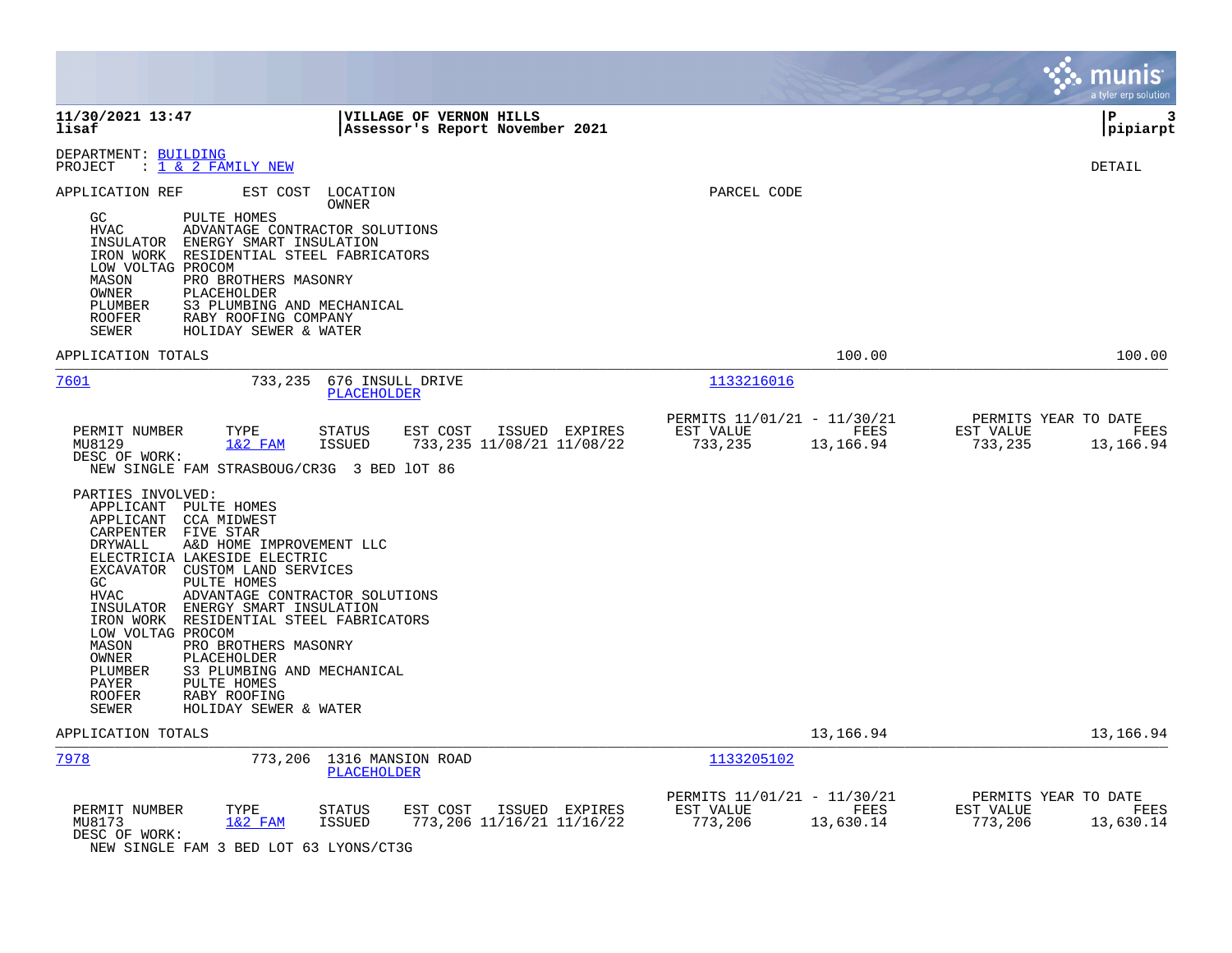|                                                                                                                                                                                  |                                                                                                                                                                                                                                                                                                                                                                                                                                         |                                                 |                                             |                      |                                                  | munis<br>a tyler erp solution                             |      |
|----------------------------------------------------------------------------------------------------------------------------------------------------------------------------------|-----------------------------------------------------------------------------------------------------------------------------------------------------------------------------------------------------------------------------------------------------------------------------------------------------------------------------------------------------------------------------------------------------------------------------------------|-------------------------------------------------|---------------------------------------------|----------------------|--------------------------------------------------|-----------------------------------------------------------|------|
| 11/30/2021 13:47<br>lisaf                                                                                                                                                        |                                                                                                                                                                                                                                                                                                                                                                                                                                         | <b>VILLAGE OF VERNON HILLS</b>                  | Assessor's Report November 2021             |                      |                                                  | ΙP<br>pipiarpt                                            | 4    |
| DEPARTMENT: BUILDING<br>PROJECT                                                                                                                                                  | : 1 & 2 FAMILY NEW                                                                                                                                                                                                                                                                                                                                                                                                                      |                                                 |                                             |                      |                                                  | DETAIL                                                    |      |
| APPLICATION REF<br>PARTIES INVOLVED:<br>CARPENTER<br>CONCRETE<br>DRYWALL<br>GC.<br>HVAC<br>INSULATOR<br>LOW VOLTAG PROCOM<br>MASON<br>OWNER<br>PLUMBER<br>ROOFER<br><b>SEWER</b> | EST COST LOCATION<br>APPLICANT PULTE HOMES<br><b>CCA MIDWEST</b><br><b>CCA MIDWEST</b><br>A & D PAINTING AND DRYWALL<br>ELECTRICIA LAKESIDE ELECTRIC<br>EXCAVATOR CUSTOM LAND SERVICES<br>PULTE HOMES<br>ADVANTAGE CONTRACTOR SOLUTIONS<br>ENERGY SMART INSULATION<br>IRON WORK RESIDENTIAL STEEL FABRICATORS<br>PRO BROTHERS MASONRY<br>PLACEHOLDER<br>S3 PLUMBING AND MECHANICAL<br>SCHALL DEVELOPEMENT CORP<br>HOLIDAY SEWER & WATER | OWNER                                           |                                             | PARCEL CODE          |                                                  |                                                           |      |
| APPLICATION TOTALS                                                                                                                                                               |                                                                                                                                                                                                                                                                                                                                                                                                                                         |                                                 |                                             |                      | 13,630.14                                        | 13,630.14                                                 |      |
| 7979                                                                                                                                                                             |                                                                                                                                                                                                                                                                                                                                                                                                                                         | 746,478 1321 MANSION ROAD<br><b>PLACEHOLDER</b> |                                             | 1133205120           |                                                  |                                                           |      |
| PERMIT NUMBER<br>MU8175<br>DESC OF WORK:                                                                                                                                         | TYPE<br>$1&2$ FAM<br>NEW SINGLE FAM 2 BED LOT 73 LYON/CR2G                                                                                                                                                                                                                                                                                                                                                                              | EST COST<br>STATUS<br>ISSUED                    | ISSUED EXPIRES<br>746,478 11/16/21 11/16/22 | EST VALUE<br>746,478 | PERMITS 11/01/21 - 11/30/21<br>FEES<br>11,895.81 | PERMITS YEAR TO DATE<br>EST VALUE<br>746,478<br>11,895.81 | FEES |
| PARTIES INVOLVED:<br>APPLICANT<br>CARPENTER FIVE STAR<br>DRYWALL<br>GC.<br><b>HVAC</b><br>LOW VOLTAG PROCOM<br>MASON<br>OWNER<br>PLUMBER<br>ROOFER<br>SEWER                      | APPLICANT PULTE HOMES<br><b>CCA MIDWEST</b><br>A & D PAINTING AND DRYWALL<br>ELECTRICIA LAKESIDE ELECTRIC<br>EXCAVATOR CUSTOM LAND SERVICES<br>PULTE HOMES<br>ADVANTAGE CONTRACTOR SOLUTIONS<br>INSULATOR ENERGY SMART INSULATION<br>IRON WORK RESIDENTIAL STEEL FABRICATORS<br>PRO BROTHERS MASONRY<br>PLACEHOLDER<br>S3 PLUMBING AND MECHANICAL<br>SCHALL DEVELOPEMENT CORP<br>HOLIDAY SEWER & WATER                                  |                                                 |                                             |                      |                                                  |                                                           |      |
| APPLICATION TOTALS                                                                                                                                                               |                                                                                                                                                                                                                                                                                                                                                                                                                                         |                                                 |                                             |                      | 11,895.81                                        | 11,895.81                                                 |      |
| 7983                                                                                                                                                                             | 848,835                                                                                                                                                                                                                                                                                                                                                                                                                                 | 1345 MANSION ROAD<br>PLACEHOLDER                |                                             | 1133205114           |                                                  |                                                           |      |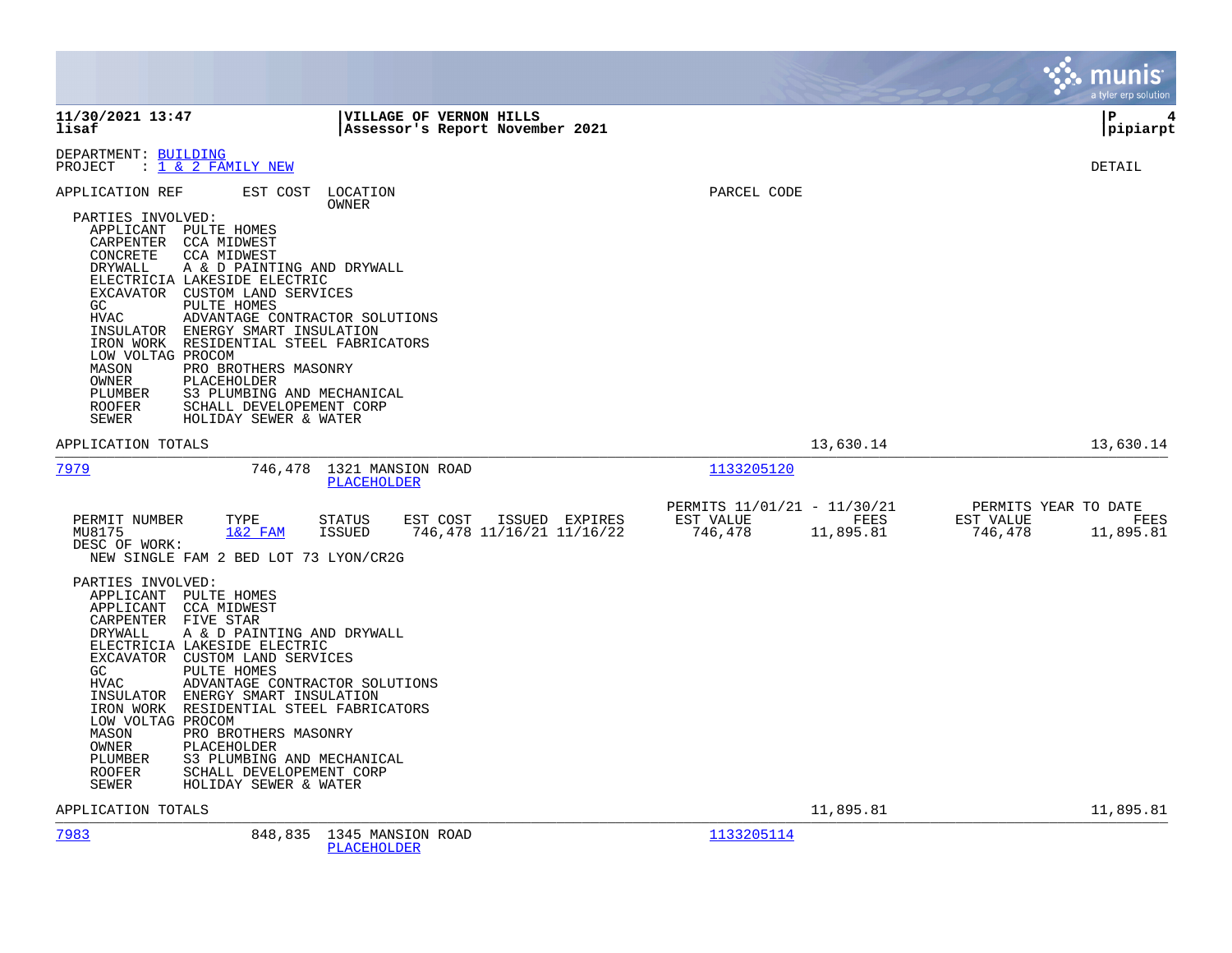|                                                                                                                                                                                                                                   |                                                                                                                                                                                                                                                                                                                                          |                                                            |          |        |                           |                             |                        |           | $\mathbf{\ddot{.}}\mathbf{\ddot{.}}\mathbf{.}$ munis<br>a tyler erp solution |
|-----------------------------------------------------------------------------------------------------------------------------------------------------------------------------------------------------------------------------------|------------------------------------------------------------------------------------------------------------------------------------------------------------------------------------------------------------------------------------------------------------------------------------------------------------------------------------------|------------------------------------------------------------|----------|--------|---------------------------|-----------------------------|------------------------|-----------|------------------------------------------------------------------------------|
| 11/30/2021 13:47<br>lisaf                                                                                                                                                                                                         |                                                                                                                                                                                                                                                                                                                                          | VILLAGE OF VERNON HILLS<br>Assessor's Report November 2021 |          |        |                           | PERMITS 11/01/21 - 11/30/21 |                        |           | P<br>5<br> pipiarpt<br>PERMITS YEAR TO DATE                                  |
| PERMIT NUMBER                                                                                                                                                                                                                     | TYPE                                                                                                                                                                                                                                                                                                                                     | <b>STATUS</b>                                              | EST COST | ISSUED | <b>EXPIRES</b>            | EST VALUE                   | <b>FEES</b>            | EST VALUE | <b>FEES</b>                                                                  |
| DEPARTMENT: BUILDING<br>PROJECT                                                                                                                                                                                                   | : 1 & 2 FAMILY NEW                                                                                                                                                                                                                                                                                                                       |                                                            |          |        |                           |                             |                        |           | DETAIL                                                                       |
| APPLICATION REF                                                                                                                                                                                                                   | EST COST                                                                                                                                                                                                                                                                                                                                 | LOCATION<br>OWNER                                          |          |        |                           | PARCEL CODE                 |                        |           |                                                                              |
| MU8172<br>DESC OF WORK:                                                                                                                                                                                                           | $1&2$ FAM<br>NEW FAM 3 BED LOT 79 BOURGES/CR3G                                                                                                                                                                                                                                                                                           | ISSUED                                                     |          |        | 848,835 11/16/21 11/16/22 | 848,835                     | 13,885.74              | 848,835   | 13,885.74                                                                    |
| PARTIES INVOLVED:<br>APPLICANT<br>CARPENTER<br>CONCRETE<br><b>DRYWALL</b><br><b>ELECTRICIA</b><br>GC.<br><b>HVAC</b><br>INSULATOR<br>IRON WORK<br>LOW VOLTAG PROCOM<br>MASON<br>OWNER<br>PLUMBER<br><b>ROOFER</b><br><b>SEWER</b> | PULTE HOMES<br><b>CCA MIDWEST</b><br>FIVE STAR<br>A & D PAINTING AND DRYWALL<br>LAKESIDE ELECTRIC<br>PULTE HOMES<br>ADVANTAGE CONTRACTOR SOLUTIONS<br>ENERGY SMART INSULATION<br>RESIDENTIAL STEEL FABRICATORS<br>PRO BROTHERS MASONRY<br>PLACEHOLDER<br>S3 PLUMBING AND MECHANICAL<br>SCHALL DEVELOPEMENT CORP<br>HOLIDAY SEWER & WATER |                                                            |          |        |                           |                             |                        |           |                                                                              |
| APPLICATION TOTALS<br>PROJECT TOTALS                                                                                                                                                                                              |                                                                                                                                                                                                                                                                                                                                          |                                                            |          |        |                           | 3,101,754                   | 13,885.74<br>52,978.63 | 3,101,754 | 13,885.74<br>52,978.63                                                       |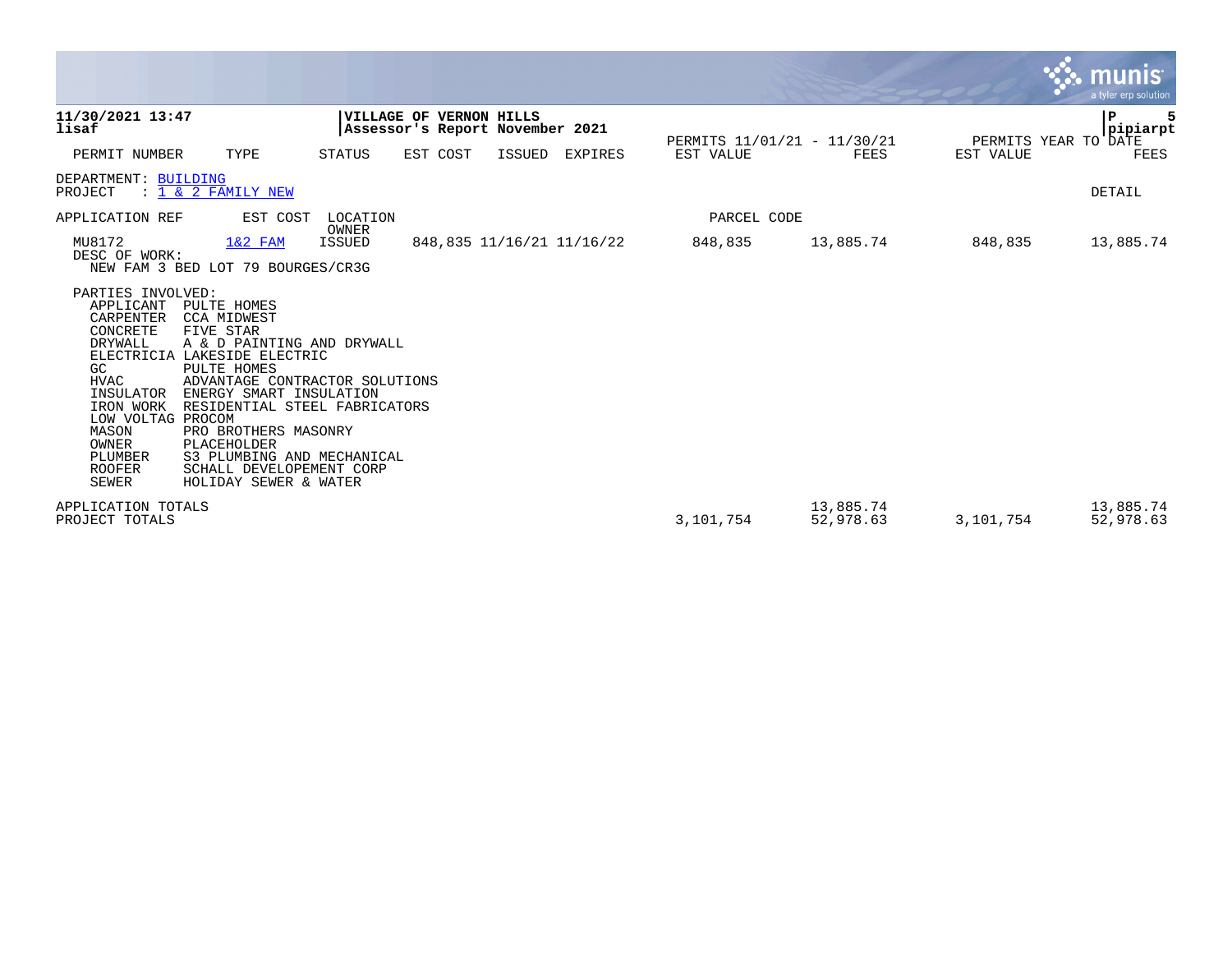|                                                                                                                                                                                                                                                                                                                                                                                                                                                                                                                                                                |                                                                         | munis<br>a tyler erp solution                                    |
|----------------------------------------------------------------------------------------------------------------------------------------------------------------------------------------------------------------------------------------------------------------------------------------------------------------------------------------------------------------------------------------------------------------------------------------------------------------------------------------------------------------------------------------------------------------|-------------------------------------------------------------------------|------------------------------------------------------------------|
| 11/30/2021 13:47<br>VILLAGE OF VERNON HILLS<br>lisaf<br>Assessor's Report November 2021                                                                                                                                                                                                                                                                                                                                                                                                                                                                        |                                                                         | P<br>6<br> pipiarpt                                              |
| DEPARTMENT: BUILDING<br>: COMMERCIAL ALTERATION<br>PROJECT                                                                                                                                                                                                                                                                                                                                                                                                                                                                                                     |                                                                         | <b>DETAIL</b>                                                    |
| APPLICATION REF<br>EST COST LOCATION<br>OWNER                                                                                                                                                                                                                                                                                                                                                                                                                                                                                                                  | PARCEL CODE                                                             |                                                                  |
| 6767<br>1,150,000<br>870 WEST END COURT<br>WEST END BUTTERFIELD HOLDINGS LLC                                                                                                                                                                                                                                                                                                                                                                                                                                                                                   | 1132305032                                                              |                                                                  |
| TYPE<br>PERMIT NUMBER<br><b>STATUS</b><br>EST COST<br>ISSUED EXPIRES<br>MU8099<br>COMPLT<br>1,150,000 11/02/21 11/02/22<br>CO NO FEE<br>DESC OF WORK:<br>RESTRUCTURE-COMMERCIAL ALTERATION                                                                                                                                                                                                                                                                                                                                                                     | PERMITS 11/01/21 - 11/30/21<br>EST VALUE<br>FEES<br>0<br>.00            | PERMITS YEAR TO DATE<br>EST VALUE<br>FEES<br>$\mathbf 0$<br>.00  |
| PARTIES INVOLVED:<br>APPLICANT ASPEN GROUP<br>ELECTRICIA EXCEL ELECTRIC<br>GC.<br>ASPEN GROUP<br>OCCUPANT<br>ORCHARD CHURCH<br>OWNER<br>WEST END BUTTERFIELD HOLDINGS LLC<br>PLUMBER<br>WARREN F THOMAS PLUMBING                                                                                                                                                                                                                                                                                                                                               |                                                                         |                                                                  |
| APPLICATION TOTALS                                                                                                                                                                                                                                                                                                                                                                                                                                                                                                                                             | .00                                                                     | .00                                                              |
| 7484<br>80,000<br>100 NORTH FAIRWAY DRIVE 108<br>WESTMOUNT REALTY CAPITAL                                                                                                                                                                                                                                                                                                                                                                                                                                                                                      | 1504303179                                                              |                                                                  |
| PERMIT NUMBER<br>TYPE<br>STATUS<br>EST COST ISSUED EXPIRES<br>CO NO FEE<br>ISSUED<br>80,000 11/30/21 11/30/22<br>MU8220<br>DESC OF WORK:<br>COMMERCIAL ALTERATION                                                                                                                                                                                                                                                                                                                                                                                              | PERMITS 11/01/21 - 11/30/21<br>EST VALUE<br>FEES<br>$\mathbf 0$<br>.00  | PERMITS YEAR TO DATE<br>EST VALUE<br>FEES<br>$\mathbf 0$<br>.00  |
| PARTIES INVOLVED:<br>APPLICANT WESTMOUNT REALTY CAPITAL LLC<br>CARPENTER<br>ADVANCED CONSTRUCTION GROUP<br>CONCRETE<br>DIAMOND CUT<br>DRYWALL<br>ADVANCED CONSTRUCTION GROUP<br>ELECTRICIA QUALITY INTERGRATED SOLUTIONS<br>GC<br>ADVANCED CONSTRUCTION GROUP<br><b>HVAC</b><br>PERFORMANACE HEATING & AIR<br>INSULATOR ADVANCED CONSTRUCTION GROUP<br><b>OCCUPANT</b><br>VERTICAL MOVEMENT<br>WESTMOUNT REALTY CAPITAL<br>OWNER<br>GARY SPIELMAN PLUMBING<br>PLUMBER<br>PAYER<br>ADVANCED CONSTRUCTION GROUP<br><b>ROOFER</b><br>COMPLETE BUILDING MAINTEANCE |                                                                         |                                                                  |
| APPLICATION TOTALS                                                                                                                                                                                                                                                                                                                                                                                                                                                                                                                                             | .00                                                                     | .00                                                              |
| 7674<br>250,000<br>701 NORTH MILWAUKEE AVE 192<br>INLAND REAL ESTATE CORPORATION                                                                                                                                                                                                                                                                                                                                                                                                                                                                               | 1503102018                                                              |                                                                  |
| PERMIT NUMBER<br>TYPE<br>EST COST<br>STATUS<br>ISSUED EXPIRES<br>MU8169<br>COM ALT<br><b>ISSUED</b><br>250,000 11/15/21 11/23/22                                                                                                                                                                                                                                                                                                                                                                                                                               | PERMITS 11/01/21 - 11/30/21<br>FEES<br>EST VALUE<br>250,000<br>2,700.00 | PERMITS YEAR TO DATE<br>EST VALUE<br>FEES<br>250,000<br>2,700.00 |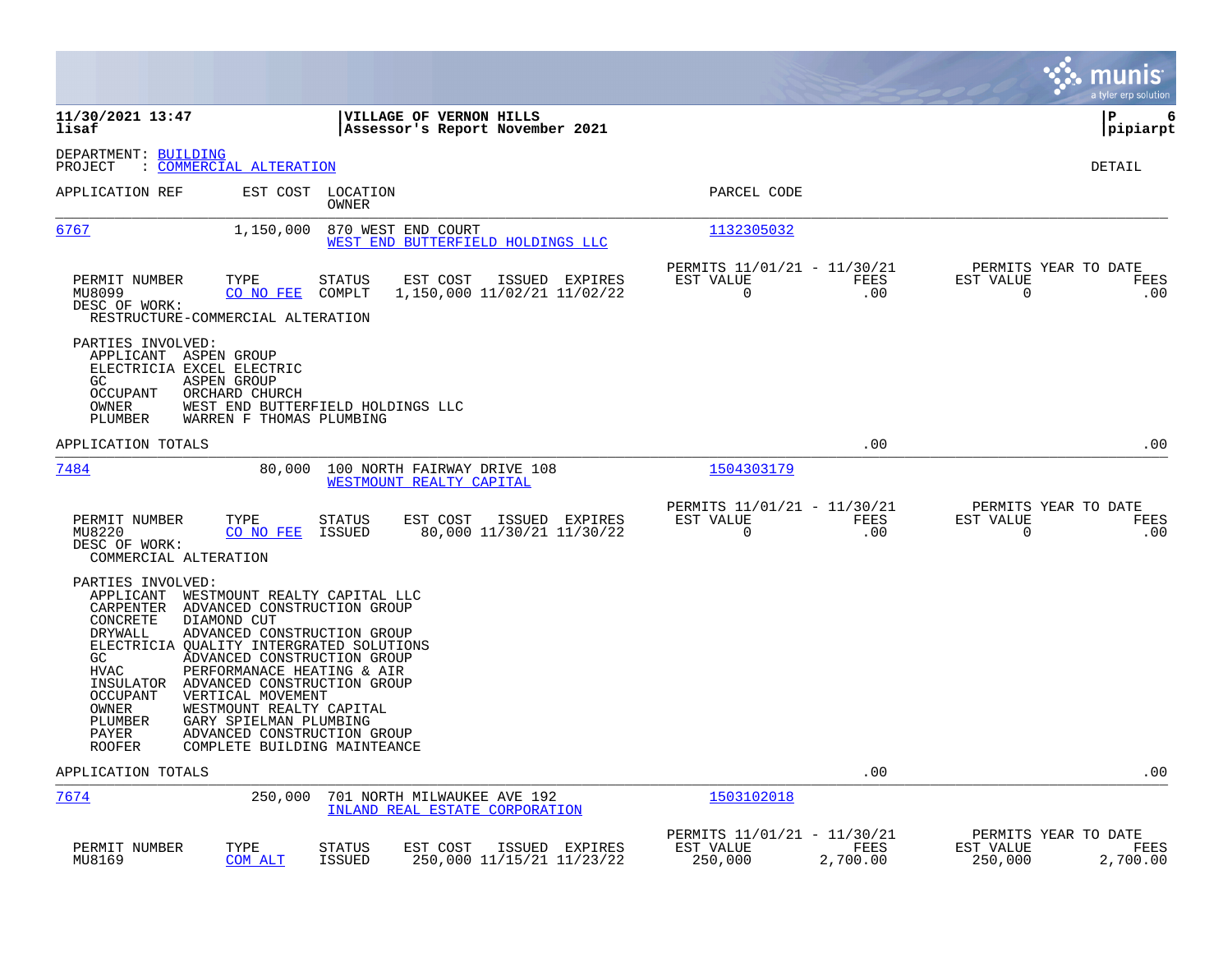|                                                                                                                                                                                                                                                                                                                                                                                                                           |                                                                         | munis<br>a tyler erp solution                                    |
|---------------------------------------------------------------------------------------------------------------------------------------------------------------------------------------------------------------------------------------------------------------------------------------------------------------------------------------------------------------------------------------------------------------------------|-------------------------------------------------------------------------|------------------------------------------------------------------|
| 11/30/2021 13:47<br><b>VILLAGE OF VERNON HILLS</b><br>lisaf<br>Assessor's Report November 2021                                                                                                                                                                                                                                                                                                                            |                                                                         | l P<br>7<br> pipiarpt                                            |
| DEPARTMENT: BUILDING<br>: COMMERCIAL ALTERATION<br>PROJECT                                                                                                                                                                                                                                                                                                                                                                |                                                                         | DETAIL                                                           |
| APPLICATION REF<br>EST COST LOCATION<br>OWNER<br>DESC OF WORK:<br>INTERIOR ALTERATION                                                                                                                                                                                                                                                                                                                                     | PARCEL CODE                                                             |                                                                  |
| PARTIES INVOLVED:<br>APPLICANT SCOUT SERVICES<br>ELECTRICIA DIRECT ELECTRIC INC<br>RECTENWALD BROS<br>GC.<br><b>OCCUPANT</b><br>VISIONWORKS<br>OWNER<br>INLAND REAL ESTATE CORPORATION<br>PROSPECTIVE PLUMBING<br>PLUMBER<br>SCHEID ARCHITECTURAL PLLC<br>PAYER<br>PAYER<br>RECTENWALD BROS<br>HOLLAND ROOFING<br>ROOFER                                                                                                  |                                                                         |                                                                  |
| APPLICATION TOTALS                                                                                                                                                                                                                                                                                                                                                                                                        | 2,700.00                                                                | 2,700.00                                                         |
| 7853<br>50,565<br>600 BUNKER CT<br>600 BUNKER COURT VENTURE LLC                                                                                                                                                                                                                                                                                                                                                           | 1504202105                                                              |                                                                  |
| PERMIT NUMBER<br>TYPE<br><b>STATUS</b><br>EST COST<br>ISSUED EXPIRES<br>COM ALT<br>50,565 11/11/21 11/30/22<br>MU8157<br>ISSUED<br>DESC OF WORK:<br>WAREHOUSE RENOVATION                                                                                                                                                                                                                                                  | PERMITS 11/01/21 - 11/30/21<br>EST VALUE<br>FEES<br>50,565<br>705.65    | PERMITS YEAR TO DATE<br>EST VALUE<br>FEES<br>50,565<br>705.65    |
| PARTIES INVOLVED:<br>APPLICANT CDI CONSTRUCTION GROUP INC<br>DRYWALL<br>CONFORTI*<br>ELECTRICIA WILSHORE ELECTRIC<br>FIRE SPRIN CHICAGO FIRE PROTECTION<br>GC.<br>CDI CONSTRUCTION GROUP INC<br><b>HVAC</b><br>ENVIRO MECHANICAL<br>OCCUPANT<br>TETRA PAK<br>600 BUNKER COURT VENTURE LLC<br>OWNER<br>A PLUS PLUMBING<br>PLUMBER<br>PAYER<br>CDI CONSTRUCTION GROUP INC                                                   |                                                                         |                                                                  |
| APPLICATION TOTALS                                                                                                                                                                                                                                                                                                                                                                                                        | 705.65                                                                  | 705.65                                                           |
| 7896<br>250,000<br>1175 CORPORATE WOODS PARKWAY<br>FIRST MIDWEST BANK                                                                                                                                                                                                                                                                                                                                                     | 1510304005                                                              |                                                                  |
| PERMIT NUMBER<br>TYPE<br>EST COST<br>ISSUED EXPIRES<br><b>STATUS</b><br>250,000 11/08/21 11/30/22<br>MU8130<br><b>COM ALT</b><br><b>ISSUED</b><br>DESC OF WORK:<br>FOUND APPRVD-11/5/21 - FULL PERMIT APPRVD $11/11/21$<br>FULL PERMIT- OFFICES, CONVERT DRIVE THRU TO GARAGE/WAREHSE<br>PARTIES INVOLVED:<br>CARPENTER<br>COMPUTERS NATIONWIDE<br>ELECTRICIA DOWNING ELECTRIC SERVICES INC<br>GC<br>COMPUTERS NATIONWIDE | PERMITS 11/01/21 - 11/30/21<br>EST VALUE<br>FEES<br>250,000<br>2,886.00 | PERMITS YEAR TO DATE<br>EST VALUE<br>FEES<br>250,000<br>2,886.00 |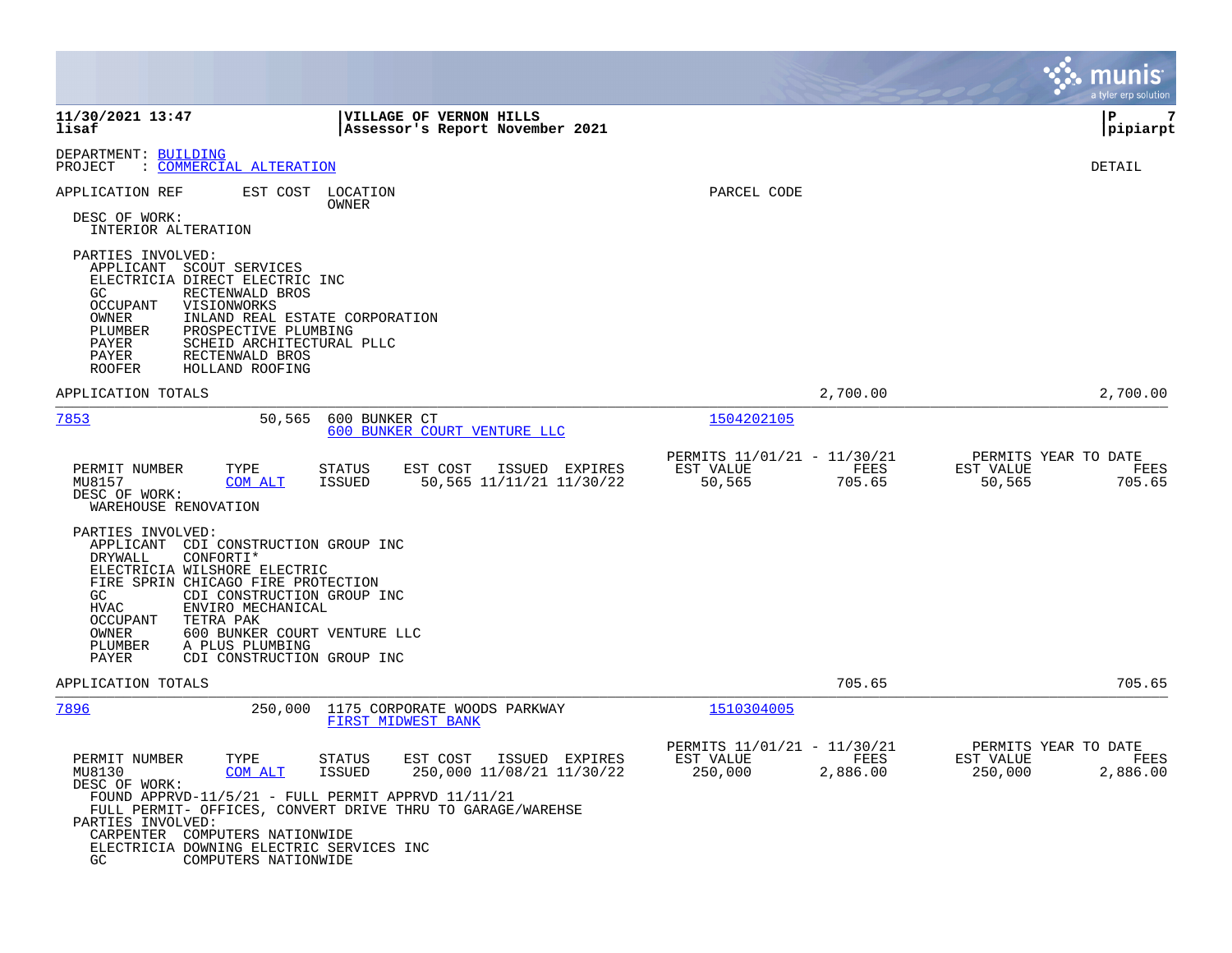|                                                          |                                                                                                       |                                                            |             |                      |         | <b>munis</b><br>a tyler erp solution |
|----------------------------------------------------------|-------------------------------------------------------------------------------------------------------|------------------------------------------------------------|-------------|----------------------|---------|--------------------------------------|
| 11/30/2021 13:47<br>lisaf                                |                                                                                                       | VILLAGE OF VERNON HILLS<br>Assessor's Report November 2021 |             |                      |         | ΙP<br>8<br>pipiarpt                  |
| DEPARTMENT: BUILDING<br>PROJECT                          | : COMMERCIAL ALTERATION                                                                               |                                                            |             |                      |         | DETAIL                               |
| APPLICATION REF<br>OCCUPANT<br>OWNER<br>PLUMBER<br>PAYER | EST COST<br>COMPUTERS NATIONWIDE<br>FIRST MIDWEST BANK<br>TAYLOR PLUMBING INC<br>COMPUTERS NATIONWIDE | LOCATION<br>OWNER                                          | PARCEL CODE |                      |         |                                      |
| APPLICATION TOTALS<br>PROJECT TOTALS                     |                                                                                                       |                                                            | 550,565     | 2,886.00<br>6,291.65 | 550,565 | 2,886.00<br>6,291.65                 |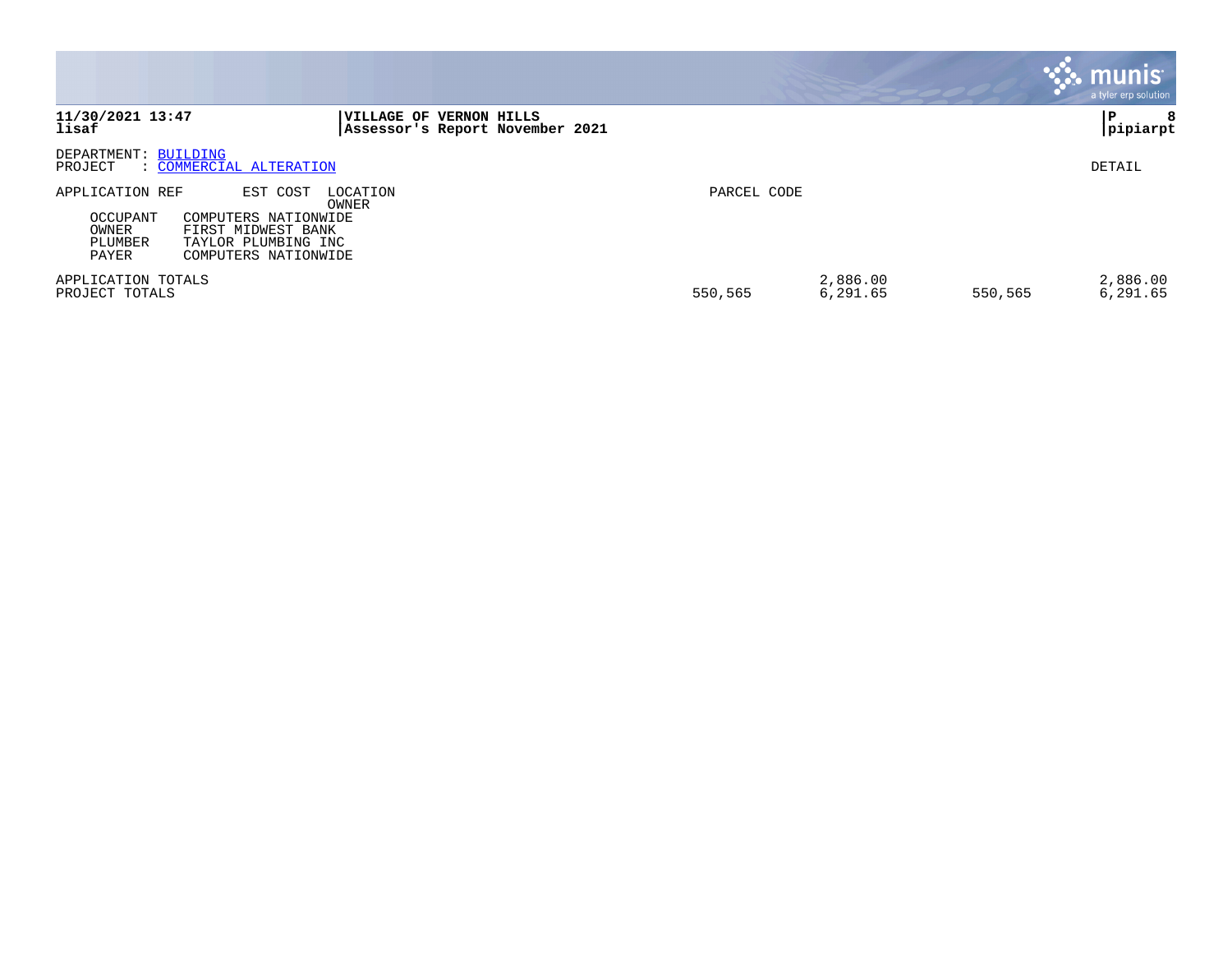|                                                                                    |                                                                                                                                                                                                        |                                                                          | munis<br>a tyler erp solution                                     |
|------------------------------------------------------------------------------------|--------------------------------------------------------------------------------------------------------------------------------------------------------------------------------------------------------|--------------------------------------------------------------------------|-------------------------------------------------------------------|
| 11/30/2021 13:47<br>lisaf                                                          | VILLAGE OF VERNON HILLS<br>Assessor's Report November 2021                                                                                                                                             |                                                                          | ΙP<br>9<br> pipiarpt                                              |
| DEPARTMENT: BUILDING<br>: AC/FURNACE<br>PROJECT                                    |                                                                                                                                                                                                        |                                                                          | DETAIL                                                            |
| APPLICATION REF                                                                    | EST COST LOCATION<br>OWNER                                                                                                                                                                             | PARCEL CODE                                                              |                                                                   |
| 8056                                                                               | 272 NOBLE CIR<br>8,075<br>RAVINDRANATH & LAKSHMI BHAGAVATULA                                                                                                                                           | 1508401058                                                               |                                                                   |
| PERMIT NUMBER<br>TYPE<br>MU8120<br>DESC OF WORK:<br>AC/FURNACE                     | EST COST<br>ISSUED EXPIRES<br>STATUS<br><b>ISSUED</b><br>8,075 11/04/21 11/04/22<br>AC/FURN                                                                                                            | PERMITS 11/01/21 - 11/30/21<br>EST VALUE<br>FEES<br>0<br>80.75           | PERMITS YEAR TO DATE<br>EST VALUE<br>FEES<br>$\mathbf 0$<br>80.75 |
| PARTIES INVOLVED:<br>GC<br><b>HVAC</b><br>OWNER<br>VENTURE PLG<br>PLUMBER<br>PAYER | APPLICANT ALLIED AIR CONDITIONING & HEATING<br>ALLIED AIR CONDITIONING & HEATING<br>ALLIED AIR CONDITIONING & HEATING<br>RAVINDRANATH & LAKSHMI BHAGAVATULA<br>ALLIED AIR CONDITIONING & HEATING       |                                                                          |                                                                   |
| APPLICATION TOTALS                                                                 |                                                                                                                                                                                                        | 80.75                                                                    | 80.75                                                             |
| 8057                                                                               | 9,585 1713 SHOAL CREEK TER<br>BRIAN C & BONNIE S TOW                                                                                                                                                   | 1129313025                                                               |                                                                   |
| PERMIT NUMBER<br>TYPE<br>MU8121<br>DESC OF WORK:<br>AC/FURNACE                     | EST COST<br>ISSUED EXPIRES<br><b>STATUS</b><br>9,585 11/04/21 11/04/22<br>AC/FURN<br>ISSUED                                                                                                            | PERMITS 11/01/21 - 11/30/21<br>EST VALUE<br>FEES<br>0<br>95.85           | PERMITS YEAR TO DATE<br>EST VALUE<br>FEES<br>95.85<br>0           |
| PARTIES INVOLVED:<br>APPLICANT<br>GC<br><b>HVAC</b><br>OWNER<br>PAYER              | TOPTEC HEATING, COOLING, PLUMBING & ELEC<br>TOPTEC HEATING, COOLING, PLUMBING & ELEC<br>TOPTEC HEATING, COOLING, PLUMBING & ELEC<br>BRIAN C & BONNIE S TOW<br>TOPTEC HEATING, COOLING, PLUMBING & ELEC |                                                                          |                                                                   |
| APPLICATION TOTALS                                                                 |                                                                                                                                                                                                        | 95.85                                                                    | 95.85                                                             |
| 8071                                                                               | 5,100<br>774 GROSSE POINTE CIR<br><b>PLACEHOLDER</b>                                                                                                                                                   | 1506207010                                                               |                                                                   |
| PERMIT NUMBER<br>TYPE<br>MU8135<br>DESC OF WORK:<br>REPLACE FURNACE & A/C          | EST COST<br>ISSUED EXPIRES<br>STATUS<br><b>ISSUED</b><br>5,100 11/08/21 11/08/22<br>AC/FURN                                                                                                            | PERMITS 11/01/21 - 11/30/21<br>EST VALUE<br>FEES<br>$\mathbf 0$<br>51.00 | PERMITS YEAR TO DATE<br>EST VALUE<br>FEES<br>$\mathbf 0$<br>51.00 |
| PARTIES INVOLVED:<br>GC<br><b>HVAC</b><br>PLACEHOLDER<br>OWNER                     | APPLICANT ABC PLUMBING, HEATING, COOLING, ELECTRIC<br>ABC PLUMBING, HEATING, COOLING, ELECTRIC<br>ABC PLUMBING, HEATING, COOLING, ELECTRIC                                                             |                                                                          |                                                                   |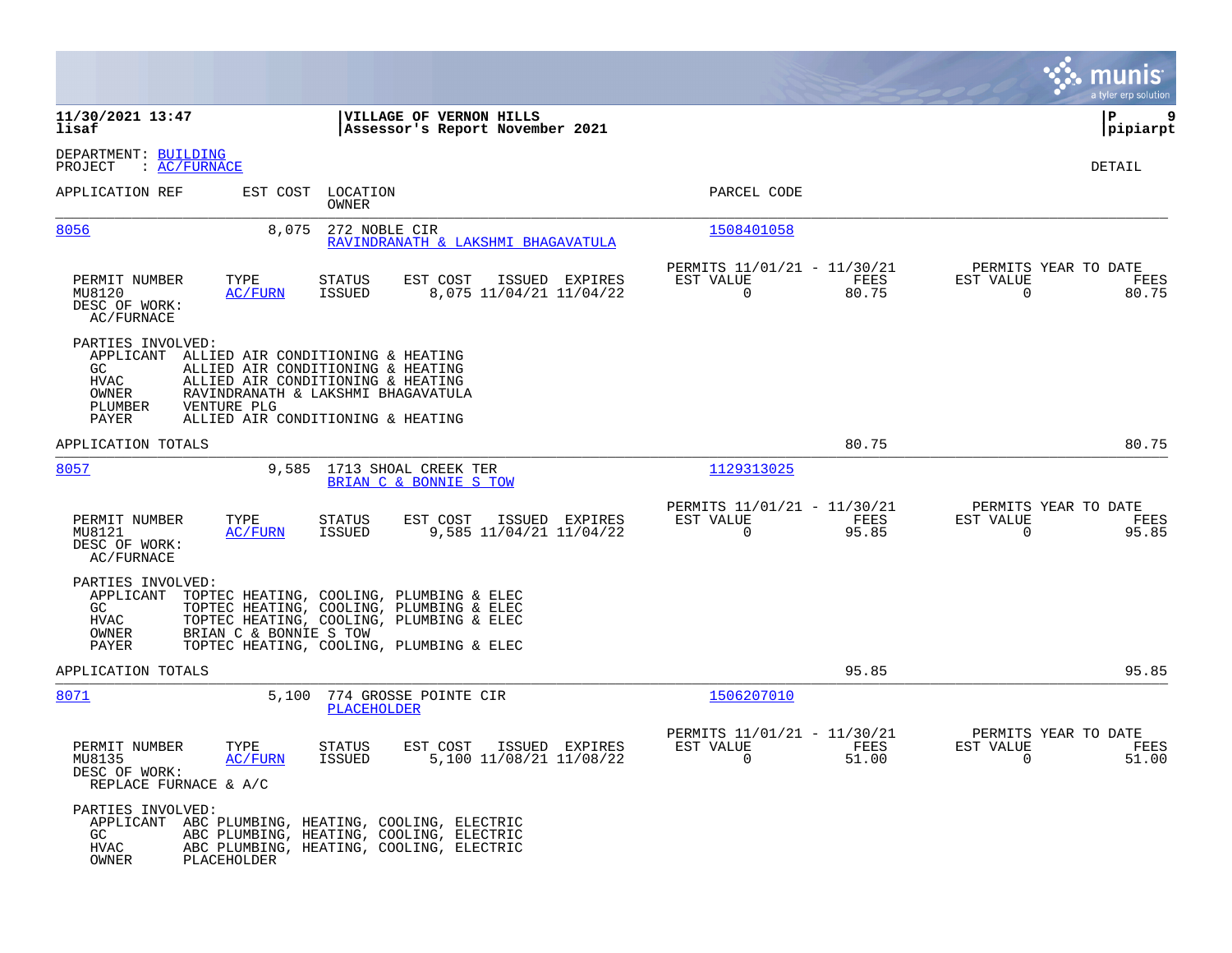|                                                                                                                                                                                                                                                                        | a tyler erp solution                                                                                                                            |
|------------------------------------------------------------------------------------------------------------------------------------------------------------------------------------------------------------------------------------------------------------------------|-------------------------------------------------------------------------------------------------------------------------------------------------|
| VILLAGE OF VERNON HILLS<br>11/30/2021 13:47<br>lisaf<br>Assessor's Report November 2021                                                                                                                                                                                | ΙP<br>10<br> pipiarpt                                                                                                                           |
| DEPARTMENT: BUILDING<br>: AC/FURNACE<br>PROJECT                                                                                                                                                                                                                        | DETAIL                                                                                                                                          |
| APPLICATION REF<br>EST COST LOCATION                                                                                                                                                                                                                                   | PARCEL CODE                                                                                                                                     |
| OWNER<br>PAYER<br>ABC PLUMBING, HEATING, COOLING, ELECTRIC                                                                                                                                                                                                             |                                                                                                                                                 |
| APPLICATION TOTALS                                                                                                                                                                                                                                                     | 51.00<br>51.00                                                                                                                                  |
| 8102<br>274 WEST COURT OF SHOREWOOD 1-B<br>$\Omega$<br><b>PLACEHOLDER</b>                                                                                                                                                                                              | 1507203060                                                                                                                                      |
| EST COST<br>PERMIT NUMBER<br>TYPE<br>STATUS<br>ISSUED EXPIRES<br>$0$ 11/15/21 11/15/22<br>MU8171<br><b>ANSUL</b><br>ISSUED<br>DESC OF WORK:<br>FURNACE ONLY                                                                                                            | PERMITS 11/01/21 - 11/30/21<br>PERMITS YEAR TO DATE<br>EST VALUE<br>FEES<br>EST VALUE<br>FEES<br>$\mathbf 0$<br>63.85<br>$\mathbf 0$<br>63.85   |
| PARTIES INVOLVED:<br>APPLICANT FOUR SEASONS HEATING & AIR<br>GC<br>FOUR SEASONS HEATING & AIR<br><b>HVAC</b><br>FOUR SEASONS HEATING & AIR<br>PLACEHOLDER<br>OWNER<br>FOUR SEASONS HEATING & AIR<br>PAYER                                                              |                                                                                                                                                 |
| APPLICATION TOTALS                                                                                                                                                                                                                                                     | 63.85<br>63.85                                                                                                                                  |
| 8103<br>13,880<br>227 BROOK HILL LN<br>PANKAJ & PADMAJA KHANNA                                                                                                                                                                                                         | 1509110028                                                                                                                                      |
| PERMIT NUMBER<br>TYPE<br>EST COST<br>ISSUED EXPIRES<br><b>STATUS</b><br>13,880 11/16/21 11/18/22<br>MU8174<br><b>AC/FURN</b><br>COMPLT<br>DESC OF WORK:<br>FURNACES X 2                                                                                                | PERMITS 11/01/21 - 11/30/21<br>PERMITS YEAR TO DATE<br>EST VALUE<br>FEES<br>EST VALUE<br>FEES<br>$\Omega$<br>138.80<br>$\Omega$<br>138.80       |
| PARTIES INVOLVED:<br>APPLICANT ABC PLUMBING, HEATING, COOLING, ELECTRIC<br>ABC PLUMBING, HEATING, COOLING, ELECTRIC<br>GC<br>ABC PLUMBING, HEATING, COOLING, ELECTRIC<br>HVAC<br>OWNER<br>PANKAJ & PADMAJA KHANNA<br>ABC PLUMBING, HEATING, COOLING, ELECTRIC<br>PAYER |                                                                                                                                                 |
| APPLICATION TOTALS                                                                                                                                                                                                                                                     | 138.80<br>138.80                                                                                                                                |
| 230 MONTCLAIR RD<br>8116<br>12,260<br>ANDRE & DONNA FLOURET                                                                                                                                                                                                            | 1508409019                                                                                                                                      |
| PERMIT NUMBER<br>TYPE<br><b>STATUS</b><br>EST COST<br>ISSUED EXPIRES<br><b>AC/FURN</b><br>12,260 11/19/21 11/19/22<br>MU8192<br><b>ISSUED</b><br>DESC OF WORK:<br>REMOVE AND REPLACE AC AND FURNACE                                                                    | PERMITS 11/01/21 - 11/30/21<br>PERMITS YEAR TO DATE<br>EST VALUE<br>FEES<br>EST VALUE<br>FEES<br>$\mathbf 0$<br>122.60<br>$\mathbf 0$<br>122.60 |
| PARTIES INVOLVED:<br>APPLICANT ABC PLUMBING, HEATING, COOLING, ELECTRIC<br>FIRE SPRIN ABC PLUMBING, HEATING, COOLING, ELECTRIC                                                                                                                                         |                                                                                                                                                 |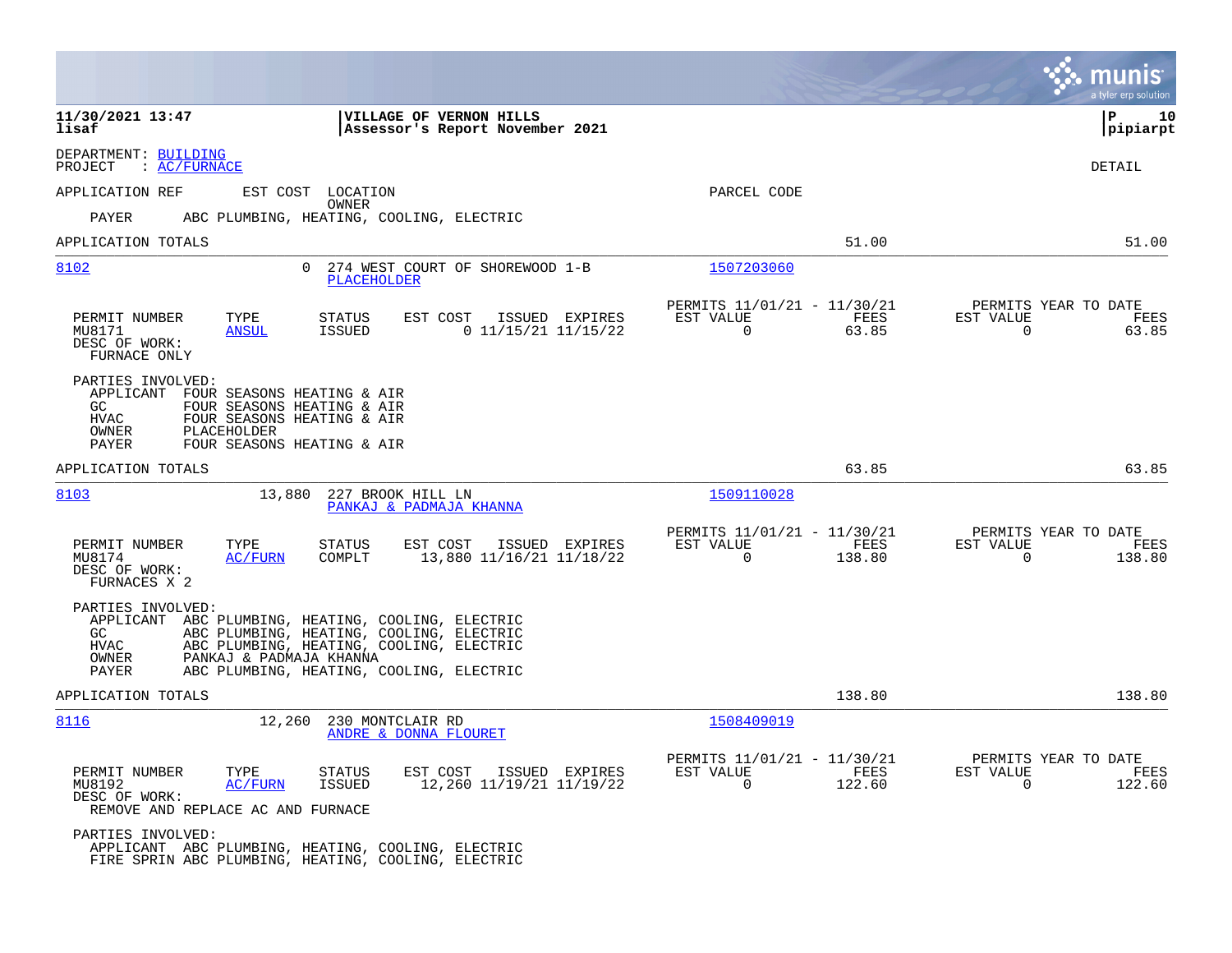|                                                                                                                                                                                                                                                                                |                                                                        | munis<br>a tyler erp solution                                   |
|--------------------------------------------------------------------------------------------------------------------------------------------------------------------------------------------------------------------------------------------------------------------------------|------------------------------------------------------------------------|-----------------------------------------------------------------|
| 11/30/2021 13:47<br>VILLAGE OF VERNON HILLS<br>lisaf<br>Assessor's Report November 2021                                                                                                                                                                                        |                                                                        | l P<br>11<br> pipiarpt                                          |
| DEPARTMENT: BUILDING<br>: AC/FURNACE<br>PROJECT                                                                                                                                                                                                                                |                                                                        | <b>DETAIL</b>                                                   |
| APPLICATION REF<br>EST COST LOCATION<br>OWNER<br>ABC PLUMBING, HEATING, COOLING, ELECTRIC<br>GC.<br>OWNER<br>ANDRE & DONNA FLOURET<br>PAYER<br>ABC PLUMBING, HEATING, COOLING, ELECTRIC                                                                                        | PARCEL CODE                                                            |                                                                 |
| APPLICATION TOTALS                                                                                                                                                                                                                                                             | 122.60                                                                 | 122.60                                                          |
| 8130<br>9,835<br>584 MUSKEGAN CT<br>PLACEHOLDER                                                                                                                                                                                                                                | 1506205059                                                             |                                                                 |
| EST COST<br>ISSUED EXPIRES<br>PERMIT NUMBER<br>TYPE<br>STATUS<br>9,835 11/24/21 11/24/22<br>MU8207<br><b>ISSUED</b><br>AC/FURN<br>DESC OF WORK:<br>A/C & FURNANCE                                                                                                              | PERMITS 11/01/21 - 11/30/21<br>EST VALUE<br>FEES<br>$\Omega$<br>98.35  | PERMITS YEAR TO DATE<br>EST VALUE<br>FEES<br>$\Omega$<br>98.35  |
| PARTIES INVOLVED:<br>APPLICANT<br>ABC PLUMBING, HEATING, COOLING, ELECTRIC<br>ABC PLUMBING, HEATING, COOLING, ELECTRIC<br>GC<br><b>HVAC</b><br>ABC PLUMBING, HEATING, COOLING, ELECTRIC<br>OWNER<br>PLACEHOLDER<br>PAYER<br>ABC PLUMBING, HEATING, COOLING, ELECTRIC           |                                                                        |                                                                 |
| APPLICATION TOTALS                                                                                                                                                                                                                                                             | 98.35                                                                  | 98.35                                                           |
| 8141<br>1703 STANWICH RD<br>11,100<br>SWEE WAN PHUA & LAN-HSIANG LIN                                                                                                                                                                                                           | 1129410012                                                             |                                                                 |
| PERMIT NUMBER<br>TYPE<br>STATUS<br>EST COST<br>ISSUED EXPIRES<br>MU8213<br>ISSUED<br>11,100 11/29/21 11/29/22<br>AC/FURN<br>DESC OF WORK:<br>AC/FURNACE                                                                                                                        | PERMITS 11/01/21 - 11/30/21<br>EST VALUE<br>FEES<br>$\Omega$<br>111.00 | PERMITS YEAR TO DATE<br>EST VALUE<br>FEES<br>$\Omega$<br>111.00 |
| PARTIES INVOLVED:<br>APPLICANT ABC PLUMBING, HEATING, COOLING, ELECTRIC<br>GC.<br>ABC PLUMBING, HEATING, COOLING, ELECTRIC<br>HVAC<br>ABC PLUMBING, HEATING, COOLING, ELECTRIC<br>SWEE WAN PHUA & LAN-HSIANG LIN<br>OWNER<br>PAYER<br>ABC PLUMBING, HEATING, COOLING, ELECTRIC |                                                                        |                                                                 |
| APPLICATION TOTALS<br>PROJECT TOTALS                                                                                                                                                                                                                                           | 111.00<br>$\mathbf 0$<br>762.20                                        | 111.00<br>$\Omega$<br>762.20                                    |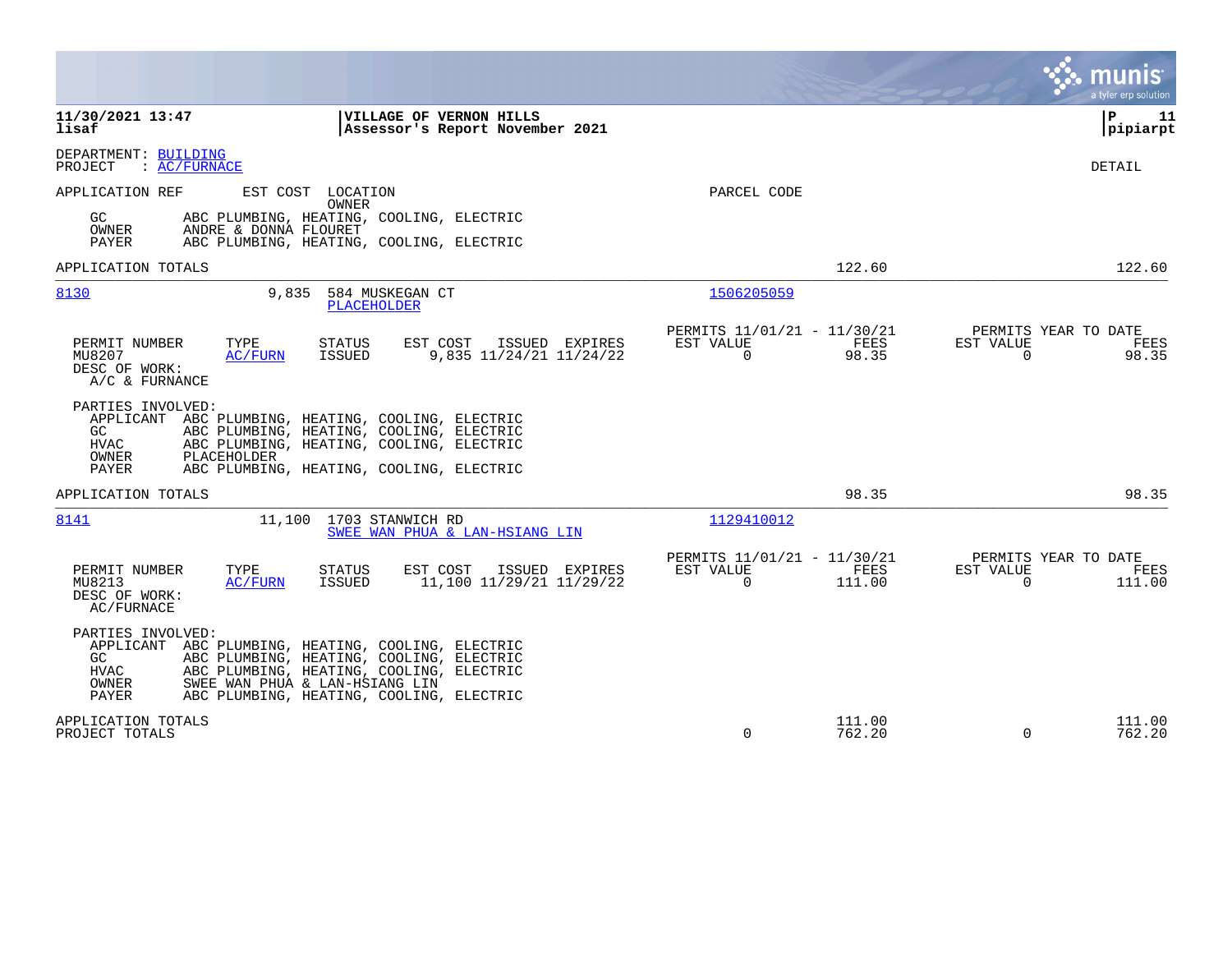|                                                                                                                                      |                                                                                                                                               |                                                                        | <b>munis</b><br>a tyler erp solution                |
|--------------------------------------------------------------------------------------------------------------------------------------|-----------------------------------------------------------------------------------------------------------------------------------------------|------------------------------------------------------------------------|-----------------------------------------------------|
| 11/30/2021 13:47<br>lisaf                                                                                                            | VILLAGE OF VERNON HILLS<br>Assessor's Report November 2021                                                                                    |                                                                        | P<br>12<br> pipiarpt                                |
| DEPARTMENT: BUILDING<br>PROJECT<br>: <u>ANTENNA</u>                                                                                  |                                                                                                                                               |                                                                        | DETAIL                                              |
| APPLICATION REF<br>EST COST                                                                                                          | LOCATION<br><b>OWNER</b>                                                                                                                      | PARCEL CODE                                                            |                                                     |
| 7227<br>12,000                                                                                                                       | 290 EVERGREEN DRIVE<br>VILLAGE OF VERNON HILLS                                                                                                | 1508200053                                                             |                                                     |
| PERMIT NUMBER<br>TYPE<br>MU8208<br><b>ANTENNA</b><br>DESC OF WORK:                                                                   | STATUS<br>EST COST<br>ISSUED<br>EXPIRES<br>12,000 11/24/21 11/24/22<br>ISSUED<br>REMOVAL OF OBSELETE ANTENNAS AND EQUIPMENT-NOTHING STRUCTURE | PERMITS 11/01/21 - 11/30/21<br>EST VALUE<br>FEES<br>120.00<br>$\Omega$ | PERMITS YEAR TO DATE<br>EST VALUE<br>FEES<br>120.00 |
| PARTIES INVOLVED:<br>APPLICANT<br>VELEX INC<br>ELECTRICIA VELEX INC<br>VELEX INC<br>GC.<br>VILLAGE OF<br>OWNER<br>PAYER<br>VELEX INC | VERNON HILLS                                                                                                                                  |                                                                        |                                                     |
| APPLICATION TOTALS<br>PROJECT TOTALS                                                                                                 |                                                                                                                                               | 120.00<br>0<br>120.00                                                  | 120.00<br>120.00<br>$\Omega$                        |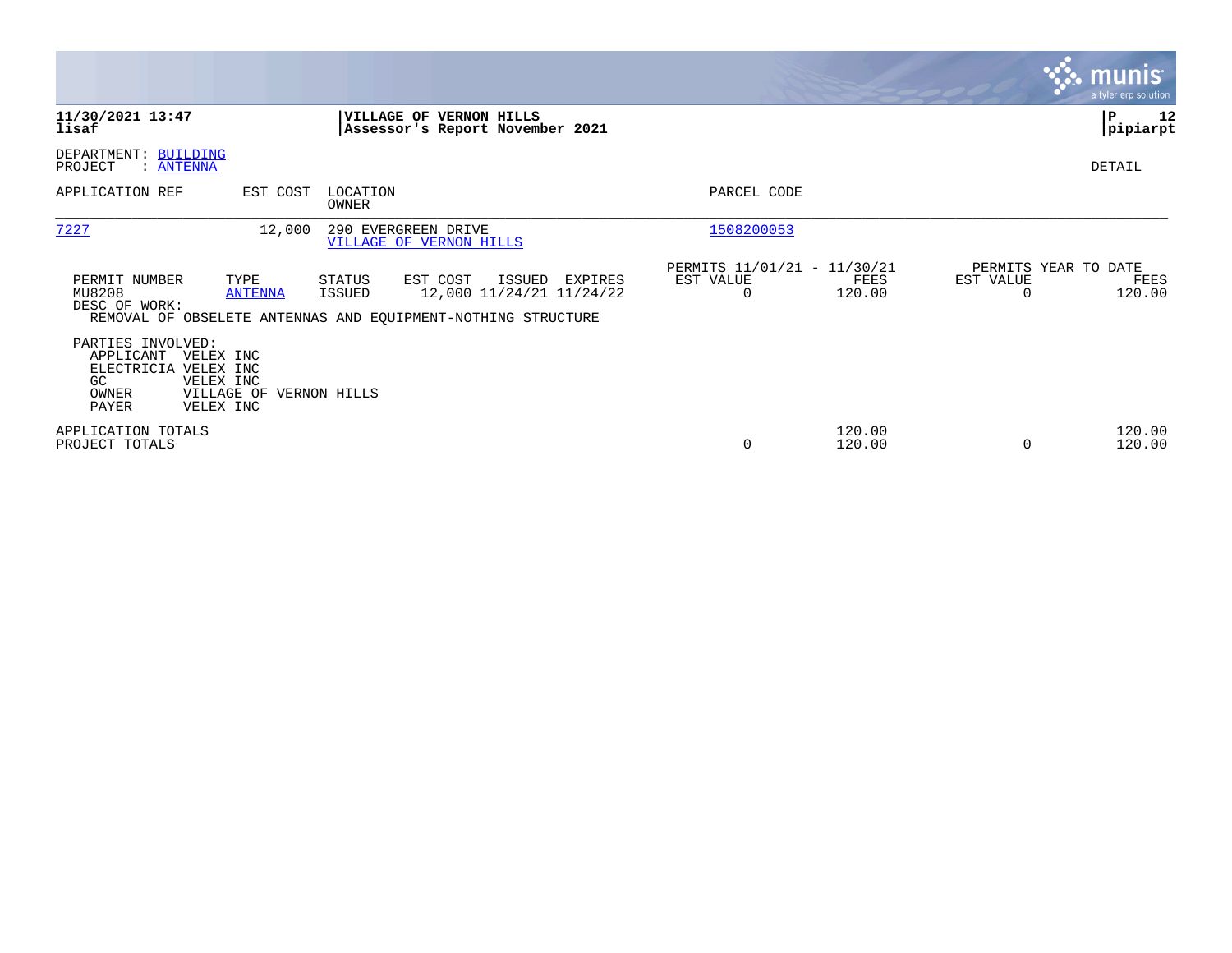|                                                                                                                                                                                                            |                                              |                                                            |                                                            |             |                                                     | munis<br>a tyler erp solution |
|------------------------------------------------------------------------------------------------------------------------------------------------------------------------------------------------------------|----------------------------------------------|------------------------------------------------------------|------------------------------------------------------------|-------------|-----------------------------------------------------|-------------------------------|
| 11/30/2021 13:47<br>lisaf                                                                                                                                                                                  |                                              | VILLAGE OF VERNON HILLS<br>Assessor's Report November 2021 |                                                            |             |                                                     | P<br>13<br> pipiarpt          |
| DEPARTMENT: BUILDING<br>PROJECT<br>: NEW BUSINESS NO REMODEL                                                                                                                                               |                                              |                                                            |                                                            |             |                                                     | DETAIL                        |
| EST COST LOCATION<br>APPLICATION REF                                                                                                                                                                       | OWNER                                        |                                                            | PARCEL CODE                                                |             |                                                     |                               |
| $\Omega$<br><u>7947</u>                                                                                                                                                                                    | 945 LAKEVIEW PKY 154<br>TOM WARD             |                                                            | 1133302013                                                 |             |                                                     |                               |
| PERMIT NUMBER<br>TYPE<br>MU8153<br>CO NO FEE<br>DESC OF WORK:<br>CO - MAGNOLIA MASSAGE & WELLNESS                                                                                                          | STATUS<br>COMPLT                             | EST COST<br>ISSUED EXPIRES<br>$0$ 11/11/21 11/11/22        | PERMITS 11/01/21 - 11/30/21<br>EST VALUE<br>$\overline{0}$ | FEES<br>.00 | PERMITS YEAR TO DATE<br>EST VALUE<br>$\overline{0}$ | FEES<br>.00                   |
| PARTIES INVOLVED:<br>APPLICANT<br>MAGNOLIA MASSAGE & WELLNESS<br>GC<br>MAGNOLIA MASSAGE & WELLNESS<br>OCCUPANT<br>MAGNOLIA MASSAGE & WELLNESS<br>OWNER<br>TOM WARD<br>PAYER<br>MAGNOLIA MASSAGE & WELLNESS |                                              |                                                            |                                                            |             |                                                     |                               |
| APPLICATION TOTALS                                                                                                                                                                                         |                                              |                                                            |                                                            | .00         |                                                     | .00                           |
| 8035                                                                                                                                                                                                       | 0 1302S MILWAUKEE AVE<br>KELKAR LIVING TRUST |                                                            | 1515401021                                                 |             |                                                     |                               |
| TYPE<br>PERMIT NUMBER<br>MU8101<br>CO NO FEE<br>DESC OF WORK:<br>CO - DANCE RELIGION                                                                                                                       | STATUS<br>COMPLT                             | EST COST ISSUED EXPIRES<br>$0$ 11/02/21 11/02/22           | PERMITS 11/01/21 - 11/30/21<br>EST VALUE<br>$\mathbf 0$    | FEES<br>.00 | PERMITS YEAR TO DATE<br>EST VALUE<br>$\overline{0}$ | FEES<br>.00                   |
| PARTIES INVOLVED:<br>APPLICANT<br>DANCE RELIGION<br>DANCE RELIGION<br>GC<br>OCCUPANT<br>DANCE RELIGION<br>OWNER<br>KELKAR LIVING TRUST<br>PAYER<br>DANCE RELIGION                                          |                                              |                                                            |                                                            |             |                                                     |                               |
| APPLICATION TOTALS                                                                                                                                                                                         |                                              |                                                            |                                                            | .00         |                                                     | .00                           |
| 8036                                                                                                                                                                                                       | 0 114 HAWTHORN CTR<br>CENTENNIAL             |                                                            | 1133401086                                                 |             |                                                     |                               |
| PERMIT NUMBER<br>TYPE<br>MU8117<br>CO NO FEE<br>DESC OF WORK:<br>NEW BUSINESS - NO WORK - NY'S                                                                                                             | <b>STATUS</b><br>COMPLT                      | EST COST<br>ISSUED EXPIRES<br>$0$ 11/04/21 11/04/22        | PERMITS 11/01/21 - 11/30/21<br>EST VALUE<br>0              | FEES<br>.00 | PERMITS YEAR TO DATE<br>EST VALUE<br>0              | FEES<br>.00                   |
| PARTIES INVOLVED:<br>APPLICANT NY'S<br>GC<br>NY'S<br><b>OCCUPANT</b><br>NY'S<br>OWNER<br>CENTENNIAL<br>PAYER<br>NY'S                                                                                       |                                              |                                                            |                                                            |             |                                                     |                               |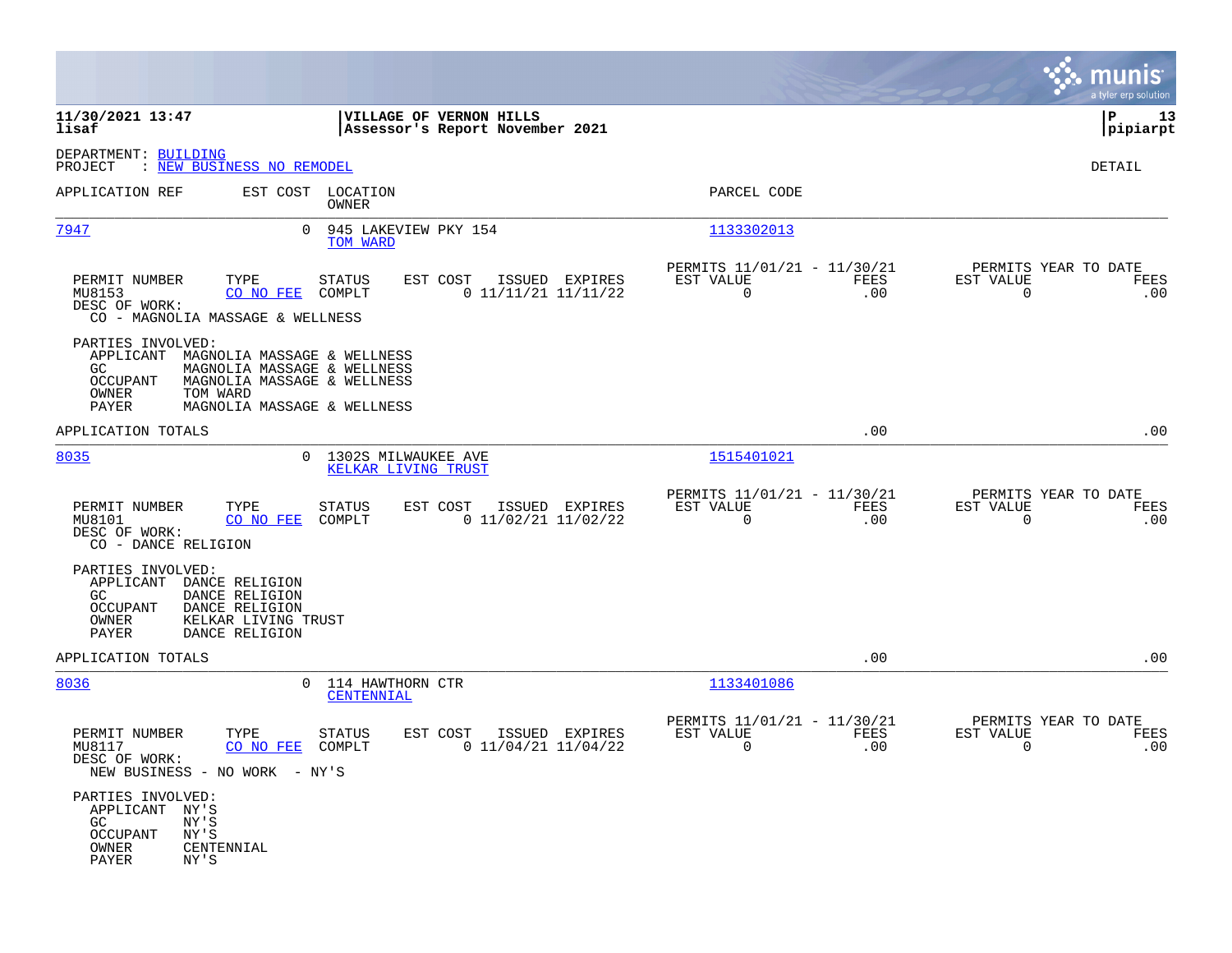|                                                                                                                                                                                                                                                      |                                                                                                         |                                                                                              | munis<br>a tyler erp solution                                                            |
|------------------------------------------------------------------------------------------------------------------------------------------------------------------------------------------------------------------------------------------------------|---------------------------------------------------------------------------------------------------------|----------------------------------------------------------------------------------------------|------------------------------------------------------------------------------------------|
| 11/30/2021 13:47<br>lisaf                                                                                                                                                                                                                            | VILLAGE OF VERNON HILLS<br>Assessor's Report November 2021                                              |                                                                                              | l P<br>14<br> pipiarpt                                                                   |
| DEPARTMENT: BUILDING<br>: NEW BUSINESS NO REMODEL<br>PROJECT                                                                                                                                                                                         |                                                                                                         |                                                                                              | <b>DETAIL</b>                                                                            |
| APPLICATION REF                                                                                                                                                                                                                                      | EST COST LOCATION<br><b>OWNER</b>                                                                       | PARCEL CODE                                                                                  |                                                                                          |
| APPLICATION TOTALS                                                                                                                                                                                                                                   |                                                                                                         | .00                                                                                          | .00                                                                                      |
| 8084                                                                                                                                                                                                                                                 | 0 1175 CORPORATE WOODS PARKWAY<br><b>FIRST MIDWEST BANK</b>                                             | 1510304005                                                                                   |                                                                                          |
| PERMIT NUMBER<br>TYPE<br>MU8151<br><b>NO REMODEL ISSUED</b><br>MU8194<br>CO NO FEE<br>DESC OF WORK:<br>NO WORK PMT - 2ND FLOOR ONLY TEMP ONLY                                                                                                        | <b>STATUS</b><br>EST COST<br>ISSUED EXPIRES<br>$0$ 11/11/21 11/19/22<br>$0$ 11/19/21 11/19/22<br>ISSUED | PERMITS 11/01/21 - 11/30/21<br>EST VALUE<br>FEES<br>$\Omega$<br>.00<br>$\mathbf 0$<br>.00    | PERMITS YEAR TO DATE<br>EST VALUE<br>FEES<br>$\Omega$<br>.00<br>$\mathbf 0$<br>.00       |
| PARTIES INVOLVED:<br>APPLICANT<br>COMPUTERS NATIONWIDE<br>COMPUTERS NATIONWIDE<br>GC.<br><b>OCCUPANT</b><br>COMPUTERS NATIONWIDE<br>OWNER<br>FIRST MIDWEST BANK                                                                                      |                                                                                                         |                                                                                              |                                                                                          |
| APPLICATION TOTALS                                                                                                                                                                                                                                   |                                                                                                         | .00                                                                                          | .00                                                                                      |
| 8092                                                                                                                                                                                                                                                 | 0 106 HAWTHORN CTR<br>CENTENNIAL                                                                        | 1133401086                                                                                   |                                                                                          |
| PERMIT NUMBER<br>TYPE<br>MU8162<br>NO REMODEL COMPLT<br>MU8187<br>CO NO FEE<br>DESC OF WORK:<br>CO - LOVE LOCAL A POP-UP SHOP                                                                                                                        | <b>STATUS</b><br>EST COST<br>ISSUED EXPIRES<br>$0$ 11/12/21 11/17/22<br>COMPLT<br>$0$ 11/18/21 11/18/22 | PERMITS 11/01/21 - 11/30/21<br>EST VALUE<br>FEES<br>$\Omega$<br>150.00<br>0<br>.00           | PERMITS YEAR TO DATE<br>EST VALUE<br><b>FEES</b><br>$\Omega$<br>150.00<br>0<br>.00       |
| PARTIES INVOLVED:<br>APPLICANT LOVE LOCAL A POP-UP-SHOP<br>LOVE LOCAL A POP-UP-SHOP<br>GC.<br>LOVE LOCAL A POP-UP-SHOP<br>OCCUPANT<br>LOVE LOCAL A POP-UP-SHOP<br><b>OCCUPANT</b><br><b>OWNER</b><br>CENTENNIAL<br>LOVE LOCAL A POP-UP-SHOP<br>PAYER |                                                                                                         |                                                                                              |                                                                                          |
| APPLICATION TOTALS                                                                                                                                                                                                                                   |                                                                                                         | 150.00                                                                                       | 150.00                                                                                   |
| 8096                                                                                                                                                                                                                                                 | $\Omega$<br>614 HAWTHORN CTR<br>CENTENNIAL                                                              | 1133401086                                                                                   |                                                                                          |
| PERMIT NUMBER<br>TYPE<br>MU8165<br>NO REMODEL COMPLT<br>MU8198<br>CO NO FEE<br>DESC OF WORK:<br>CO - ARCADE AT HAWTHORN MALL                                                                                                                         | STATUS<br>EST COST<br>ISSUED EXPIRES<br>$0$ 11/12/21 11/23/22<br>$0$ 11/23/21 11/23/22<br>COMPLT        | PERMITS 11/01/21 - 11/30/21<br>EST VALUE<br>FEES<br>$\Omega$<br>150.00<br>$\mathbf 0$<br>.00 | PERMITS YEAR TO DATE<br>EST VALUE<br>FEES<br>150.00<br>$\mathbf 0$<br>$\mathbf 0$<br>.00 |

PARTIES INVOLVED: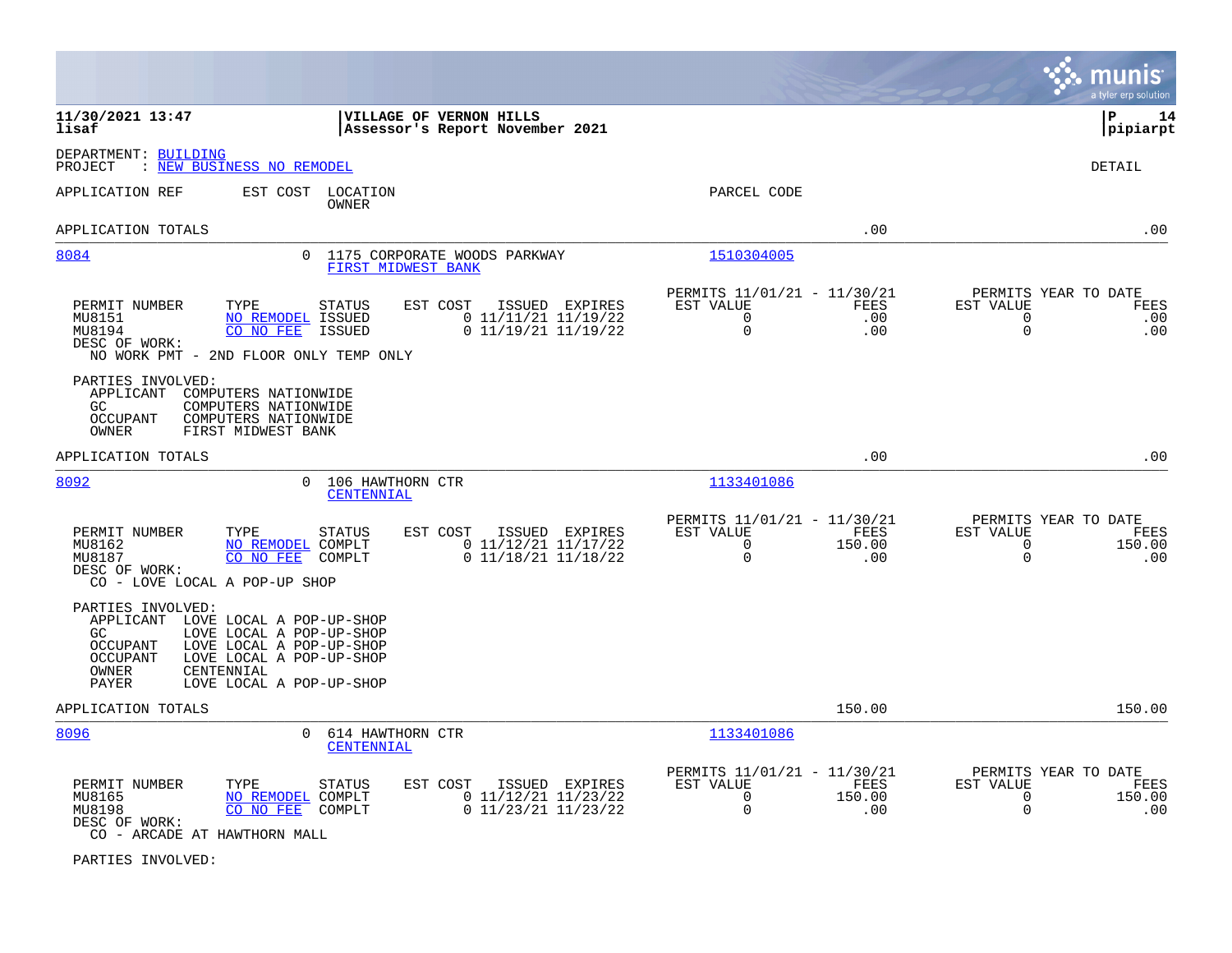|                                                                                                                                                                                                        |                                                                             |             |                  | <b>munis</b><br>a tyler erp solution |
|--------------------------------------------------------------------------------------------------------------------------------------------------------------------------------------------------------|-----------------------------------------------------------------------------|-------------|------------------|--------------------------------------|
| 11/30/2021 13:47<br>lisaf                                                                                                                                                                              | <b>VERNON HILLS</b><br><b>VILLAGE OF</b><br>Assessor's Report November 2021 |             |                  | 15<br>P<br> pipiarpt                 |
| DEPARTMENT: BUILDING<br>: NEW BUSINESS NO REMODEL<br>PROJECT                                                                                                                                           |                                                                             |             |                  | DETAIL                               |
| APPLICATION REF<br>EST COST<br>ARCADE AT HAWTHORN MALL<br>APPLICANT<br>GC<br>ARCADE AT HAWTHORN MALL<br>OCCUPANT<br>ARCADE AT HAWTHORN MALL<br>OWNER<br>CENTENNIAL<br>PAYER<br>ARCADE AT HAWTHORN MALL | LOCATION<br>OWNER                                                           | PARCEL CODE |                  |                                      |
| APPLICATION TOTALS<br>PROJECT TOTALS                                                                                                                                                                   |                                                                             | $\Omega$    | 150.00<br>300.00 | 150.00<br>300.00                     |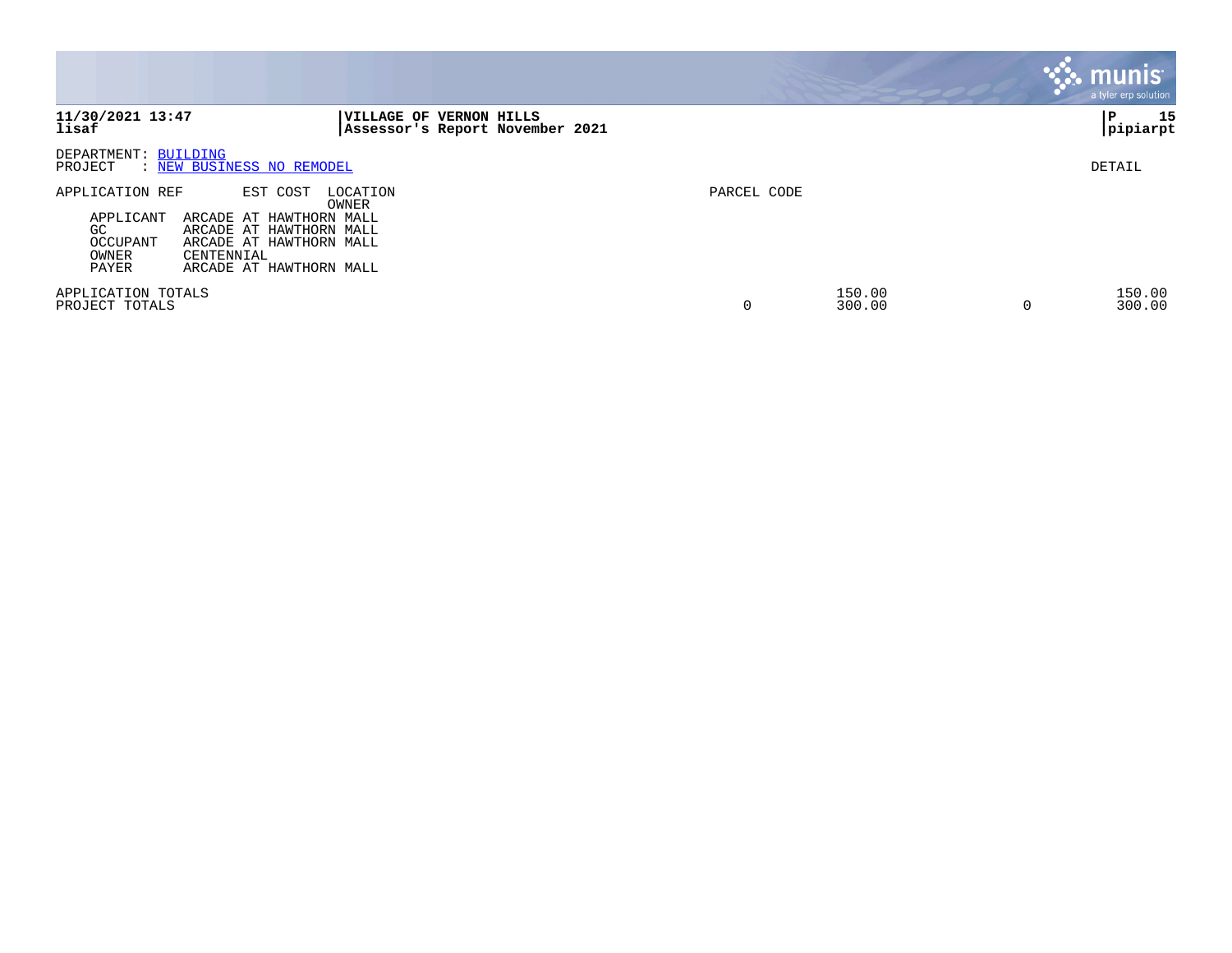|                                                      |                                                                               |                         |                                                            |         |                                               |                  |                | <b>munis</b><br>a tyler erp solution   |
|------------------------------------------------------|-------------------------------------------------------------------------------|-------------------------|------------------------------------------------------------|---------|-----------------------------------------------|------------------|----------------|----------------------------------------|
| 11/30/2021 13:47<br>lisaf                            |                                                                               |                         | VILLAGE OF VERNON HILLS<br>Assessor's Report November 2021 |         |                                               |                  |                | P<br>16<br> pipiarpt                   |
| DEPARTMENT: BUILDING<br>PROJECT<br>: DRIVEWAY        |                                                                               |                         |                                                            |         |                                               |                  |                | DETAIL                                 |
| APPLICATION REF                                      | EST COST                                                                      | LOCATION<br>OWNER       |                                                            |         | PARCEL CODE                                   |                  |                |                                        |
| 8061                                                 | 11,500                                                                        | 9 LINDON LN             | CHAD L & AMIE R TENNANT                                    |         | 1509103011                                    |                  |                |                                        |
| PERMIT NUMBER<br>MU8158<br>DESC OF WORK:<br>DRIVEWAY | TYPE<br><b>DRVWY</b>                                                          | STATUS<br><b>ISSUED</b> | EST COST<br>ISSUED<br>11,500 11/11/21 11/18/22             | EXPIRES | PERMITS 11/01/21 - 11/30/21<br>EST VALUE<br>0 | FEES<br>115.00   | EST VALUE<br>0 | PERMITS YEAR TO DATE<br>FEES<br>115.00 |
| PARTIES INVOLVED:<br>APPLICANT<br>GC.<br>OWNER       | G&V CONATRUCTION CO INC<br>G&V CONATRUCTION CO INC<br>CHAD L & AMIE R TENNANT |                         |                                                            |         |                                               |                  |                |                                        |
| APPLICATION TOTALS<br>PROJECT TOTALS                 |                                                                               |                         |                                                            |         | $\mathbf 0$                                   | 115.00<br>115.00 | 0              | 115.00<br>115.00                       |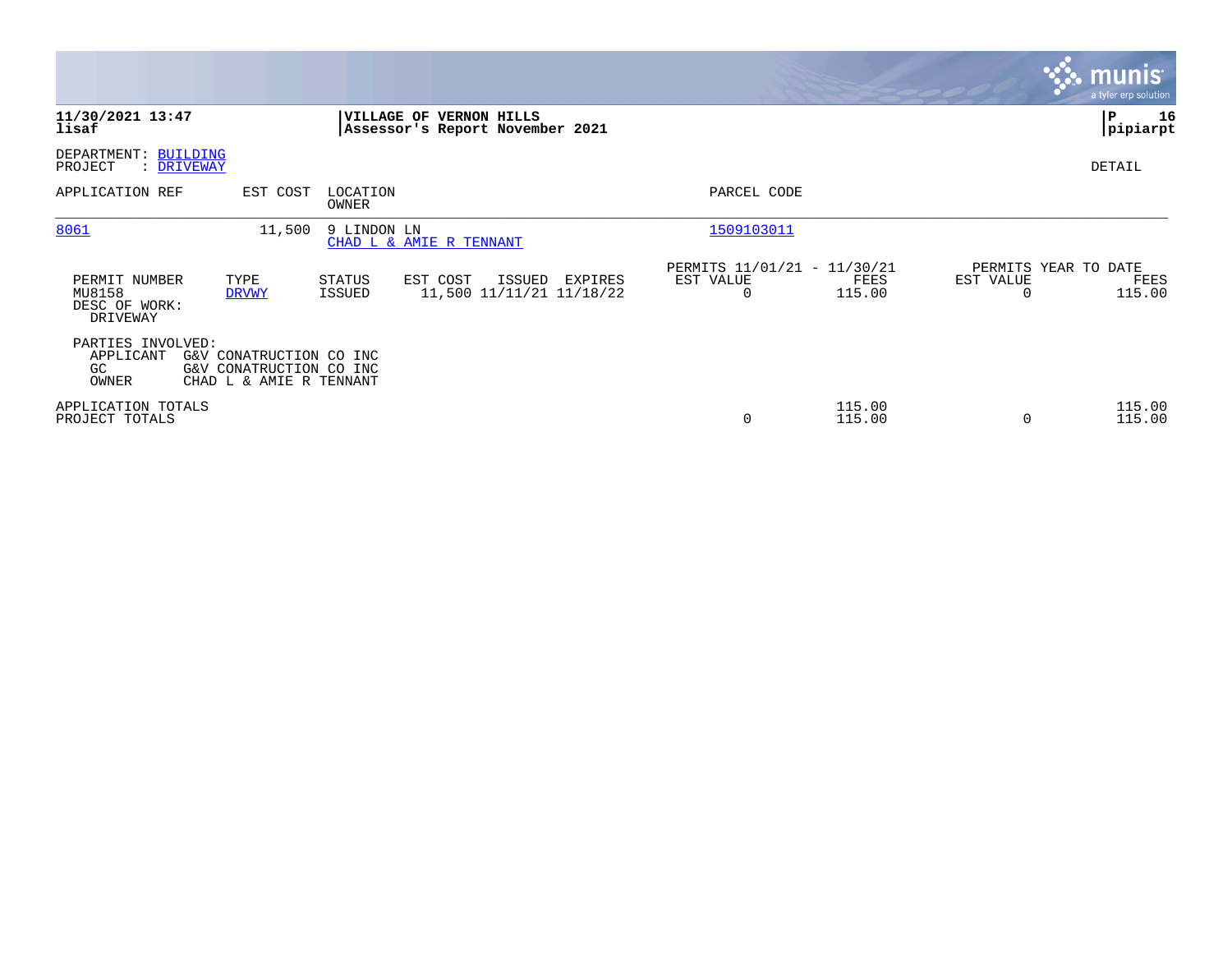|                                                                                                                                                                             |                                                                                         |                                                                              | munis<br>a tyler erp solution                                      |
|-----------------------------------------------------------------------------------------------------------------------------------------------------------------------------|-----------------------------------------------------------------------------------------|------------------------------------------------------------------------------|--------------------------------------------------------------------|
| 11/30/2021 13:47<br>lisaf                                                                                                                                                   | VILLAGE OF VERNON HILLS<br>Assessor's Report November 2021                              |                                                                              | 17<br>l P<br> pipiarpt                                             |
| DEPARTMENT: BUILDING<br>PROJECT<br>: FENCE                                                                                                                                  |                                                                                         |                                                                              | DETAIL                                                             |
| APPLICATION REF                                                                                                                                                             | EST COST LOCATION<br>OWNER                                                              | PARCEL CODE                                                                  |                                                                    |
| 7890                                                                                                                                                                        | 505 EXETER PL<br>22,280<br>MICHAEL DOWER                                                | <u>1504101011</u>                                                            |                                                                    |
| PERMIT NUMBER<br>TYPE<br>MU8144<br><b>FENCE</b><br>DESC OF WORK:<br>FENCE, PATIO, SIDEWALK AND RETAINING WALL                                                               | <b>STATUS</b><br>EST COST<br>ISSUED EXPIRES<br>ISSUED<br>22,280 11/10/21 11/10/22       | PERMITS 11/01/21 - 11/30/21<br>FEES<br>EST VALUE<br>$\overline{0}$<br>222.80 | PERMITS YEAR TO DATE<br>EST VALUE<br>FEES<br>$\mathbf 0$<br>222.80 |
| PARTIES INVOLVED:<br>APPLICANT AB LAWN CARE<br>GC.<br>AB LAWN CARE<br>OWNER<br>MICHAEL DOWER<br>AB LAWN CARE<br>PAYER                                                       |                                                                                         |                                                                              |                                                                    |
| APPLICATION TOTALS                                                                                                                                                          |                                                                                         | 222.80                                                                       | 222.80                                                             |
| 7924                                                                                                                                                                        | 3,800<br>358 DONNELLEY PL<br>STEPHAN MALFAIT                                            | 1509302024                                                                   |                                                                    |
| PERMIT NUMBER<br>TYPE<br>MU8218<br><b>FENCE</b><br>DESC OF WORK:<br>FENCE                                                                                                   | <b>STATUS</b><br>EST COST<br>ISSUED EXPIRES<br><b>ISSUED</b><br>3,800 11/30/21 11/30/22 | PERMITS 11/01/21 - 11/30/21<br>EST VALUE<br>FEES<br>$\mathbf 0$<br>50.00     | PERMITS YEAR TO DATE<br>EST VALUE<br>FEES<br>$\mathbf 0$<br>50.00  |
| PARTIES INVOLVED:<br>APPLICANT<br>CHRISTINA S ZABO<br>FENCE<br>PEERLESS FENCE GROUP<br>PEERLESS FENCE GROUP<br>GC.<br>STEPHAN MALFAIT<br>OWNER<br>PAYER<br>CHRISTINA S ZABO |                                                                                         |                                                                              |                                                                    |
| APPLICATION TOTALS                                                                                                                                                          |                                                                                         | 50.00                                                                        | 50.00                                                              |
| 8010                                                                                                                                                                        | 5,625<br>122 MARIMAC LANE<br>CRAIG J & LINDA D WITCRAFT                                 | 1508202040                                                                   |                                                                    |
| PERMIT NUMBER<br>TYPE<br>MU8098<br><b>FENCE</b><br>DESC OF WORK:<br>FENCE                                                                                                   | EST COST<br>ISSUED<br>EXPIRES<br><b>STATUS</b><br>5,625 11/02/21 11/30/22<br>COMPLT     | PERMITS 11/01/21 - 11/30/21<br>EST VALUE<br>FEES<br>$\mathbf 0$<br>56.50     | PERMITS YEAR TO DATE<br>EST VALUE<br>FEES<br>$\mathbf 0$<br>56.50  |
| PARTIES INVOLVED:<br>APPLICANT<br>FENCE<br>DURABILT FENCE<br>GC<br>GC.<br>SAC WIRELESS<br>GC<br>DURABILT FENCE<br>OWNER                                                     | CRAIG J & LINDA D WITCRAFT<br>VOLKAN SIGNS & LIGHTING INC<br>CRAIG J & LINDA D WITCRAFT |                                                                              |                                                                    |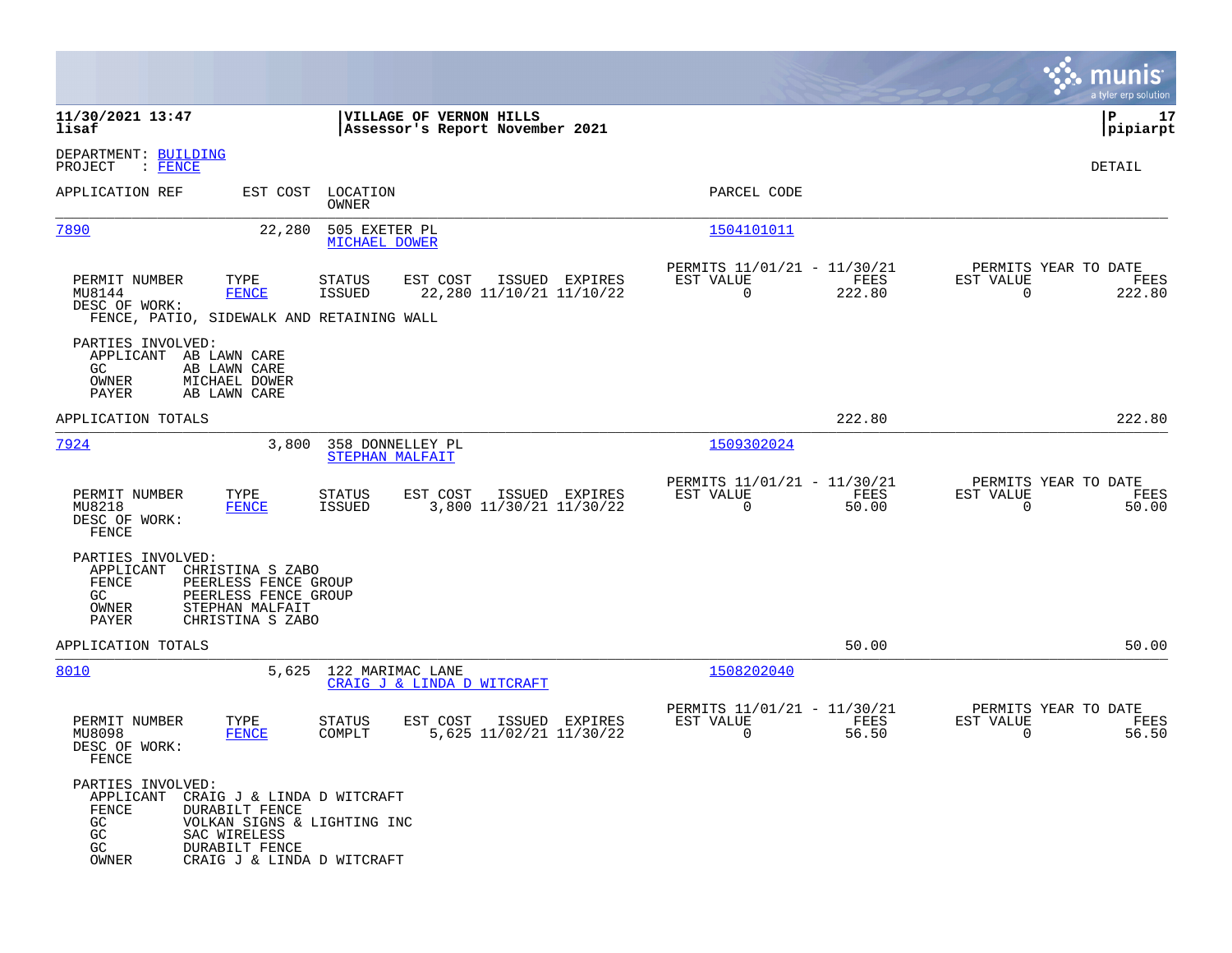|                                                                                                                                                                                                                                      |                                                                          | munis<br>a tyler erp solution                                        |
|--------------------------------------------------------------------------------------------------------------------------------------------------------------------------------------------------------------------------------------|--------------------------------------------------------------------------|----------------------------------------------------------------------|
| 11/30/2021 13:47<br>VILLAGE OF VERNON HILLS<br>lisaf<br>Assessor's Report November 2021                                                                                                                                              |                                                                          | lР<br>18<br> pipiarpt                                                |
| DEPARTMENT: BUILDING<br>PROJECT<br>$:$ FENCE                                                                                                                                                                                         |                                                                          | <b>DETAIL</b>                                                        |
| APPLICATION REF<br>EST COST LOCATION                                                                                                                                                                                                 | PARCEL CODE                                                              |                                                                      |
| <b>OWNER</b><br>PAYER<br>CRAIG J & LINDA D WITCRAFT                                                                                                                                                                                  |                                                                          |                                                                      |
| APPLICATION TOTALS                                                                                                                                                                                                                   | 56.50                                                                    | 56.50                                                                |
| 8024<br>8,791<br>652 INSULL DRIVE<br>RAFFAELA PASTORINO                                                                                                                                                                              | 1133216013                                                               |                                                                      |
| TYPE<br>PERMIT NUMBER<br>STATUS<br>EST COST<br>ISSUED EXPIRES<br><b>FENCE</b><br>ISSUED<br>8,791 11/09/21 11/09/22<br>MU8137<br>DESC OF WORK:<br>FENCE                                                                               | PERMITS 11/01/21 - 11/30/21<br>EST VALUE<br>FEES<br>$\mathbf 0$<br>87.91 | PERMITS YEAR TO DATE<br>EST VALUE<br>FEES<br>$\mathbf 0$<br>87.91    |
| PARTIES INVOLVED:<br>RAFFAELA PASTORINO<br>APPLICANT<br>FENCE<br>ARONSON FENCE<br>GC.<br>ARONSON FENCE<br>RAFFAELA PASTORINO<br>OWNER<br>PAYER<br>RAFFAELA PASTORINO                                                                 |                                                                          |                                                                      |
| APPLICATION TOTALS                                                                                                                                                                                                                   | 87.91                                                                    | 87.91                                                                |
| 8030<br>5,270<br>122 HAMILTON PLACE<br>VIKRAMPRAKASH & KOMAL BHONAGIRI                                                                                                                                                               | 1132201019                                                               |                                                                      |
| PERMIT NUMBER<br>TYPE<br>EST COST<br>ISSUED EXPIRES<br>STATUS<br>MU8145<br><b>FENCE</b><br>ISSUED<br>5, 270 11/10/21 11/29/22<br>DESC OF WORK:                                                                                       | PERMITS 11/01/21 - 11/30/21<br>EST VALUE<br>FEES<br>$\Omega$<br>52.70    | PERMITS YEAR TO DATE<br>EST VALUE<br>FEES<br>$\mathbf 0$<br>52.70    |
| FENCE<br>PARTIES INVOLVED:<br>APPLICANT VIKRAMPRAKASH & KOMAL BHONAGIRI<br>FENCE<br><b>ACTION FENCE</b><br><b>ACTION FENCE</b><br>GC.<br>VIKRAMPRAKASH & KOMAL BHONAGIRI<br>OWNER<br><b>PAYER</b><br>VIKRAMPRAKASH & KOMAL BHONAGIRI |                                                                          |                                                                      |
| APPLICATION TOTALS                                                                                                                                                                                                                   | 52.70                                                                    | 52.70                                                                |
| 8039<br>2,905<br>335 HOBBLE BUSH LN<br>ELSTON J & GAIL M GAURIN                                                                                                                                                                      | 1509108005                                                               |                                                                      |
| PERMIT NUMBER<br>TYPE<br><b>STATUS</b><br>EST COST<br>ISSUED EXPIRES<br>MU8140<br><b>FENCE</b><br>ISSUED<br>2,905 11/09/21 11/17/22<br>DESC OF WORK:<br>FENCE                                                                        | PERMITS 11/01/21 - 11/30/21<br>EST VALUE<br>FEES<br>0<br>50.00           | PERMITS YEAR TO DATE<br>EST VALUE<br>FEES<br>$\overline{0}$<br>50.00 |
| PARTIES INVOLVED:<br>APPLICANT FENCE SOLUTIONS CO<br><b>FENCE</b><br>FENCE SOLUTIONS CO                                                                                                                                              |                                                                          |                                                                      |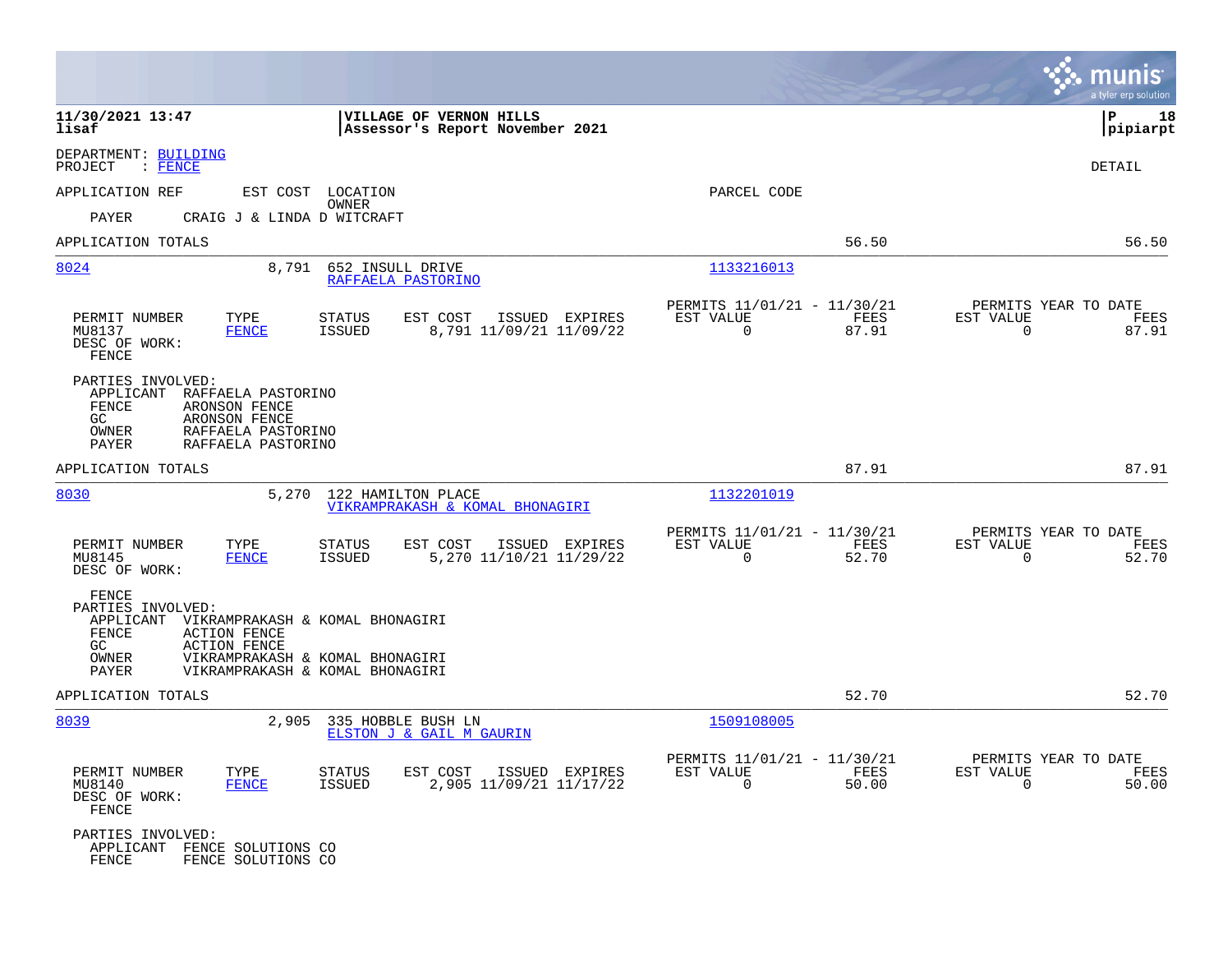|                                                                                                                                                                                                      |                                                                                     |                                               |                 | <b>munis</b><br>a tyler erp solution            |      |
|------------------------------------------------------------------------------------------------------------------------------------------------------------------------------------------------------|-------------------------------------------------------------------------------------|-----------------------------------------------|-----------------|-------------------------------------------------|------|
| 11/30/2021 13:47<br>lisaf                                                                                                                                                                            | VILLAGE OF VERNON HILLS<br>Assessor's Report November 2021                          |                                               |                 | l P<br> pipiarpt                                | 19   |
| DEPARTMENT: BUILDING<br>: FENCE<br>PROJECT                                                                                                                                                           |                                                                                     |                                               |                 | DETAIL                                          |      |
| APPLICATION REF<br>EST COST<br>GC<br>FENCE SOLUTIONS CO<br>ELSTON J & GAIL M GAURIN<br>OWNER<br>PAYER<br>FENCE SOLUTIONS CO                                                                          | LOCATION<br>OWNER                                                                   | PARCEL CODE                                   |                 |                                                 |      |
| APPLICATION TOTALS                                                                                                                                                                                   |                                                                                     |                                               | 50.00           | 50.00                                           |      |
| 8060<br>1,280                                                                                                                                                                                        | 54 JULIE LN<br>THOMAS J & KATHLEEN PRADD                                            | 1506412017                                    |                 |                                                 |      |
| PERMIT NUMBER<br>TYPE<br>MU8183<br><b>FENCE</b><br>DESC OF WORK:<br>REPLACE DAMAGE SECTION OF FENCE                                                                                                  | EST COST<br>STATUS<br>ISSUED<br>EXPIRES<br><b>ISSUED</b><br>1,280 11/18/21 11/24/22 | PERMITS 11/01/21 - 11/30/21<br>EST VALUE<br>0 | FEES<br>30.00   | PERMITS YEAR TO DATE<br>EST VALUE<br>0<br>30.00 | FEES |
| PARTIES INVOLVED:<br>APPLICANT<br>THOMAS J & KATHLEEN PRADD<br><b>ACTION FENCE</b><br>FENCE<br>GC<br><b>ACTION FENCE</b><br>THOMAS J & KATHLEEN PRADD<br>OWNER<br>PAYER<br>THOMAS J & KATHLEEN PRADD |                                                                                     |                                               |                 |                                                 |      |
| APPLICATION TOTALS<br>PROJECT TOTALS                                                                                                                                                                 |                                                                                     | 0                                             | 30.00<br>549.91 | 30.00<br>$\Omega$<br>549.91                     |      |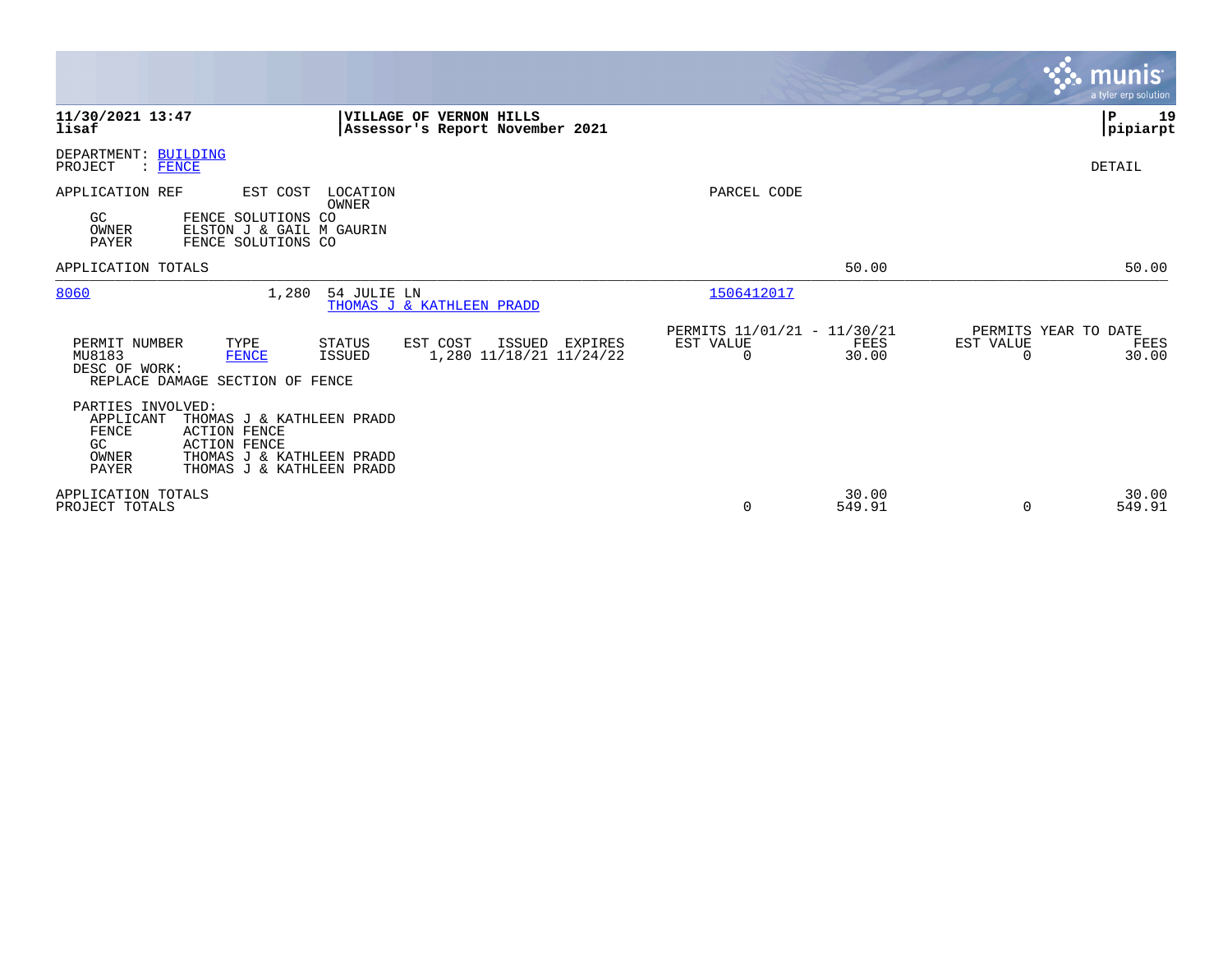|                                                                                                                                                                                                                                                                                                      |                                                                        | munis<br>a tyler erp solution                                        |
|------------------------------------------------------------------------------------------------------------------------------------------------------------------------------------------------------------------------------------------------------------------------------------------------------|------------------------------------------------------------------------|----------------------------------------------------------------------|
| 11/30/2021 13:47<br>VILLAGE OF VERNON HILLS<br>lisaf<br>Assessor's Report November 2021                                                                                                                                                                                                              |                                                                        | P<br>20<br> pipiarpt                                                 |
| DEPARTMENT: BUILDING<br>: <u>FIRE ALARM</u><br>PROJECT                                                                                                                                                                                                                                               |                                                                        | <b>DETAIL</b>                                                        |
| APPLICATION REF<br>EST COST<br>LOCATION<br>OWNER                                                                                                                                                                                                                                                     | PARCEL CODE                                                            |                                                                      |
| <u>7423</u><br>36,393<br>555 LAKEVIEW PKY<br>AMERICAN MULTI-CINEMA, INC                                                                                                                                                                                                                              | 1504201049                                                             |                                                                      |
| PERMIT NUMBER<br>TYPE<br><b>STATUS</b><br>EST COST<br>ISSUED EXPIRES<br>MU8182<br>FIRE ALARM ISSUED<br>36, 393 11/18/21 11/18/22<br>DESC OF WORK:<br>FIRE ALARM                                                                                                                                      | PERMITS 11/01/21 - 11/30/21<br>EST VALUE<br>FEES<br>0<br>5,140.00      | PERMITS YEAR TO DATE<br>EST VALUE<br>FEES<br>$\mathbf 0$<br>5,140.00 |
| PARTIES INVOLVED:<br>ALARM<br>HIGH RISE SECURITY SYSTEMS<br>APPLICANT<br>HIGH RISE SECURITY SYSTEMS<br>GC.<br>HIGH RISE SECURITY SYSTEMS<br>OCCUPANT<br><b>EVERLEIGH</b><br>OWNER<br>AMERICAN MULTI-CINEMA, INC<br>PAYER<br>HIGH RISE SECURITY SYSTEMS                                               |                                                                        |                                                                      |
| APPLICATION TOTALS                                                                                                                                                                                                                                                                                   | 5,140.00                                                               | 5,140.00                                                             |
| 7935<br>11,200<br>701 NORTH MILWAUKEE AVE 192<br>INLAND REAL ESTATE CORPORATION                                                                                                                                                                                                                      | 1503102018                                                             |                                                                      |
| PERMIT NUMBER<br>TYPE<br><b>STATUS</b><br>EST COST<br>ISSUED EXPIRES<br>FIRE ALARM ISSUED<br>11,200 11/12/21 11/12/22<br>MU8166<br>DESC OF WORK:<br>FIRE ALARM                                                                                                                                       | PERMITS 11/01/21 - 11/30/21<br>EST VALUE<br>FEES<br>$\Omega$<br>325.00 | PERMITS YEAR TO DATE<br>EST VALUE<br>FEES<br>$\Omega$<br>325.00      |
| PARTIES INVOLVED:<br>CHICAGO METROPOLITAN FIRE PREVENTION<br>ALARM<br>APPLICANT<br>CHICAGO METROPOLITAN FIRE PREVENTION<br>GC.<br>CHICAGO METROPOLITAN FIRE PREVENTION<br><b>OCCUPANT</b><br>VISIONWORKS<br>OWNER<br>INLAND REAL ESTATE CORPORATION<br>PAYER<br>CHICAGO METROPOLITAN FIRE PREVENTION |                                                                        |                                                                      |
| APPLICATION TOTALS                                                                                                                                                                                                                                                                                   | 325.00                                                                 | 325.00                                                               |
| 7943<br>6,300<br>300 CENTER DR 109<br><b>HOME STATE BANK</b>                                                                                                                                                                                                                                         | 1133302040                                                             |                                                                      |
| PERMIT NUMBER<br>TYPE<br><b>STATUS</b><br>EST COST<br>ISSUED EXPIRES<br>6,300 11/17/21 11/17/22<br>MU8180<br>FIRE ALARM ISSUED<br>DESC OF WORK:<br>FIRE ALARM                                                                                                                                        | PERMITS 11/01/21 - 11/30/21<br>EST VALUE<br>FEES<br>$\Omega$<br>345.00 | PERMITS YEAR TO DATE<br>EST VALUE<br>FEES<br>$\Omega$<br>345.00      |
| PARTIES INVOLVED:<br>ALARM<br>NITECH FIRE & SECURITY<br>APPLICANT<br>NITECH FIRE & SECURITY<br>GC<br>NITECH FIRE & SECURITY                                                                                                                                                                          |                                                                        |                                                                      |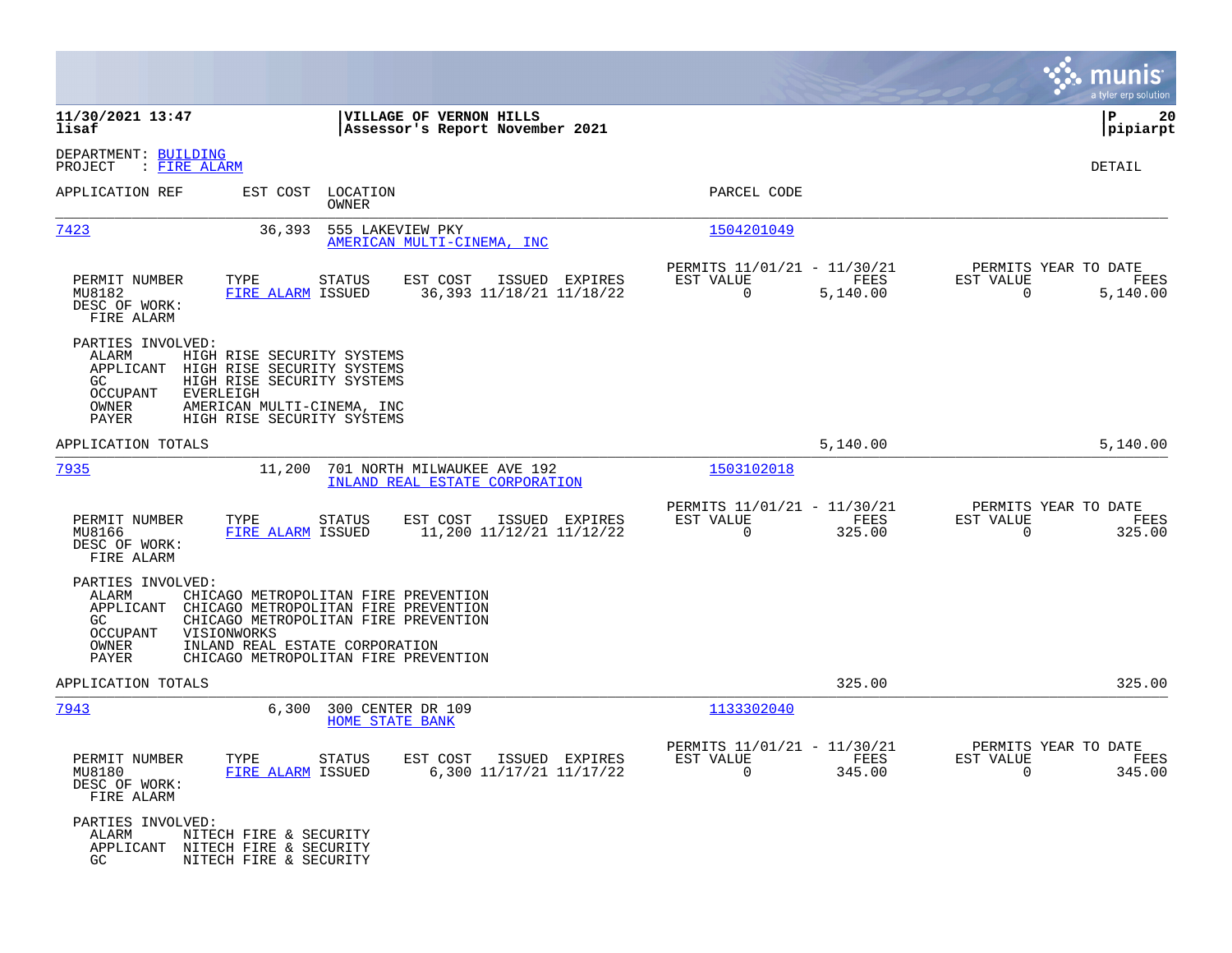|                                                                                                                              |                                                            |             |                    | <b>munis</b><br>a tyler erp solution |
|------------------------------------------------------------------------------------------------------------------------------|------------------------------------------------------------|-------------|--------------------|--------------------------------------|
| 11/30/2021 13:47<br>lisaf                                                                                                    | VILLAGE OF VERNON HILLS<br>Assessor's Report November 2021 |             |                    | 21<br>P<br> pipiarpt                 |
| DEPARTMENT: BUILDING<br>PROJECT<br>: FIRE ALARM                                                                              |                                                            |             |                    | DETAIL                               |
| APPLICATION REF<br>EST COST<br><b>OCCUPANT</b><br>TINA KHOURY<br>OWNER<br>HOME STATE BANK<br>PAYER<br>NITECH FIRE & SECURITY | LOCATION<br>OWNER                                          | PARCEL CODE |                    |                                      |
| APPLICATION TOTALS<br>PROJECT TOTALS                                                                                         |                                                            | 0           | 345.00<br>5,810.00 | 345.00<br>5,810.00<br>0              |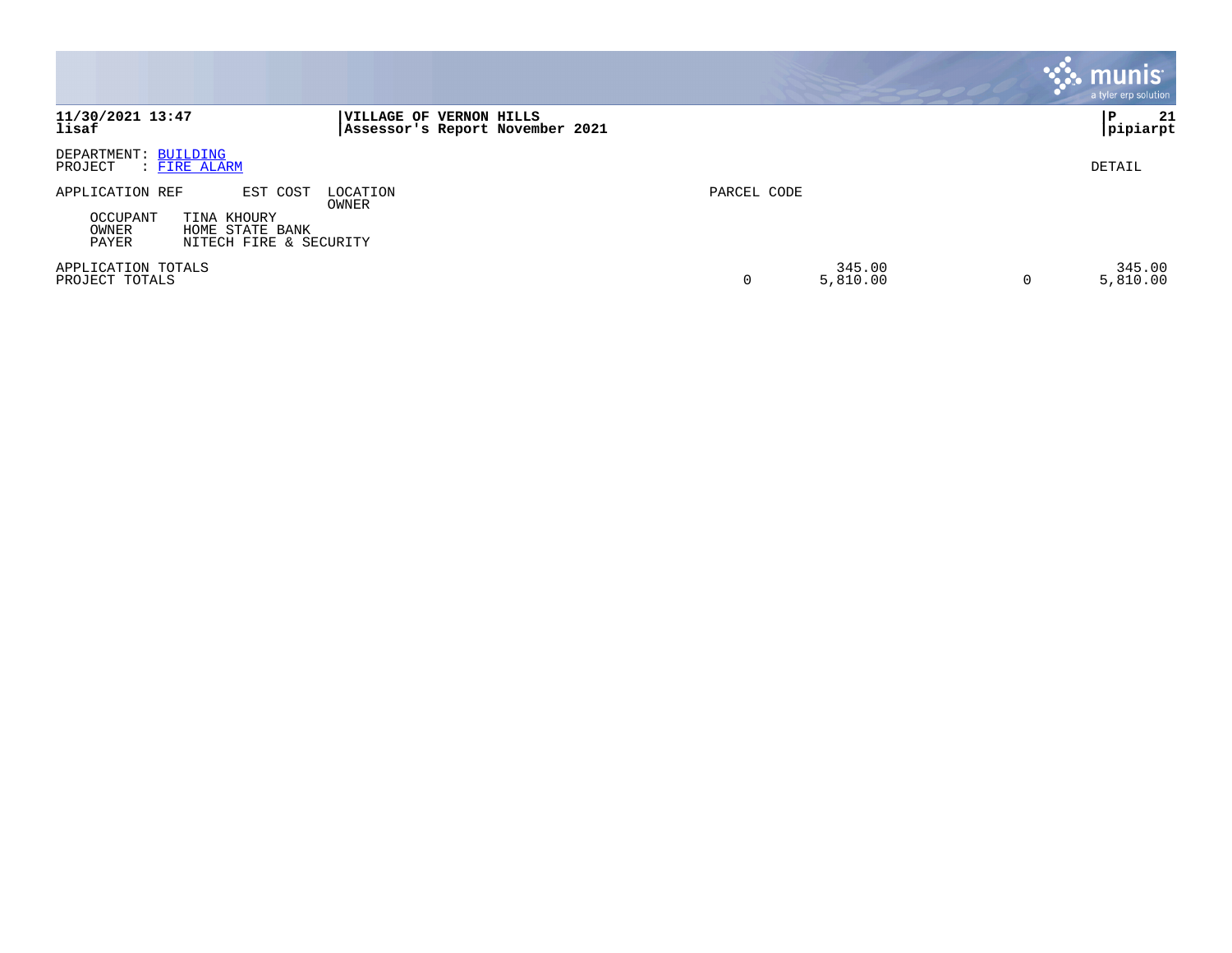|                                                             |                                                                                                                                                                                   |                                                               |                                                         |                | munis<br>a tyler erp solution                                   |
|-------------------------------------------------------------|-----------------------------------------------------------------------------------------------------------------------------------------------------------------------------------|---------------------------------------------------------------|---------------------------------------------------------|----------------|-----------------------------------------------------------------|
| 11/30/2021 13:47<br>lisaf                                   |                                                                                                                                                                                   | VILLAGE OF VERNON HILLS<br>Assessor's Report November 2021    |                                                         |                | P<br>22<br> pipiarpt                                            |
| DEPARTMENT: BUILDING<br>PROJECT<br>: FIRE SPRINKLER         |                                                                                                                                                                                   |                                                               |                                                         |                | DETAIL                                                          |
| APPLICATION REF                                             | EST COST<br>LOCATION<br>OWNER                                                                                                                                                     |                                                               | PARCEL CODE                                             |                |                                                                 |
| 8001                                                        | 9,286<br>1305 MANSION ROAD<br>PLACEHOLDER                                                                                                                                         |                                                               | 1133205124                                              |                |                                                                 |
| PERMIT NUMBER<br>MU8188<br>DESC OF WORK:<br>FIRE SPRINKLERS | TYPE<br><b>STATUS</b><br>FIRE SPR<br>ISSUED                                                                                                                                       | EST COST<br>ISSUED EXPIRES<br>9,286 11/18/21 11/18/22         | PERMITS 11/01/21 - 11/30/21<br>EST VALUE<br>$\mathbf 0$ | FEES<br>250.00 | PERMITS YEAR TO DATE<br>EST VALUE<br>FEES<br>$\Omega$<br>250.00 |
| PARTIES INVOLVED:<br>GC.<br>OWNER<br>PAYER                  | APPLICANT NOVA FIRE PROTECTION<br>FIRE SPRIN NOVA FIRE PROTECTION<br>NOVA FIRE PROTECTION<br>PLACEHOLDER<br>NOVA FIRE PROTECTION                                                  |                                                               |                                                         |                |                                                                 |
| APPLICATION TOTALS                                          |                                                                                                                                                                                   |                                                               |                                                         | 250.00         | 250.00                                                          |
| 8002                                                        | 12,985 1320 MANSION ROAD<br>PLACEHOLDER                                                                                                                                           |                                                               | 1133205101                                              |                |                                                                 |
| PERMIT NUMBER<br>MU8189<br>DESC OF WORK:<br>FIRE SPRINKLERS | TYPE<br><b>STATUS</b><br>FIRE SPR<br>ISSUED                                                                                                                                       | EST COST<br>ISSUED EXPIRES<br>12,985 11/18/21 11/18/22        | PERMITS 11/01/21 - 11/30/21<br>EST VALUE<br>$\mathbf 0$ | FEES<br>250.00 | PERMITS YEAR TO DATE<br>EST VALUE<br>FEES<br>$\Omega$<br>250.00 |
| PARTIES INVOLVED:<br>GC.<br>OWNER<br>PAYER                  | APPLICANT NOVA FIRE PROTECTION<br>FIRE SPRIN NOVA FIRE PROTECTION<br>NOVA FIRE PROTECTION<br>PLACEHOLDER<br>NOVA FIRE PROTECTION                                                  |                                                               |                                                         |                |                                                                 |
| APPLICATION TOTALS                                          |                                                                                                                                                                                   |                                                               |                                                         | 250.00         | 250.00                                                          |
| 8008                                                        | 9,800                                                                                                                                                                             | 701 NORTH MILWAUKEE AVE 192<br>INLAND REAL ESTATE CORPORATION | 1503102018                                              |                |                                                                 |
| PERMIT NUMBER<br>MU8195<br>DESC OF WORK:<br>FIRE SPRINKLER  | TYPE<br>STATUS<br>FIRE SPR<br>ISSUED                                                                                                                                              | EST COST<br>ISSUED EXPIRES<br>9,800 11/22/21 11/22/22         | PERMITS 11/01/21 - 11/30/21<br>EST VALUE<br>0           | FEES<br>373.00 | PERMITS YEAR TO DATE<br>EST VALUE<br>FEES<br>0<br>373.00        |
| PARTIES INVOLVED:<br>GC<br><b>OCCUPANT</b><br>OWNER         | APPLICANT METROLPOLITAN FIRE PROTECTION INC<br>FIRE SPRIN METROLPOLITAN FIRE PROTECTION INC<br>METROLPOLITAN FIRE PROTECTION INC<br>VISIONWORKS<br>INLAND REAL ESTATE CORPORATION |                                                               |                                                         |                |                                                                 |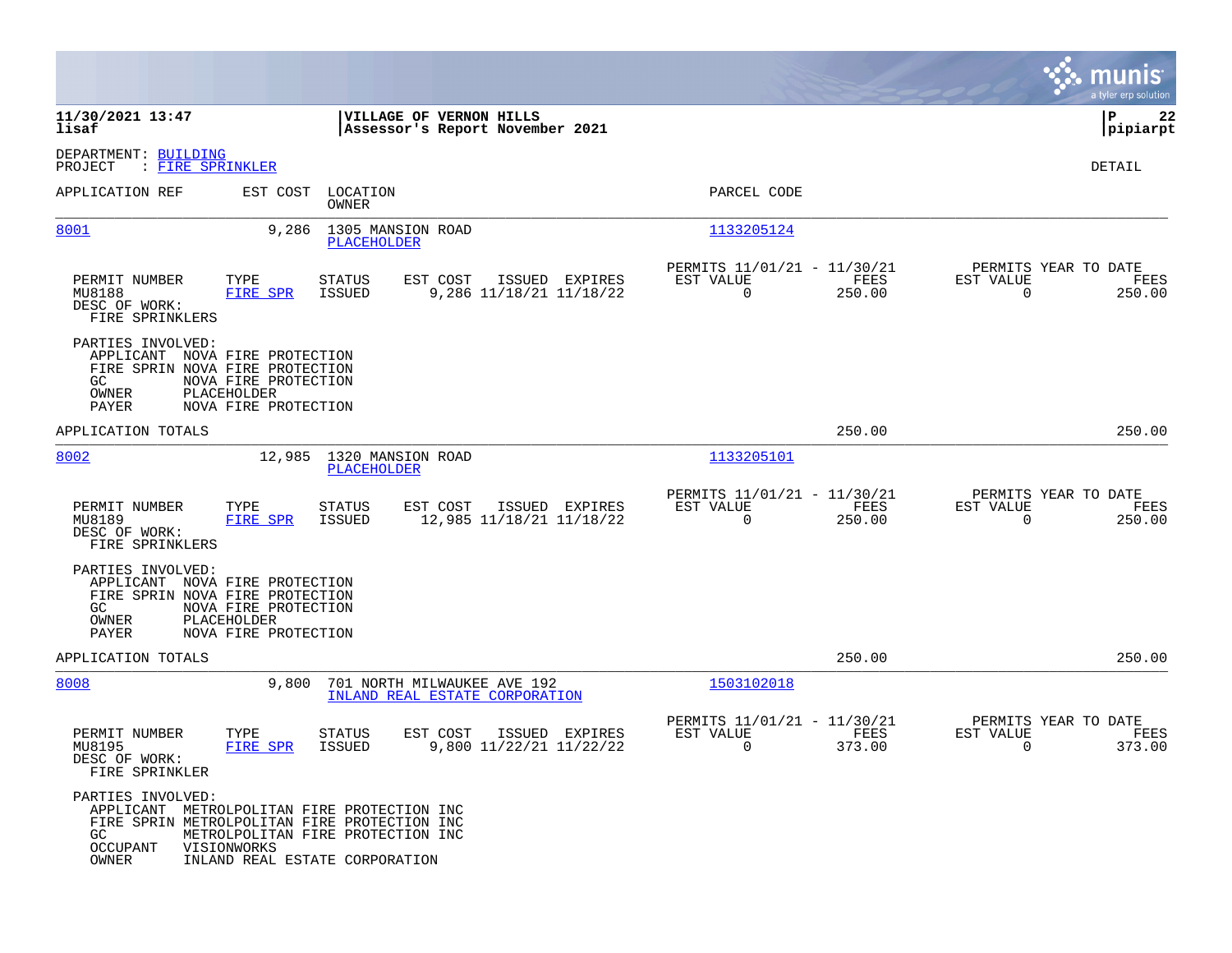|                                                                                                                                                                                                                                                                           |                                                                        | <b>munis</b><br>a tyler erp solution.                           |
|---------------------------------------------------------------------------------------------------------------------------------------------------------------------------------------------------------------------------------------------------------------------------|------------------------------------------------------------------------|-----------------------------------------------------------------|
| 11/30/2021 13:47<br><b>VILLAGE OF VERNON HILLS</b><br>lisaf<br>Assessor's Report November 2021                                                                                                                                                                            |                                                                        | l P<br>-23<br> pipiarpt                                         |
| DEPARTMENT: BUILDING<br>: FIRE SPRINKLER<br>PROJECT                                                                                                                                                                                                                       |                                                                        | DETAIL                                                          |
| APPLICATION REF<br>EST COST<br>LOCATION<br>OWNER                                                                                                                                                                                                                          | PARCEL CODE                                                            |                                                                 |
| PAYER<br>METROLPOLITAN FIRE PROTECTION INC                                                                                                                                                                                                                                |                                                                        |                                                                 |
| APPLICATION TOTALS                                                                                                                                                                                                                                                        | 373.00                                                                 | 373.00                                                          |
| 8013<br>300 CENTER DR 100<br>9.000<br><b>HOME STATE BANK</b>                                                                                                                                                                                                              | 1133302040                                                             |                                                                 |
| PERMIT NUMBER<br>TYPE<br>EST COST<br>STATUS<br>ISSUED<br>EXPIRES<br>MU8177<br>9,000 11/16/21 11/16/22<br>ISSUED<br>FIRE SPR<br>DESC OF WORK:<br>FIRE SPRINKLERS                                                                                                           | PERMITS 11/01/21 - 11/30/21<br>EST VALUE<br>FEES<br>385.00<br>$\Omega$ | PERMITS YEAR TO DATE<br>EST VALUE<br>FEES<br>385.00<br>$\Omega$ |
| PARTIES INVOLVED:<br>APPLICANT<br>NORTH SHORE FIRE PROTECTION<br>FIRE SPRIN NORTH SHORE FIRE PROTECTION<br>NORTH SHORE FIRE PROTECTION<br>GC.<br>OCCUPANT<br>REGIONAL BOARD OF SCHOOL TRUSTEES<br>HOME STATE BANK<br>OWNER<br><b>PAYER</b><br>NORTH SHORE FIRE PROTECTION |                                                                        |                                                                 |
| APPLICATION TOTALS<br>PROJECT TOTALS                                                                                                                                                                                                                                      | 385.00<br>0<br>1,258.00                                                | 385.00<br>1,258.00                                              |

 $\mathcal{L}^{\text{max}}$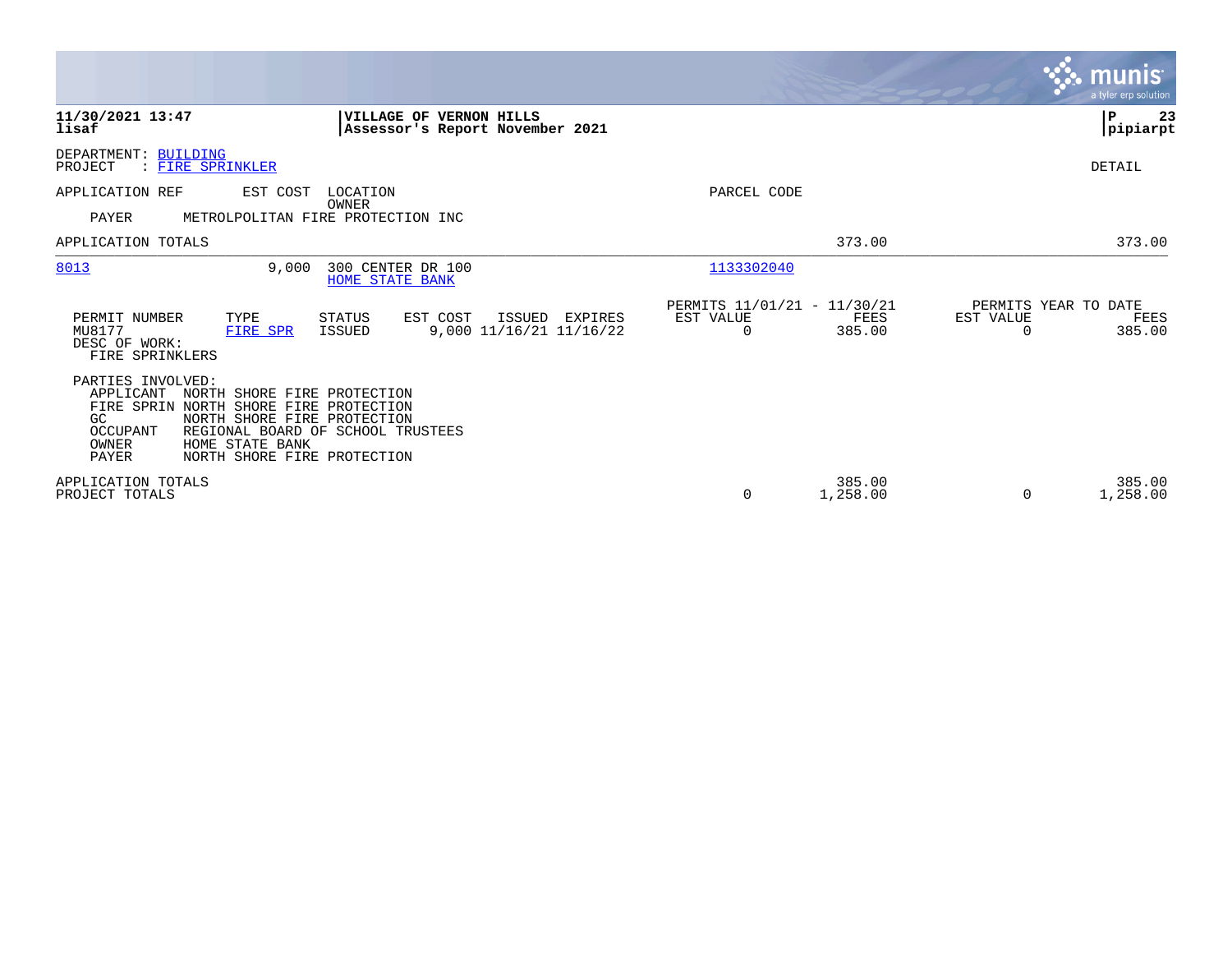|                                                                                                                                                                              |                                                                               |                                                                 | <b>munis</b><br>a tyler erp solution                |
|------------------------------------------------------------------------------------------------------------------------------------------------------------------------------|-------------------------------------------------------------------------------|-----------------------------------------------------------------|-----------------------------------------------------|
| 11/30/2021 13:47<br>lisaf                                                                                                                                                    | VILLAGE OF<br><b>VERNON HILLS</b><br>Assessor's Report November 2021          |                                                                 | ∣P<br>24<br> pipiarpt                               |
| DEPARTMENT: BUILDING<br>: MISC ELECTRIC COMM<br>PROJECT                                                                                                                      |                                                                               |                                                                 | DETAIL                                              |
| APPLICATION REF<br>EST COST                                                                                                                                                  | LOCATION<br>OWNER                                                             | PARCEL CODE                                                     |                                                     |
| 8026<br>50,000                                                                                                                                                               | 122 HAWTHORN CENTER<br>CENTENNIAL                                             | 1133401086                                                      |                                                     |
| PERMIT NUMBER<br>TYPE<br>MU8138<br>MISC ELEC<br>DESC OF WORK:<br>VEHICLE CHARGING STATIONS @ HAWTHORN CTR                                                                    | EST COST<br>STATUS<br>ISSUED<br>EXPIRES<br>50,000 11/09/21 11/09/22<br>ISSUED | PERMITS 11/01/21 - 11/30/21<br>EST VALUE<br>FEES<br>500.00<br>0 | PERMITS YEAR TO DATE<br>EST VALUE<br>FEES<br>500.00 |
| PARTIES INVOLVED:<br>APPLICANT<br>E.STONE INC<br>ELECTRICIA E.STONE INC<br>GC<br>E.STONE INC<br><b>OCCUPANT</b><br>CENTENNIAL<br>OWNER<br>CENTENNIAL<br>PAYER<br>E.STONE INC |                                                                               |                                                                 |                                                     |
| APPLICATION TOTALS<br>PROJECT TOTALS                                                                                                                                         |                                                                               | 500.00<br>0<br>500.00                                           | 500.00<br>500.00                                    |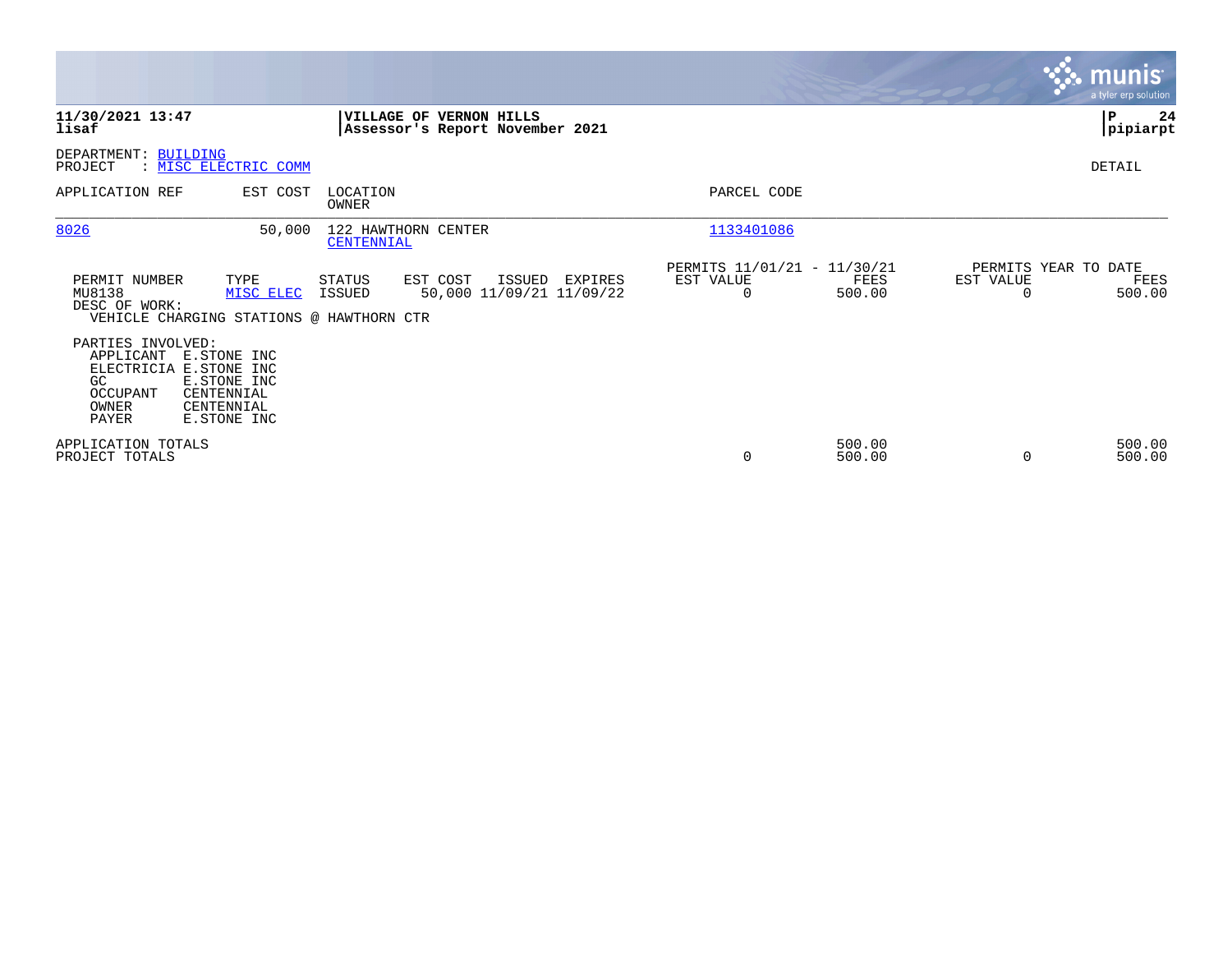|                                                                                                                                                            |                                                                                          |                                                                          | munis<br>a tyler erp solution                                     |
|------------------------------------------------------------------------------------------------------------------------------------------------------------|------------------------------------------------------------------------------------------|--------------------------------------------------------------------------|-------------------------------------------------------------------|
| 11/30/2021 13:47<br>lisaf                                                                                                                                  | VILLAGE OF VERNON HILLS<br>Assessor's Report November 2021                               |                                                                          | ΙP<br>25<br> pipiarpt                                             |
| DEPARTMENT: BUILDING<br>: MIS ELEC RESIDENTIAL<br>PROJECT                                                                                                  |                                                                                          |                                                                          | DETAIL                                                            |
| APPLICATION REF<br>EST COST                                                                                                                                | LOCATION<br>OWNER                                                                        | PARCEL CODE                                                              |                                                                   |
| 7993<br>38,500                                                                                                                                             | 1685 HAIG POINT LN<br>PAUL & JOSEPHINE R CATENARO                                        | 1128306012                                                               |                                                                   |
| TYPE<br>PERMIT NUMBER<br>MU8124<br><b>ELEC RES</b><br>DESC OF WORK:<br>ROOF MOUNTED SOLAR SYSTEM INSTALLATION                                              | EST COST<br><b>STATUS</b><br>ISSUED EXPIRES<br>38,500 11/05/21 11/05/22<br><b>ISSUED</b> | PERMITS 11/01/21 - 11/30/21<br>EST VALUE<br>FEES<br>$\Omega$<br>385.00   | PERMITS YEAR TO DATE<br>EST VALUE<br>FEES<br>$\Omega$<br>385.00   |
| PARTIES INVOLVED:<br>APPLICANT TESLA, INC<br>ELECTRICIA TESLA, INC<br>TESLA, INC<br>GC.<br>OWNER<br>PAYER<br>TESLA, INC                                    | PAUL & JOSEPHINE R CATENARO                                                              |                                                                          |                                                                   |
| APPLICATION TOTALS                                                                                                                                         |                                                                                          | 385.00                                                                   | 385.00                                                            |
| 8018<br>1,100                                                                                                                                              | 1958 TREVINO TER<br><b>MADAN SUNKARI</b>                                                 | 1129311047                                                               |                                                                   |
| PERMIT NUMBER<br>TYPE<br>MU8106<br>ELEC RES<br>DESC OF WORK:<br>INSTALLATION OF NEMA14-50 240V OUTLET                                                      | EST COST<br><b>STATUS</b><br>ISSUED EXPIRES<br>1,100 11/03/21 11/03/22<br>ISSUED         | PERMITS 11/01/21 - 11/30/21<br>EST VALUE<br>FEES<br>$\mathbf 0$<br>30.00 | PERMITS YEAR TO DATE<br>EST VALUE<br>FEES<br>$\mathbf 0$<br>30.00 |
| PARTIES INVOLVED:<br>APPLICANT CERTASUN LLC<br>ELECTRICIA CERTASUN LLC<br>OWNER<br>MADAN SUNKARI<br>PAYER<br>CERTASUN LLC                                  |                                                                                          |                                                                          |                                                                   |
| APPLICATION TOTALS                                                                                                                                         |                                                                                          | 30.00                                                                    | 30.00                                                             |
| 8019<br>1,000                                                                                                                                              | 839 BELLE ISLE LN<br><b>JAREK KROLAK</b>                                                 | 1506411005                                                               |                                                                   |
| PERMIT NUMBER<br>TYPE<br>ELEC RES<br>MU8111<br>DESC OF WORK:<br>ELECTRIC VEHICLE CHARGER                                                                   | <b>STATUS</b><br>EST COST<br>ISSUED EXPIRES<br>1,000 11/03/21 11/03/22<br>ISSUED         | PERMITS 11/01/21 - 11/30/21<br>EST VALUE<br>FEES<br>$\Omega$<br>30.00    | PERMITS YEAR TO DATE<br>EST VALUE<br>FEES<br>$\Omega$<br>30.00    |
| PARTIES INVOLVED:<br>APPLICANT CERTASUN LLC<br>DRYWALL<br>CERTASUN LLC<br>ELECTRICIA CERTASUN LLC<br>OWNER<br><b>JAREK KROLAK</b><br>PAYER<br>CERTASUN LLC |                                                                                          |                                                                          |                                                                   |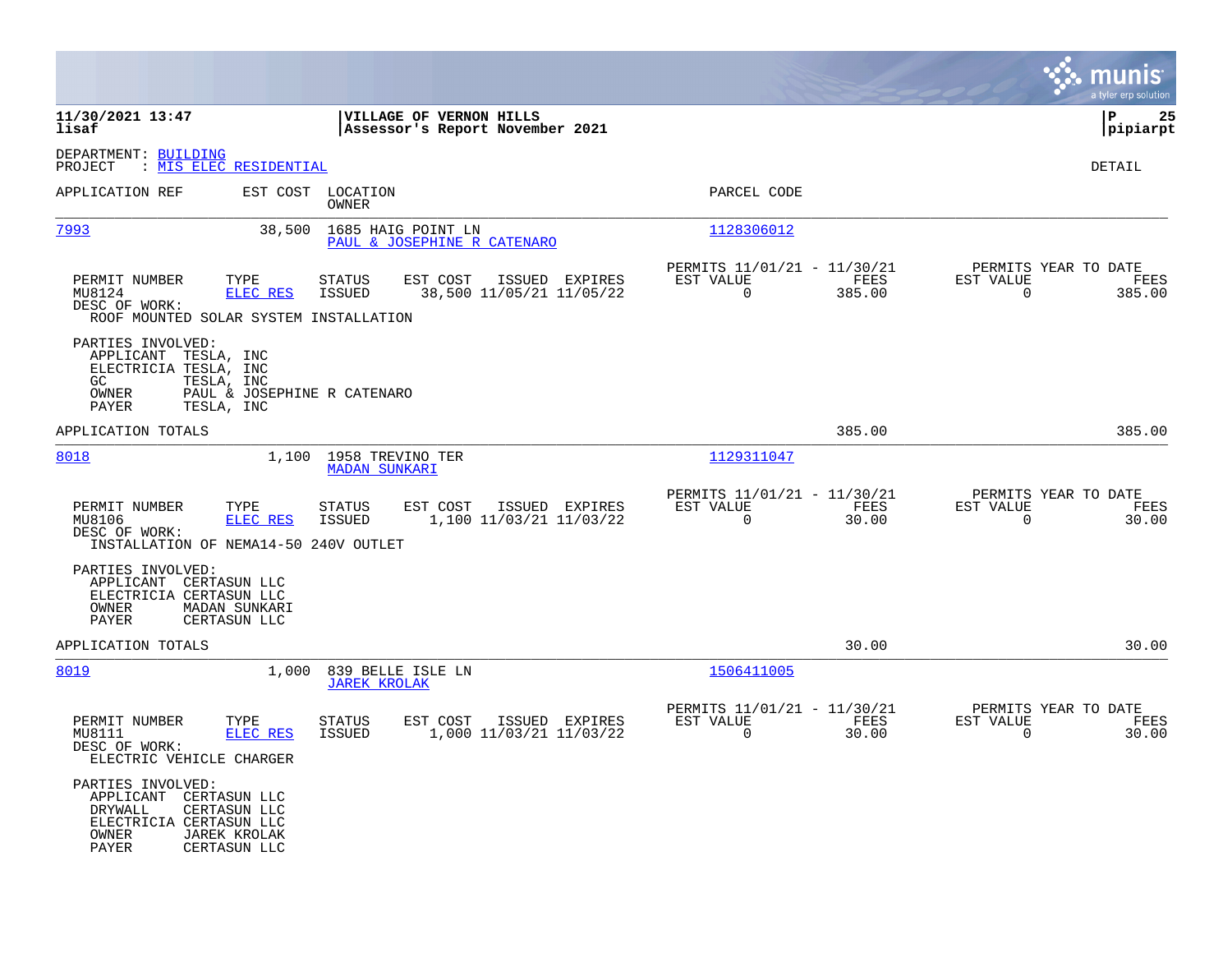|                                                                                                                                                                                                                         |                                                                              | munis<br>a tyler erp solution                                   |
|-------------------------------------------------------------------------------------------------------------------------------------------------------------------------------------------------------------------------|------------------------------------------------------------------------------|-----------------------------------------------------------------|
| 11/30/2021 13:47<br>VILLAGE OF VERNON HILLS<br>lisaf<br>Assessor's Report November 2021<br>APPLICATION TOTALS                                                                                                           | 30.00                                                                        | P<br>26<br> pipiarpt<br>30.00                                   |
| DEPARTMENT: BUILDING<br>: MIS ELEC RESIDENTIAL<br>PROJECT                                                                                                                                                               |                                                                              | <b>DETAIL</b>                                                   |
| EST COST<br>LOCATION<br>APPLICATION REF<br><b>OWNER</b>                                                                                                                                                                 | PARCEL CODE                                                                  |                                                                 |
| 8077<br>15,514<br>208 KNOLLWOOD LN<br><b>JANICE M GARCIA</b>                                                                                                                                                            | 1504303050                                                                   |                                                                 |
| PERMIT NUMBER<br><b>STATUS</b><br>EST COST<br>ISSUED EXPIRES<br>TYPE<br>15,514 11/17/21 11/17/22<br>MU8179<br>ELEC RES<br><b>ISSUED</b><br>DESC OF WORK:<br>SOLAR PANELS                                                | PERMITS 11/01/21 - 11/30/21<br>EST VALUE<br>FEES<br>155.14<br>$\Omega$       | PERMITS YEAR TO DATE<br>EST VALUE<br>FEES<br>$\Omega$<br>155.14 |
| PARTIES INVOLVED:<br>SUNRUN INSTALLATION SERVICES<br>APPLICANT<br>ELECTRICIA SUNRUN INSTALLATION SERVICES<br>OWNER<br>JANICE M GARCIA<br>PAYER<br>SUNRUN INSTALLATION SERVICES<br>PAYER<br>SUNRUN INSTALLATION SERVICES |                                                                              |                                                                 |
| APPLICATION TOTALS                                                                                                                                                                                                      | 155.14                                                                       | 155.14                                                          |
| 8123<br>371 RANNEY AVE<br>1,695<br>RICHARD W & KATHLEEN G OLSON                                                                                                                                                         | 1509315015                                                                   |                                                                 |
| PERMIT NUMBER<br><b>STATUS</b><br>EST COST<br>ISSUED EXPIRES<br>TYPE<br>1,695 11/23/21 11/23/22<br>MU8200<br>ELEC RES<br>ISSUED<br>DESC OF WORK:<br>ELECT CHARGING STAION                                               | PERMITS 11/01/21 - 11/30/21<br><b>EST VALUE</b><br>FEES<br>$\Omega$<br>50.00 | PERMITS YEAR TO DATE<br>EST VALUE<br>FEES<br>$\Omega$<br>50.00  |
| PARTIES INVOLVED:<br>EXON ELECTRIC INC<br>APPLICANT<br>ELECTRICIA EXON ELECTRIC INC<br>OWNER<br>RICHARD W & KATHLEEN G OLSON<br><b>PAYER</b><br>EXON ELECTRIC INC                                                       |                                                                              |                                                                 |
| APPLICATION TOTALS<br>PROJECT TOTALS                                                                                                                                                                                    | 50.00<br>$\Omega$<br>650.14                                                  | 50.00<br>$\Omega$<br>650.14                                     |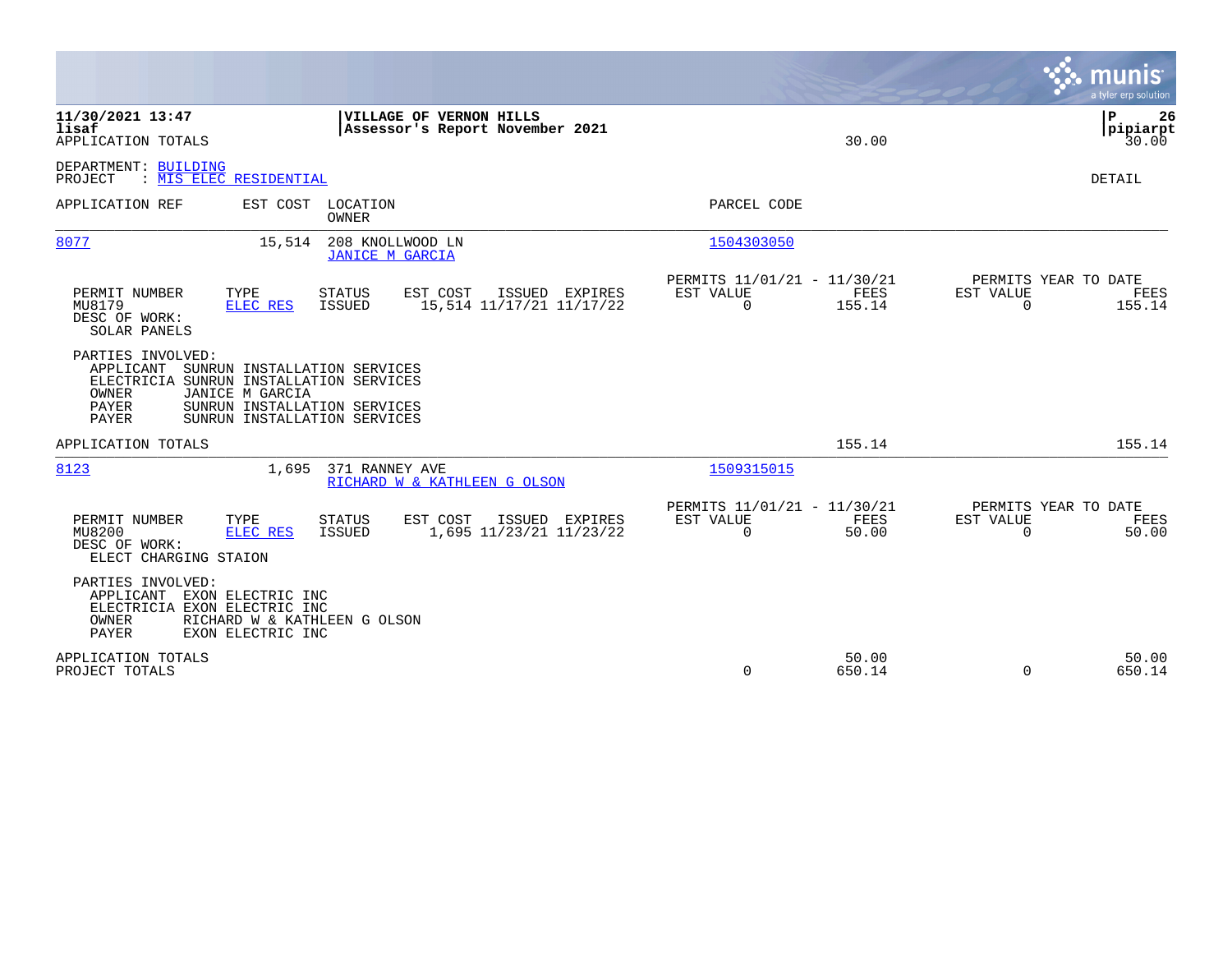|                                                                                                                                                                                                              |                                                                            |                                                                              | munis<br>a tyler erp solution                                   |
|--------------------------------------------------------------------------------------------------------------------------------------------------------------------------------------------------------------|----------------------------------------------------------------------------|------------------------------------------------------------------------------|-----------------------------------------------------------------|
| 11/30/2021 13:47<br>lisaf                                                                                                                                                                                    | VILLAGE OF VERNON HILLS<br>Assessor's Report November 2021                 |                                                                              | 27<br>l P<br> pipiarpt                                          |
| DEPARTMENT: BUILDING<br>: <u>MISC RESIDENTIAL</u><br>PROJECT                                                                                                                                                 |                                                                            |                                                                              | DETAIL                                                          |
| APPLICATION REF                                                                                                                                                                                              | EST COST LOCATION<br>OWNER                                                 | PARCEL CODE                                                                  |                                                                 |
| 7812<br>22,507                                                                                                                                                                                               | 56 MONTEREY DR<br><b>JASON A SMITH</b>                                     | 1508202017                                                                   |                                                                 |
| PERMIT NUMBER<br>TYPE<br>MU8100<br>MISC RES<br>DESC OF WORK:<br>BATHROOM REMODEL                                                                                                                             | EST COST<br>ISSUED EXPIRES<br>STATUS<br>22,507 11/02/21 11/02/22<br>ISSUED | PERMITS 11/01/21 - 11/30/21<br>EST VALUE<br>FEES<br>225.07<br>$\overline{0}$ | PERMITS YEAR TO DATE<br>EST VALUE<br>FEES<br>225.07<br>$\Omega$ |
| PARTIES INVOLVED:<br>APPLICANT DREAMMAKER<br>ELECTRICIA FORE SEE ELECTRIC<br>GC.<br>DREAMMAKER<br>OWNER<br><b>JASON A SMITH</b><br>PLUMBER<br>ARMOUR PLUMBING & HEATING<br>PAYER<br><b>DREAMMAKER</b>        |                                                                            |                                                                              |                                                                 |
| APPLICATION TOTALS                                                                                                                                                                                           |                                                                            | 225.07                                                                       | 225.07                                                          |
| 7998                                                                                                                                                                                                         | 17,000 525 VALHALLA TER<br>MATTHEW & KATRINE FLEISHMAN                     | 1129311075                                                                   |                                                                 |
| PERMIT NUMBER<br>TYPE<br>MU8097<br>MISC RES<br>DESC OF WORK:<br>BASEMENT, REC ROOM, HOME OFFICE & STORAGE AREA                                                                                               | EST COST<br>ISSUED EXPIRES<br>STATUS<br>17,000 11/02/21 11/02/22<br>ISSUED | PERMITS 11/01/21 - 11/30/21<br>EST VALUE<br>FEES<br>$\Omega$<br>170.00       | PERMITS YEAR TO DATE<br>EST VALUE<br>FEES<br>170.00<br>$\Omega$ |
| PARTIES INVOLVED:<br>APPLICANT PAUL ZUBOR<br>CARPENTER PAUL ZUBOR<br>ELECTRICIA MATTHEW & KATRINE FLEISHMAN<br>GC<br>PAUL ZUBOR<br>GC<br>MATTHEW & KATRINE FLEISHMAN<br>OWNER<br>MATTHEW & KATRINE FLEISHMAN |                                                                            |                                                                              |                                                                 |
| APPLICATION TOTALS                                                                                                                                                                                           |                                                                            | 170.00                                                                       | 170.00                                                          |
| 8025                                                                                                                                                                                                         | 8,925 1944 LAKE CHARLES DR<br>BANK OF AMERICA/NA                           | 1128302010                                                                   |                                                                 |
| PERMIT NUMBER<br>TYPE<br>MU8131<br>MISC RES<br>DESC OF WORK:<br>REPLACE RAILS ON DECK                                                                                                                        | STATUS<br>EST COST ISSUED EXPIRES<br>ISSUED<br>8,925 11/08/21 11/08/22     | PERMITS 11/01/21 - 11/30/21<br>EST VALUE<br>FEES<br>$\Omega$<br>89.25        | PERMITS YEAR TO DATE<br>EST VALUE<br>FEES<br>$\Omega$<br>89.25  |
| PARTIES INVOLVED:<br>APPLICANT<br>ROCK SOLID BUILDERS<br>GC<br>ROCK SOLID BUILDERS<br>OWNER<br>BANK OF AMERICA/NA                                                                                            |                                                                            |                                                                              |                                                                 |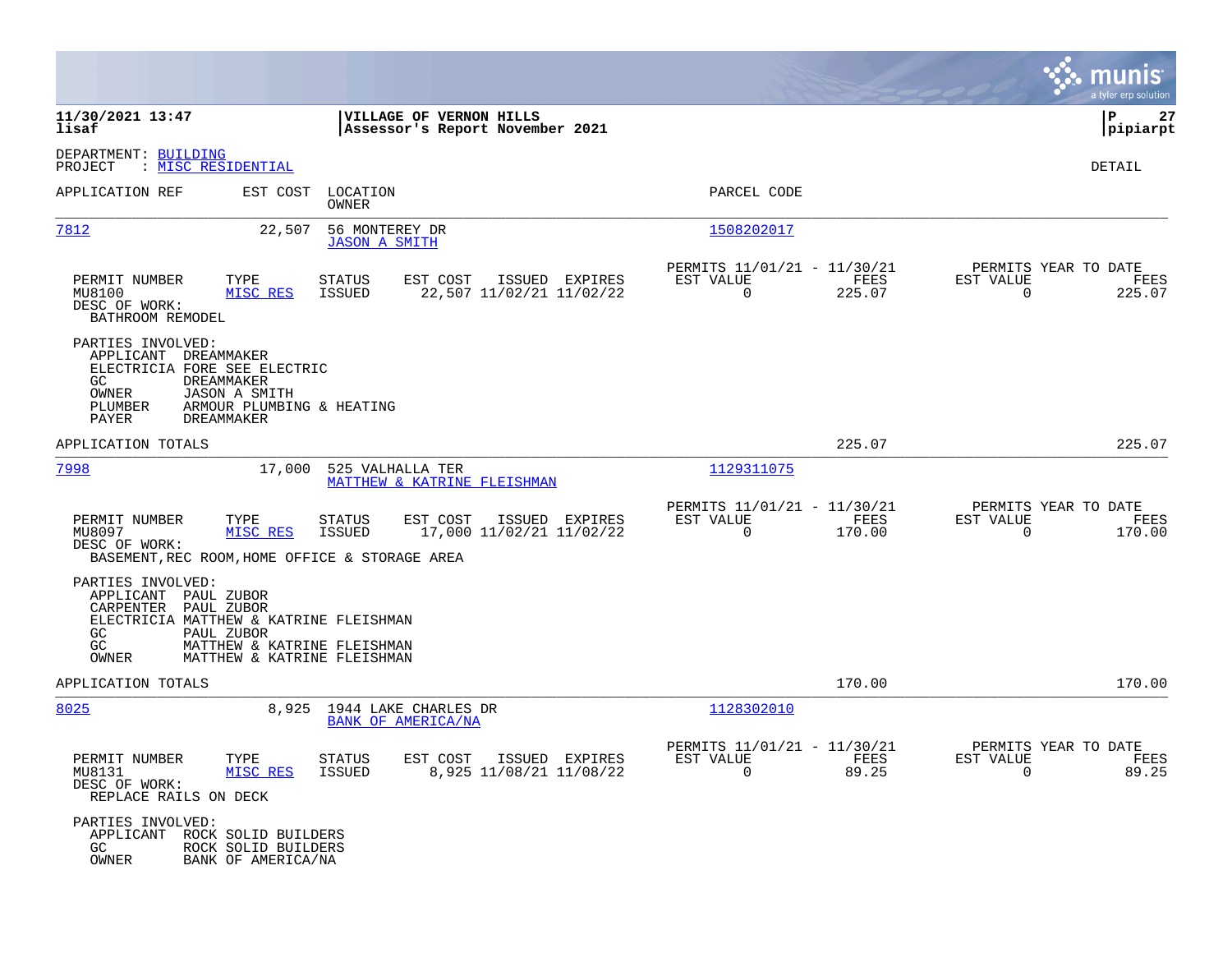|                                                       |                                                            |             |                 |   | munis <sup>®</sup><br>a tyler erp solution |
|-------------------------------------------------------|------------------------------------------------------------|-------------|-----------------|---|--------------------------------------------|
| 11/30/2021 13:47<br>lisaf                             | VILLAGE OF VERNON HILLS<br>Assessor's Report November 2021 |             |                 |   | 28<br>P<br> pipiarpt                       |
| DEPARTMENT: BUILDING<br>: MISC RESIDENTIAL<br>PROJECT |                                                            |             |                 |   | DETAIL                                     |
| APPLICATION REF<br>EST COST                           | LOCATION<br>OWNER                                          | PARCEL CODE |                 |   |                                            |
| PAYER<br>ROCK SOLID BUILDERS                          |                                                            |             |                 |   |                                            |
| APPLICATION TOTALS<br>PROJECT TOTALS                  |                                                            | 0           | 89.25<br>484.32 | O | 89.25<br>484.32                            |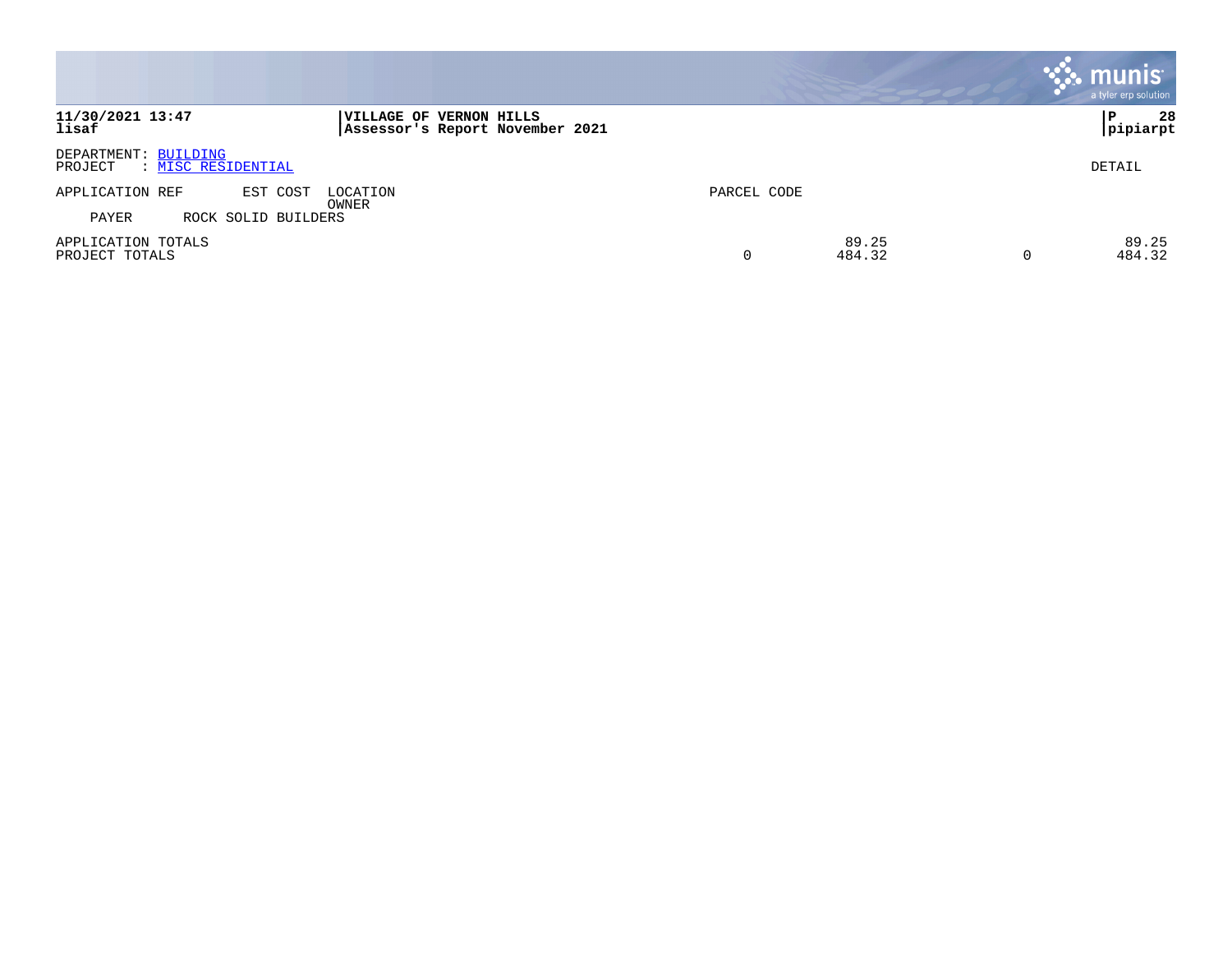|                                                                                                                                                                    |                                                                                                                                               | munis<br>a tyler erp solution            |
|--------------------------------------------------------------------------------------------------------------------------------------------------------------------|-----------------------------------------------------------------------------------------------------------------------------------------------|------------------------------------------|
| 11/30/2021 13:47<br>VILLAGE OF VERNON HILLS<br>lisaf<br>Assessor's Report November 2021                                                                            |                                                                                                                                               | P<br>29<br> pipiarpt                     |
| DEPARTMENT: BUILDING<br>: PARKING LOT<br>PROJECT                                                                                                                   |                                                                                                                                               | <b>DETAIL</b>                            |
| APPLICATION REF<br>EST COST<br>LOCATION<br><b>OWNER</b>                                                                                                            | PARCEL CODE                                                                                                                                   |                                          |
| 935 LAKEVIEW PKY<br>7496<br>58,745<br>POD ENTERPRISES LLC                                                                                                          | 1133302049                                                                                                                                    |                                          |
| PERMIT NUMBER<br>TYPE<br><b>STATUS</b><br>EST COST<br>MU8132<br>ISSUED<br>PKG LOT<br>DESC OF WORK:<br>PARKING LOT MAINTENANCE                                      | PERMITS 11/01/21 - 11/30/21<br>EST VALUE<br>FEES<br>ISSUED EXPIRES<br>EST VALUE<br>58,745 11/08/21 11/08/22<br>0<br>2,180.00<br>$\Omega$      | PERMITS YEAR TO DATE<br>FEES<br>2,180.00 |
| PARTIES INVOLVED:<br>APPLICANT<br>J & J PAVEMENT REPAIRS<br>GC<br>J & J PAVEMENT REPAIRS<br>POD ENTERPRISES LLC<br>OWNER<br>J & J PAVEMENT REPAIRS<br><b>PAYER</b> |                                                                                                                                               |                                          |
| APPLICATION TOTALS                                                                                                                                                 | 2,180.00                                                                                                                                      | 2,180.00                                 |
| 7972<br>371 WEST TOWNLINE RD<br>10,000<br>ERJ DINING LLC                                                                                                           | 1505207003                                                                                                                                    |                                          |
| PERMIT NUMBER<br>TYPE<br><b>STATUS</b><br>EST COST<br>MU8094<br>ISSUED<br>PKG LOT<br>DESC OF WORK:<br>REMOVE AND REPAVE - CONRETE SIDEWALK REPAIR                  | PERMITS 11/01/21 - 11/30/21<br>EST VALUE<br>FEES<br>ISSUED EXPIRES<br>EST VALUE<br>10,000 11/01/21 11/01/22<br>$\Omega$<br>400.00<br>$\Omega$ | PERMITS YEAR TO DATE<br>FEES<br>400.00   |
| PARTIES INVOLVED:<br>APPLICANT<br>MAUL PAVING<br>GC<br>MAUL PAVING<br>OCCUPANT<br>CHILI'S GRILL & BAR<br>OWNER<br>ERJ DINING LLC                                   |                                                                                                                                               |                                          |
| APPLICATION TOTALS<br>PROJECT TOTALS                                                                                                                               | 400.00<br>0<br>2,580.00<br>$\Omega$                                                                                                           | 400.00<br>2,580.00                       |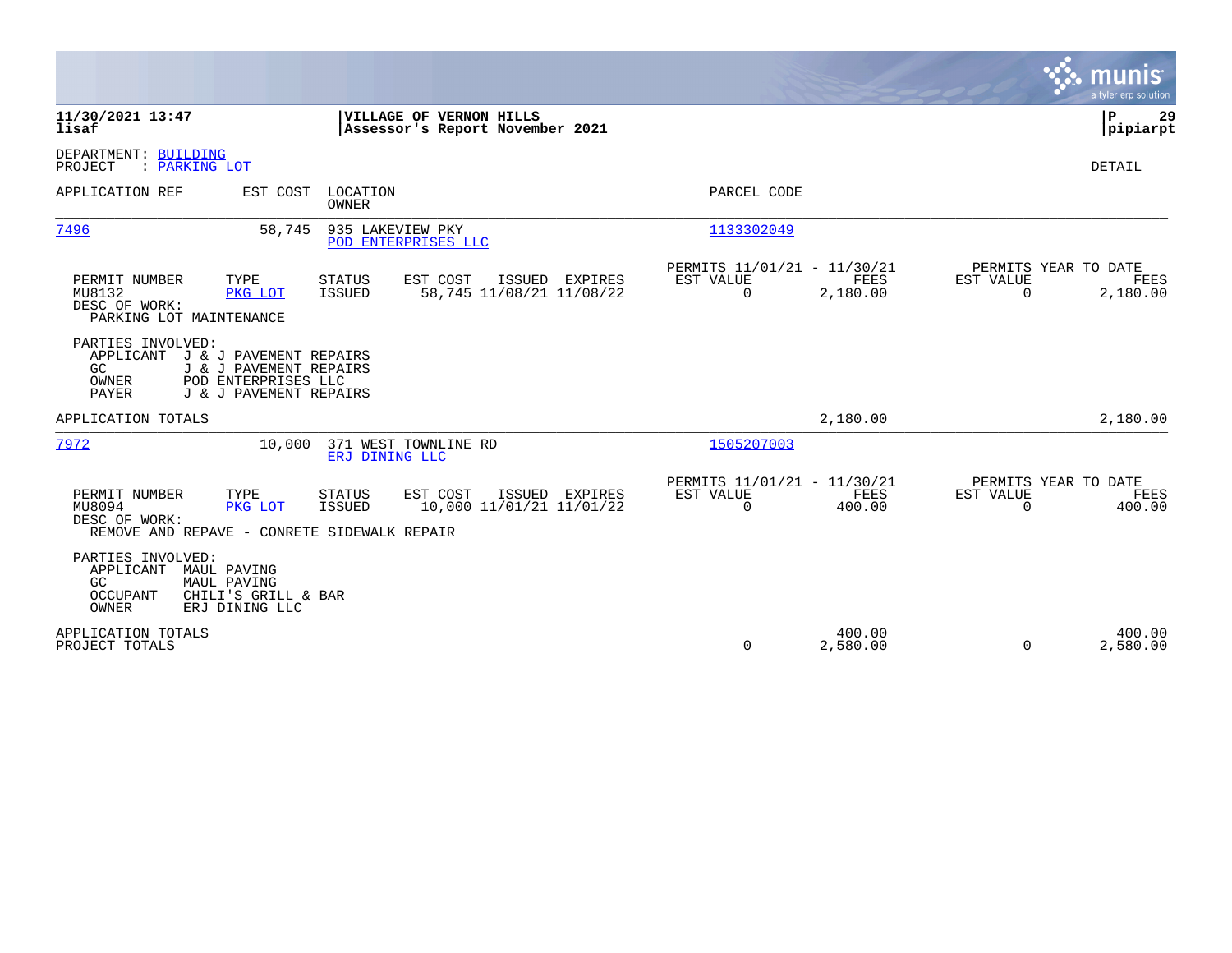|                                                                                                                                   |                                                    |                                                                                                                                      |                                             |                                                         |                  |                                                  | a tyler erp solution  |
|-----------------------------------------------------------------------------------------------------------------------------------|----------------------------------------------------|--------------------------------------------------------------------------------------------------------------------------------------|---------------------------------------------|---------------------------------------------------------|------------------|--------------------------------------------------|-----------------------|
| 11/30/2021 13:47<br>lisaf                                                                                                         |                                                    | VILLAGE OF VERNON HILLS                                                                                                              | Assessor's Report November 2021             |                                                         |                  |                                                  | lР<br>30<br> pipiarpt |
| DEPARTMENT: BUILDING<br>PROJECT<br>: PATIO                                                                                        |                                                    |                                                                                                                                      |                                             |                                                         |                  |                                                  | DETAIL                |
| APPLICATION REF                                                                                                                   | EST COST                                           | LOCATION<br>OWNER                                                                                                                    |                                             | PARCEL CODE                                             |                  |                                                  |                       |
| 7899                                                                                                                              | 22,000                                             | 655 MARSHALL STREET<br><b>PLACEHOLDER</b>                                                                                            |                                             | 1133215004                                              |                  |                                                  |                       |
| PERMIT NUMBER<br>MU8107<br>DESC OF WORK:<br>PATIO                                                                                 | TYPE<br><b>PATIO</b>                               | <b>STATUS</b><br>EST COST<br>COMPLT                                                                                                  | ISSUED EXPIRES<br>22,000 11/03/21 11/18/22  | PERMITS 11/01/21 - 11/30/21<br>EST VALUE<br>$\mathbf 0$ | FEES<br>220.00   | PERMITS YEAR TO DATE<br>EST VALUE<br>$\mathbf 0$ | FEES<br>220.00        |
| PARTIES INVOLVED:<br>GC.<br>OWNER<br>PAYER                                                                                        | PLACEHOLDER                                        | APPLICANT D & D LANDSCAPE AND SPRINKLER SERVICES<br>D & D LANDSCAPE AND SPRINKLER SERVICES<br>D & D LANDSCAPE AND SPRINKLER SERVICES |                                             |                                                         |                  |                                                  |                       |
| APPLICATION TOTALS                                                                                                                |                                                    |                                                                                                                                      |                                             |                                                         | 220.00           |                                                  | 220.00                |
| 7946                                                                                                                              |                                                    | 21,710 136 RANNEY AVE<br>CARLA & STEVEN SAWA                                                                                         |                                             | 1509301011                                              |                  |                                                  |                       |
| PERMIT NUMBER<br>MU8167<br>DESC OF WORK:<br>PATIO/WALK & STOOP REPLACE                                                            | TYPE<br><b>PATIO</b>                               | EST COST<br>STATUS<br>ISSUED                                                                                                         | ISSUED EXPIRES<br>21,710 11/15/21 11/30/22  | PERMITS 11/01/21 - 11/30/21<br>EST VALUE<br>0           | FEES<br>217.10   | PERMITS YEAR TO DATE<br>EST VALUE<br>0           | FEES<br>217.10        |
| PARTIES INVOLVED:<br>APPLICANT<br>GC<br>OWNER<br>PAYER                                                                            | CARLA & STEVEN SAWA<br>COUNTRYSIDE LANDSCAPING INC | COUNTRYSIDE LANDSCAPING INC<br>COUNTRYSIDE LANDSCAPING INC                                                                           |                                             |                                                         |                  |                                                  |                       |
| APPLICATION TOTALS                                                                                                                |                                                    |                                                                                                                                      |                                             |                                                         | 217.10           |                                                  | 217.10                |
| 7948                                                                                                                              |                                                    | 110,504 1926 LAKE CHARLES DR<br><b>JASON &amp; KRISTIN VOLLEN</b>                                                                    |                                             | 1128302013                                              |                  |                                                  |                       |
| PERMIT NUMBER<br>MU8123<br>DESC OF WORK:<br>BRICK PAVER PATIO & ALUMINUM PERGOLA                                                  | TYPE<br>PATIO                                      | <b>STATUS</b><br>EST COST<br><b>ISSUED</b>                                                                                           | ISSUED EXPIRES<br>110,504 11/05/21 11/30/22 | PERMITS 11/01/21 - 11/30/21<br>EST VALUE<br>0           | FEES<br>1,105.04 | PERMITS YEAR TO DATE<br>EST VALUE<br>0           | FEES<br>1,105.04      |
| PARTIES INVOLVED:<br>APPLICANT ERDMANN EXTERIOR DESIGNS LTD<br>ELECTRICIA E & J HILL ELECTRIC<br>GC.<br>OWNER<br>PLUMBER<br>PAYER | JASON & KRISTIN VOLLEN<br>K LOWE PLUMBING          | ERDMANN EXTERIOR DESIGNS LTD<br>ERDMANN EXTERIOR DESIGNS LTD                                                                         |                                             |                                                         |                  |                                                  |                       |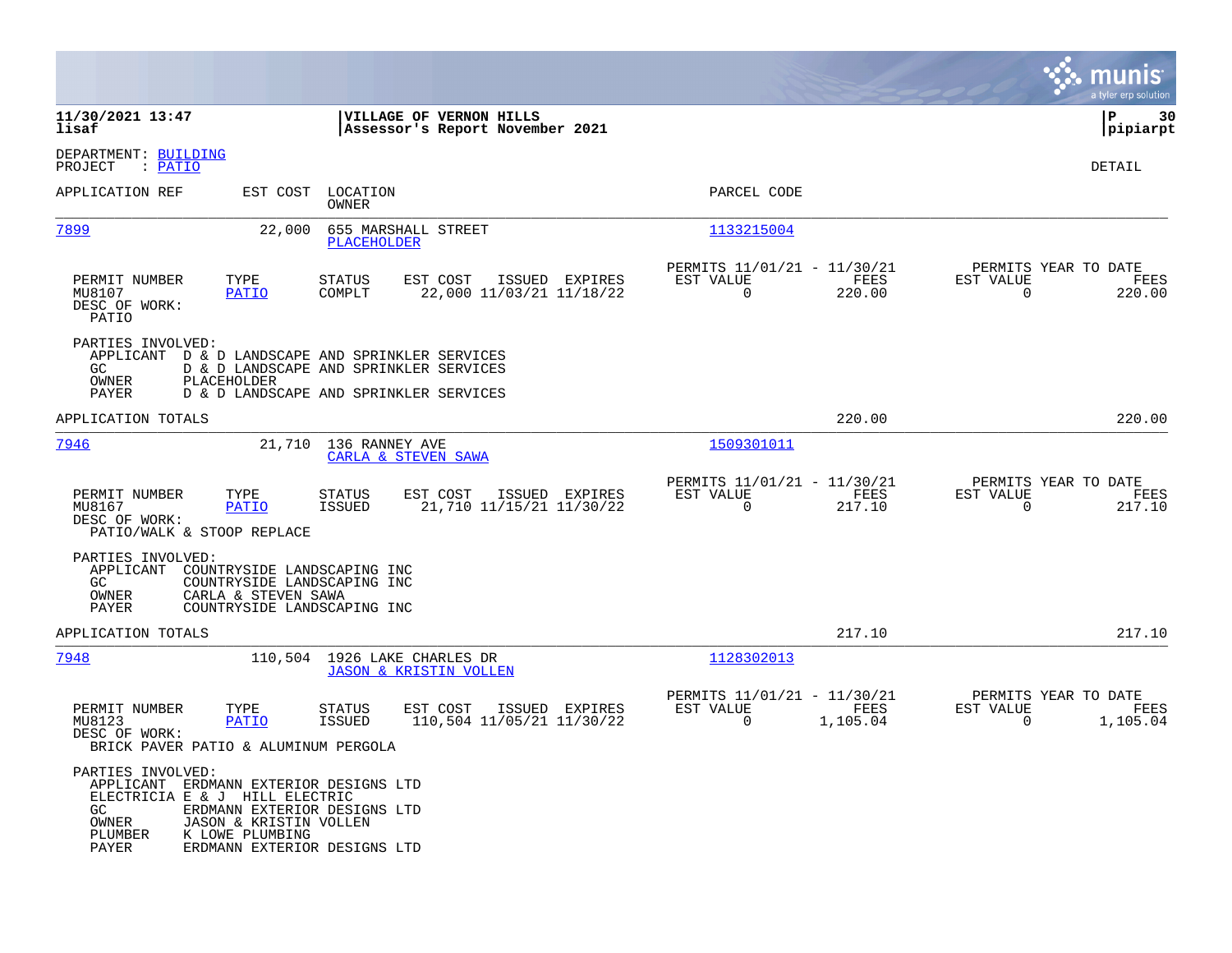|                                                                                                                                                                  |                                                                                |                                            |                                                      |                                         | a tyler erp solution                   |
|------------------------------------------------------------------------------------------------------------------------------------------------------------------|--------------------------------------------------------------------------------|--------------------------------------------|------------------------------------------------------|-----------------------------------------|----------------------------------------|
| 11/30/2021 13:47<br>lisaf<br>APPLICATION TOTALS                                                                                                                  | VILLAGE OF VERNON HILLS                                                        | Assessor's Report November 2021            |                                                      | 1,105.04                                | l P<br>31<br> pipiarpt<br>1,105.04     |
| DEPARTMENT: BUILDING<br>: PATIO<br>PROJECT                                                                                                                       |                                                                                |                                            |                                                      |                                         | DETAIL                                 |
| APPLICATION REF<br>EST COST                                                                                                                                      | LOCATION<br>OWNER                                                              |                                            | PARCEL CODE                                          |                                         |                                        |
| 7996                                                                                                                                                             | 25 HARBOR CT<br>8,500<br><b>HUGH G GRIMES</b>                                  |                                            | 1504303058                                           |                                         |                                        |
| PERMIT NUMBER<br>TYPE<br>MU8096<br><b>PATIO</b><br>DESC OF WORK:<br>REMOVE DECK AND INSTALL PATIO                                                                | <b>STATUS</b><br>EST COST<br>ISSUED                                            | ISSUED EXPIRES<br>8,500 11/01/21 11/04/22  | PERMITS 11/01/21 - 11/30/21<br>EST VALUE<br>$\Omega$ | FEES<br>EST VALUE<br>85.00<br>$\Omega$  | PERMITS YEAR TO DATE<br>FEES<br>85.00  |
| PARTIES INVOLVED:<br>APPLICANT<br>JAMES MARTIN ASSOCIATES<br>GC.<br>JAMES MARTIN ASSOCIATES<br>OWNER<br>HUGH G GRIMES<br><b>PAYER</b><br>JAMES MARTIN ASSOCIATES |                                                                                |                                            |                                                      |                                         |                                        |
| APPLICATION TOTALS                                                                                                                                               |                                                                                |                                            |                                                      | 85.00                                   | 85.00                                  |
| 8015                                                                                                                                                             | 296 NOBLE CIR<br>22,800                                                        | JAMES DANIEL & MARYKATHLEEN ANN HENEGHAN   | 1508401052                                           |                                         |                                        |
| PERMIT NUMBER<br>TYPE<br>MU8105<br>PATIO<br>DESC OF WORK:<br>PATIO                                                                                               | EST COST<br><b>STATUS</b><br><b>ISSUED</b>                                     | ISSUED EXPIRES<br>22,800 11/03/21 11/03/22 | PERMITS 11/01/21 - 11/30/21<br>EST VALUE<br>$\Omega$ | FEES<br>EST VALUE<br>228.00<br>$\Omega$ | PERMITS YEAR TO DATE<br>FEES<br>228.00 |
| PARTIES INVOLVED:<br>APPLICANT<br>JAMES & MARY HENEGHAN<br>GC.<br>OWNER<br>JAMES & MARY HENEGHAN<br><b>PAYER</b>                                                 | COUNTRY BRICK PAVING & LANDSCAPING<br>JAMES DANIEL & MARYKATHLEEN ANN HENEGHAN |                                            |                                                      |                                         |                                        |
| APPLICATION TOTALS<br>PROJECT TOTALS                                                                                                                             |                                                                                |                                            | 0                                                    | 228.00<br>1,855.14<br>$\Omega$          | 228.00<br>1,855.14                     |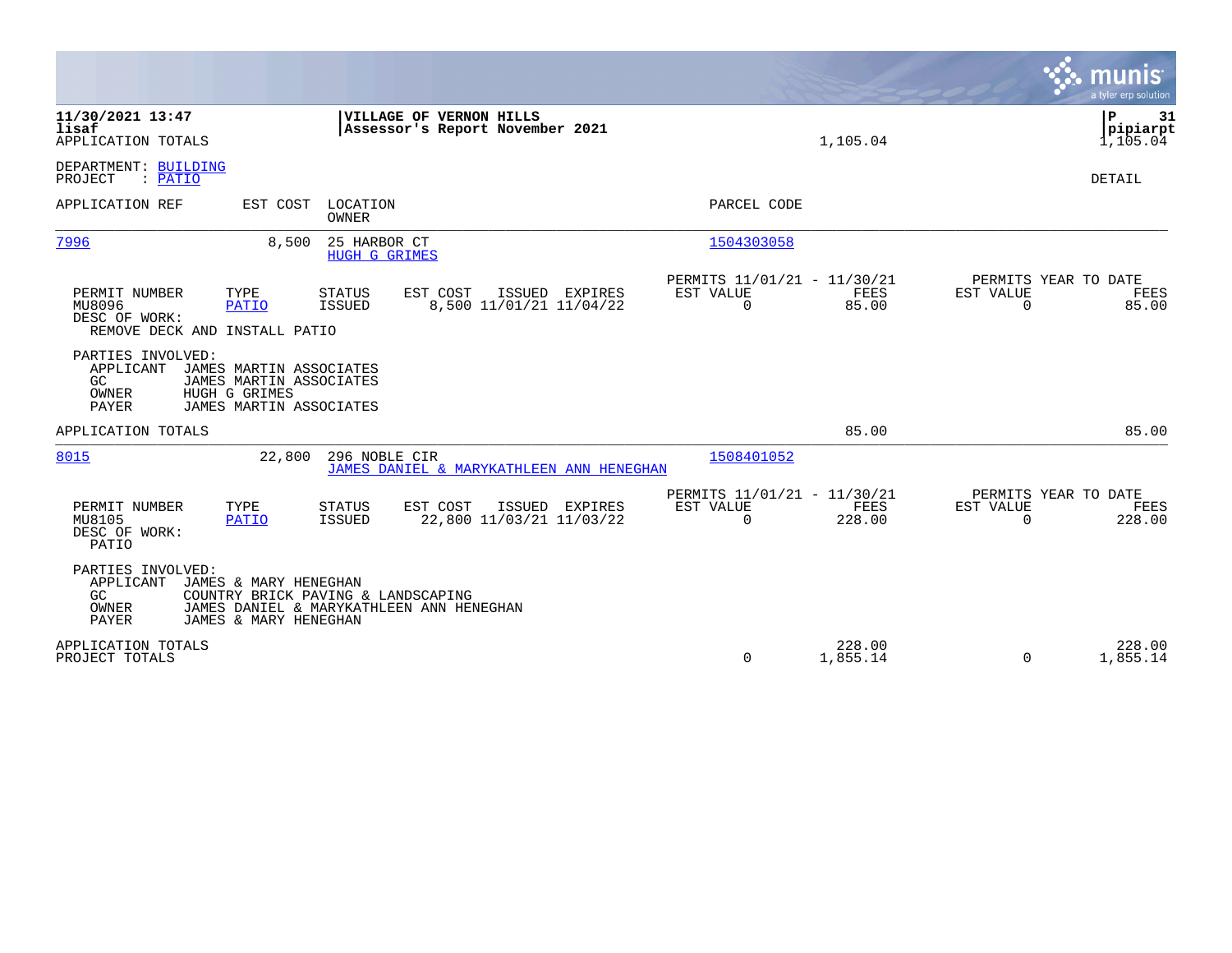|                                                                                                                                                       |                                                                                                                         | <b>munis</b><br>a tyler erp solution                            |
|-------------------------------------------------------------------------------------------------------------------------------------------------------|-------------------------------------------------------------------------------------------------------------------------|-----------------------------------------------------------------|
| 11/30/2021 13:47<br>VILLAGE OF VERNON HILLS<br>lisaf<br>Assessor's Report November 2021                                                               |                                                                                                                         | 32<br>IΡ<br> pipiarpt                                           |
| DEPARTMENT: BUILDING<br>PROJECT<br>: SIDEWALK                                                                                                         |                                                                                                                         | DETAIL                                                          |
| APPLICATION REF<br>EST COST<br>LOCATION<br>OWNER                                                                                                      | PARCEL CODE                                                                                                             |                                                                 |
| 8044<br>11,729<br>727 WILLIAMS WAY<br>HERSH & VARSHA AGNIHOTRI                                                                                        | 1508104054                                                                                                              |                                                                 |
| PERMIT NUMBER<br>TYPE<br>STATUS<br>EST COST<br>MU8139<br><b>SIDEWALK</b><br>ISSUED<br>DESC OF WORK:<br>FRONT WALK & STOOP                             | PERMITS 11/01/21 - 11/30/21<br>ISSUED<br>EST VALUE<br>EXPIRES<br>FEES<br>117.30<br>11,729 11/09/21 11/30/22<br>$\Omega$ | PERMITS YEAR TO DATE<br>EST VALUE<br>FEES<br>117.30<br>$\Omega$ |
| PARTIES INVOLVED:<br>APPLICANT<br>POUL'S LANDSCAPING<br>GC.<br>POUL'S LANDSCAPING<br>OWNER<br>HERSH & VARSHA AGNIHOTRI<br>PAYER<br>POUL'S LANDSCAPING |                                                                                                                         |                                                                 |
| APPLICATION TOTALS<br>PROJECT TOTALS                                                                                                                  | 117.30<br>0<br>117.30                                                                                                   | 117.30<br>117.30<br>$\Omega$                                    |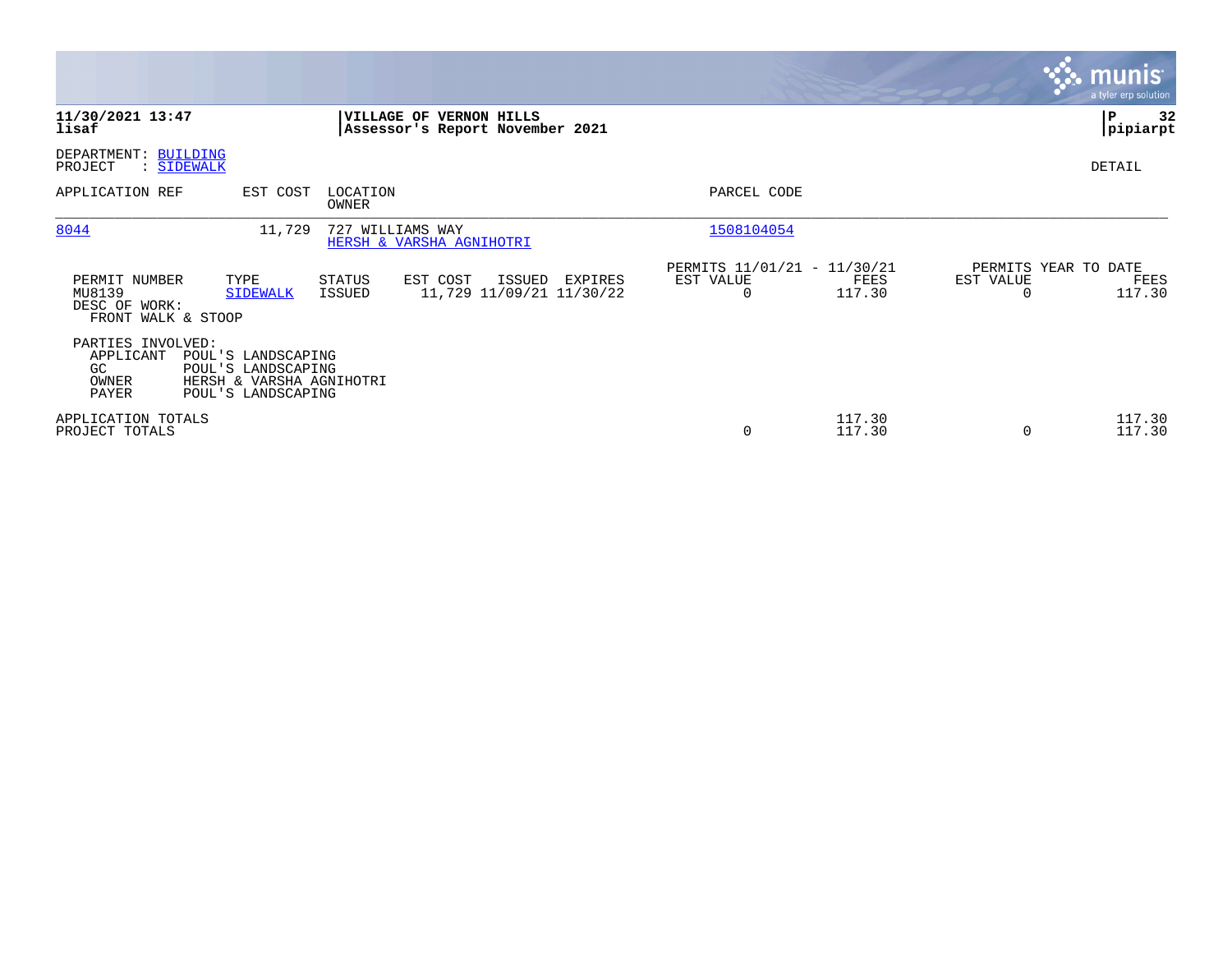|                                                                                                   |                                                                                                        |                                                            |                |                                                         |                  |                                                  | munis<br>a tyler erp solution |
|---------------------------------------------------------------------------------------------------|--------------------------------------------------------------------------------------------------------|------------------------------------------------------------|----------------|---------------------------------------------------------|------------------|--------------------------------------------------|-------------------------------|
| 11/30/2021 13:47<br>lisaf                                                                         |                                                                                                        | VILLAGE OF VERNON HILLS<br>Assessor's Report November 2021 |                |                                                         |                  |                                                  | 33<br>IΡ<br> pipiarpt         |
| DEPARTMENT: BUILDING<br>: <u>REROOF</u><br>PROJECT                                                |                                                                                                        |                                                            |                |                                                         |                  |                                                  | DETAIL                        |
| APPLICATION REF                                                                                   | EST COST LOCATION<br>OWNER                                                                             |                                                            |                | PARCEL CODE                                             |                  |                                                  |                               |
| 8022                                                                                              | 12,349<br><b>JUSTIN STUNARD</b>                                                                        | 45 NORTH FIORE PKY                                         |                | 1506412009                                              |                  |                                                  |                               |
| TYPE<br>PERMIT NUMBER<br>MU8113<br>DESC OF WORK:<br>REROOF                                        | <b>STATUS</b><br>COMPLT<br><b>REROOF</b>                                                               | EST COST<br>12,349 11/04/21 11/15/22                       | ISSUED EXPIRES | PERMITS 11/01/21 - 11/30/21<br>EST VALUE<br>$\mathbf 0$ | FEES<br>123.49   | PERMITS YEAR TO DATE<br>EST VALUE<br>$\mathbf 0$ | FEES<br>123.49                |
| PARTIES INVOLVED:<br>APPLICANT<br>GC.<br>OWNER<br><b>JUSTIN STUNARD</b><br>PAYER<br><b>ROOFER</b> | LEGACY RESTORATION<br>LEGACY RESTORATION<br>LEGACY RESTORATION<br>LEGACY RESTORATION                   |                                                            |                |                                                         |                  |                                                  |                               |
| APPLICATION TOTALS                                                                                |                                                                                                        |                                                            |                |                                                         | 123.49           |                                                  | 123.49                        |
| 8043                                                                                              | 13,907 8 SAINT IVES LN<br><b>SHIBV VARGHESE</b>                                                        |                                                            |                | 1504312008                                              |                  |                                                  |                               |
| PERMIT NUMBER<br>TYPE<br>MU8093<br>DESC OF WORK:<br><b>REROOF</b>                                 | STATUS<br><b>REROOF</b><br>ISSUED                                                                      | EST COST<br>13,907 11/01/21 11/01/22                       | ISSUED EXPIRES | PERMITS 11/01/21 - 11/30/21<br>EST VALUE<br>$\mathbf 0$ | FEES<br>89.07    | PERMITS YEAR TO DATE<br>EST VALUE<br>$\Omega$    | FEES<br>89.07                 |
| PARTIES INVOLVED:<br>APPLICANT<br>GC.<br>OWNER<br>SHIBV VARGHESE<br>PAYER<br><b>ROOFER</b>        | RANDALL AND SON<br>RANDALL AND SON<br>RANDALL AND SON<br>RANDALL AND SON                               |                                                            |                |                                                         |                  |                                                  |                               |
| APPLICATION TOTALS                                                                                |                                                                                                        |                                                            |                |                                                         | 89.07            |                                                  | 89.07                         |
| 8045                                                                                              | 588 LAKEVIEW PKY<br>141,200                                                                            | 588 LAKEVIEW PARKWAY, LLC                                  |                | 1504202151                                              |                  |                                                  |                               |
| PERMIT NUMBER<br>TYPE<br>MU8103<br>DESC OF WORK:<br>REROOF                                        | <b>STATUS</b><br><b>REROOF</b><br>ISSUED                                                               | EST COST<br>141,200 11/02/21 11/02/22                      | ISSUED EXPIRES | PERMITS 11/01/21 - 11/30/21<br>EST VALUE<br>0           | FEES<br>1,412.00 | PERMITS YEAR TO DATE<br>EST VALUE<br>0           | FEES<br>1,412.00              |
| PARTIES INVOLVED:<br>APPLICANT WEST GLEN CORPORATION<br>GC.<br><b>OCCUPANT</b><br>OWNER<br>PAYER  | WEST GLEN CORPORATION<br>DIAMOND BLADE WAREHOUSE<br>588 LAKEVIEW PARKWAY, LLC<br>WEST GLEN CORPORATION |                                                            |                |                                                         |                  |                                                  |                               |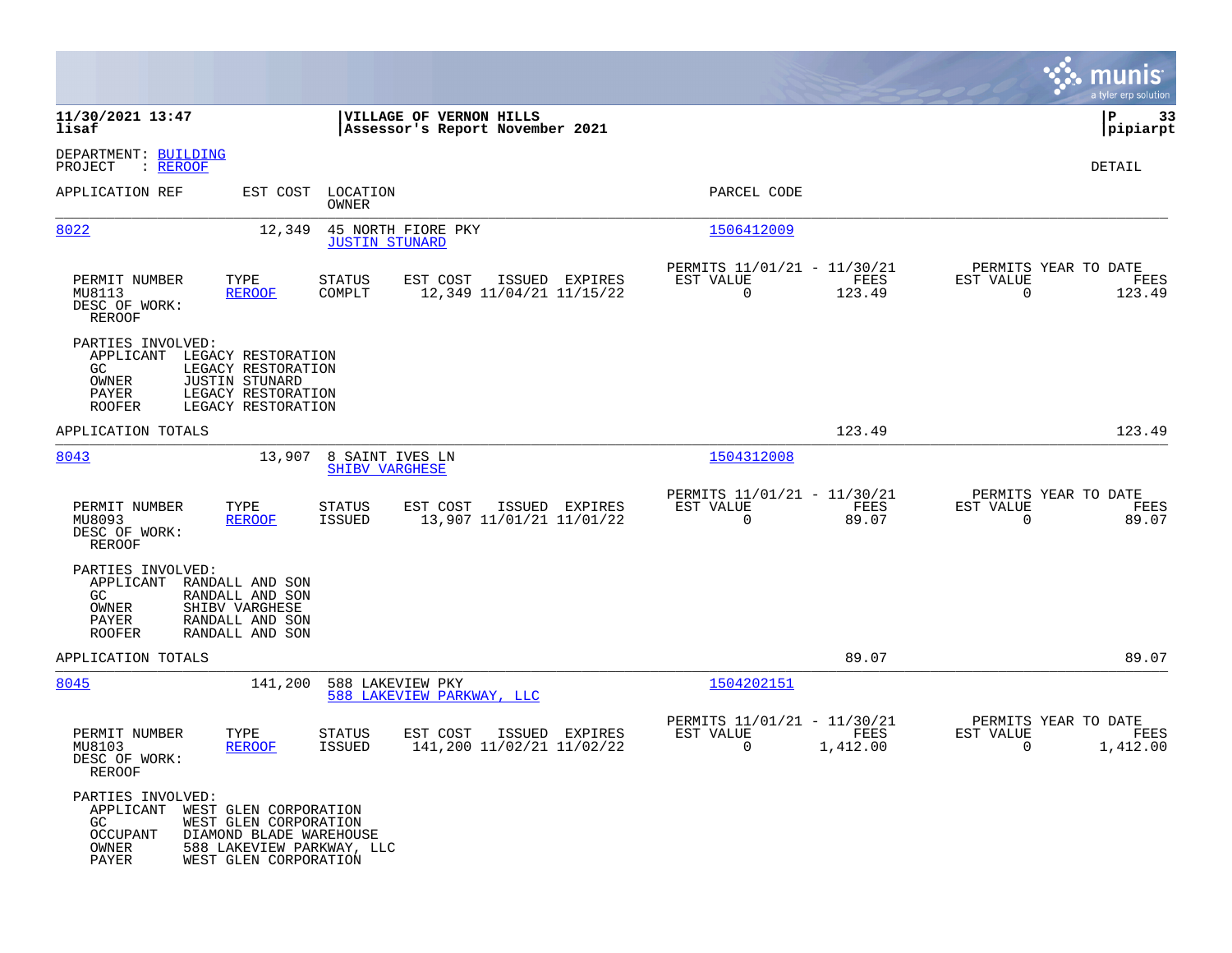|                                                                                                                                                                                                  |                                                                                          |                                                      |                | munis<br>a tyler erp solution                                      |
|--------------------------------------------------------------------------------------------------------------------------------------------------------------------------------------------------|------------------------------------------------------------------------------------------|------------------------------------------------------|----------------|--------------------------------------------------------------------|
| 11/30/2021 13:47<br>lisaf                                                                                                                                                                        | VILLAGE OF VERNON HILLS<br>Assessor's Report November 2021                               |                                                      |                | ΙP<br>-34<br> pipiarpt                                             |
| DEPARTMENT: BUILDING<br>PROJECT<br>: <u>REROOF</u>                                                                                                                                               |                                                                                          |                                                      |                | DETAIL                                                             |
| APPLICATION REF                                                                                                                                                                                  | EST COST LOCATION                                                                        | PARCEL CODE                                          |                |                                                                    |
| ROOFER<br>WEST GLEN CORPORATION                                                                                                                                                                  | OWNER                                                                                    |                                                      |                |                                                                    |
| APPLICATION TOTALS                                                                                                                                                                               |                                                                                          |                                                      | 1,412.00       | 1,412.00                                                           |
| 8047<br>54,795                                                                                                                                                                                   | 1113 CREEK BEND DR<br>STEVEN & JULIE HIRSCH                                              | 1516102029                                           |                |                                                                    |
| PERMIT NUMBER<br>TYPE<br>MU8104<br>REROOF<br>DESC OF WORK:<br>REROOF - CEDAR                                                                                                                     | <b>STATUS</b><br>EST COST<br>ISSUED EXPIRES<br>COMPLT<br>54,795 11/02/21 11/30/22        | PERMITS 11/01/21 - 11/30/21<br>EST VALUE<br>$\Omega$ | FEES<br>547.95 | PERMITS YEAR TO DATE<br>EST VALUE<br>FEES<br>$\Omega$<br>547.95    |
| PARTIES INVOLVED:<br>APPLICANT<br>STEVEN & JULIE HIRSCH<br>GC<br>TZ CONSTRUCTION<br>OWNER<br>STEVEN & JULIE HIRSCH<br>STEVEN & JULIE HIRSCH<br>PAYER<br>ROOFER<br>TZ CONSTRUCTION                |                                                                                          |                                                      |                |                                                                    |
| APPLICATION TOTALS                                                                                                                                                                               |                                                                                          |                                                      | 547.95         | 547.95                                                             |
| 8050<br>17,247                                                                                                                                                                                   | 348 CAMARGO CT<br><b>JUDY BRAUN</b>                                                      | 1132213005                                           |                |                                                                    |
| PERMIT NUMBER<br>TYPE<br>MU8108<br><b>REROOF</b><br>DESC OF WORK:<br><b>REROOF</b>                                                                                                               | <b>STATUS</b><br>EST COST<br>ISSUED EXPIRES<br><b>ISSUED</b><br>17,247 11/03/21 11/03/22 | PERMITS 11/01/21 - 11/30/21<br>EST VALUE<br>$\Omega$ | FEES<br>172.47 | PERMITS YEAR TO DATE<br>EST VALUE<br>FEES<br>$\mathbf 0$<br>172.47 |
| PARTIES INVOLVED:<br>APPLICANT<br>MORNING DEW EXTERIORS<br>GC<br>MORNING DEW EXTERIORS<br><b>JUDY BRAUN</b><br>OWNER<br>MORNING DEW EXTERIORS<br>PAYER<br><b>ROOFER</b><br>MORNING DEW EXTERIORS |                                                                                          |                                                      |                |                                                                    |
| APPLICATION TOTALS                                                                                                                                                                               |                                                                                          |                                                      | 172.47         | 172.47                                                             |
| 8051                                                                                                                                                                                             | 18,520 1719 LOCKE LN<br>GINO & JANIS CICCHELLO                                           | 1129313012                                           |                |                                                                    |
| PERMIT NUMBER<br>TYPE<br>MU8109<br><b>REROOF</b><br>DESC OF WORK:<br>REROOF                                                                                                                      | <b>STATUS</b><br>EST COST<br>ISSUED EXPIRES<br>18,520 11/03/21 11/03/22<br>ISSUED        | PERMITS 11/01/21 - 11/30/21<br>EST VALUE<br>0        | FEES<br>185.20 | PERMITS YEAR TO DATE<br>EST VALUE<br>FEES<br>$\Omega$<br>185.20    |
| PARTIES INVOLVED:<br>APPLICANT MORNING DEW EXTERIORS<br>MORNING DEW EXTERIORS<br>GC.                                                                                                             |                                                                                          |                                                      |                |                                                                    |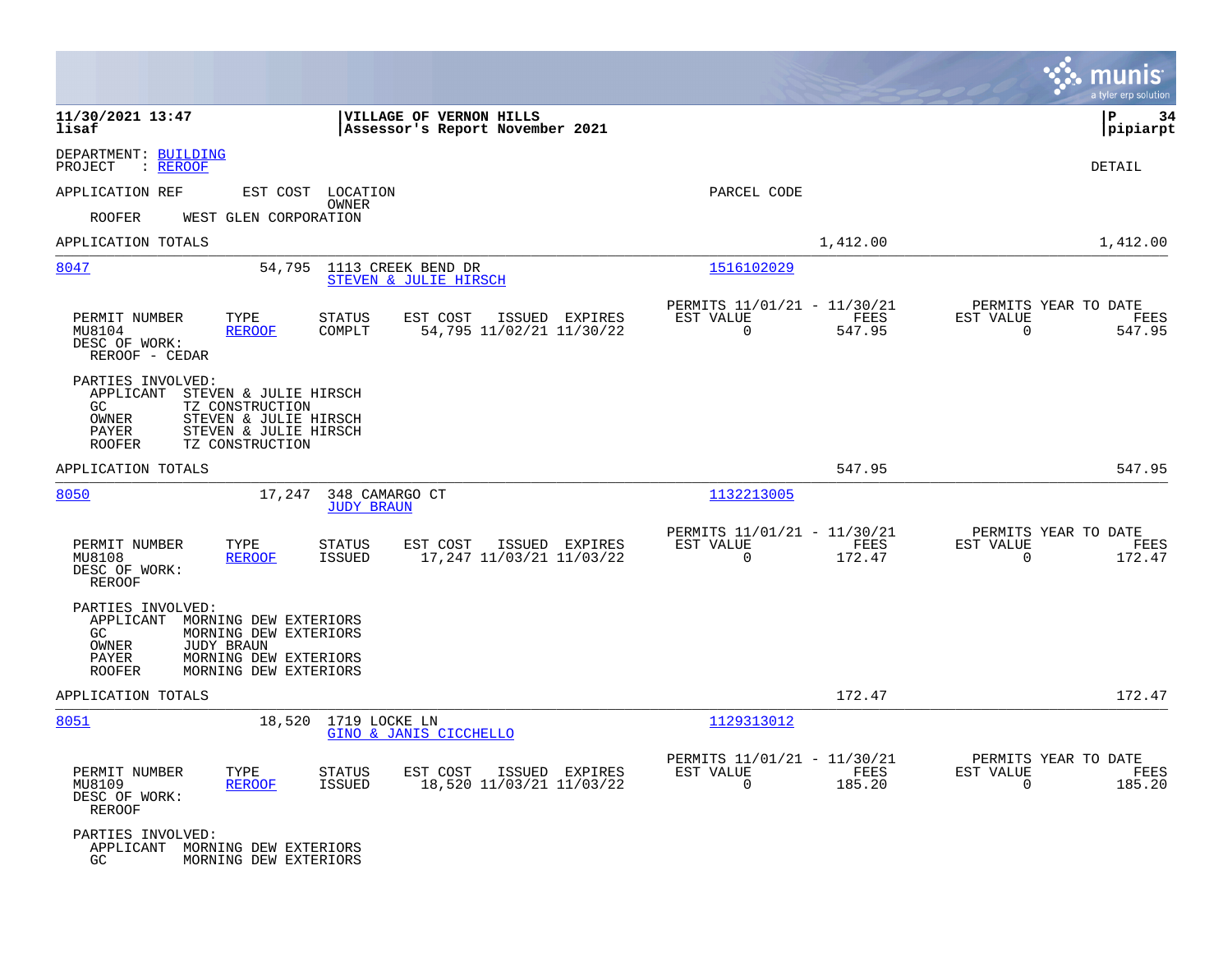|                                                                                                                                                                                                                                     |                                                                           | munis<br>a tyler erp solution                                      |
|-------------------------------------------------------------------------------------------------------------------------------------------------------------------------------------------------------------------------------------|---------------------------------------------------------------------------|--------------------------------------------------------------------|
| 11/30/2021 13:47<br>VILLAGE OF VERNON HILLS<br>lisaf<br>Assessor's Report November 2021                                                                                                                                             |                                                                           | 35<br>l P<br> pipiarpt                                             |
| DEPARTMENT: BUILDING<br>PROJECT<br>: REROOF                                                                                                                                                                                         |                                                                           | DETAIL                                                             |
| APPLICATION REF<br>EST COST LOCATION<br>OWNER<br>GINO & JANIS CICCHELLO<br>OWNER<br>MORNING DEW EXTERIORS<br>PAYER<br><b>ROOFER</b><br>MORNING DEW EXTERIORS                                                                        | PARCEL CODE                                                               |                                                                    |
| APPLICATION TOTALS                                                                                                                                                                                                                  | 185.20                                                                    | 185.20                                                             |
| 8052<br>15,719<br>404 TORREY PINES WAY<br>SURESH G & NILAM S BHATIA                                                                                                                                                                 | 1132105012                                                                |                                                                    |
| PERMIT NUMBER<br>TYPE<br>STATUS<br>EST COST<br>ISSUED EXPIRES<br><b>REROOF</b><br><b>ISSUED</b><br>15,719 11/03/21 11/03/22<br>MU8110<br>DESC OF WORK:<br><b>REROOF</b>                                                             | PERMITS 11/01/21 - 11/30/21<br>EST VALUE<br>FEES<br>$\mathbf 0$<br>157.19 | PERMITS YEAR TO DATE<br>EST VALUE<br>FEES<br>$\mathbf 0$<br>157.19 |
| PARTIES INVOLVED:<br>APPLICANT<br>MORNING DEW EXTERIORS<br>GC.<br>MORNING DEW EXTERIORS<br>OWNER<br>SURESH G & NILAM S BHATIA<br><b>PAYER</b><br>MORNING DEW EXTERIORS<br>MORNING DEW EXTERIORS<br><b>ROOFER</b>                    |                                                                           |                                                                    |
| APPLICATION TOTALS                                                                                                                                                                                                                  | 157.19                                                                    | 157.19                                                             |
| 8054<br>85,400<br>555 EAST TOWNLINE RD<br>JDK & OVERLOOK TOWNLINE LLC                                                                                                                                                               | 1504201018                                                                |                                                                    |
| PERMIT NUMBER<br>TYPE<br>STATUS<br>EST COST<br>ISSUED EXPIRES<br>MU8115<br><b>REROOF</b><br>ISSUED<br>85,400 11/04/21 11/04/22<br>DESC OF WORK:<br><b>REROOF</b>                                                                    | PERMITS 11/01/21 - 11/30/21<br>EST VALUE<br>FEES<br>854.00<br>$\Omega$    | PERMITS YEAR TO DATE<br>EST VALUE<br>FEES<br>$\Omega$<br>854.00    |
| PARTIES INVOLVED:<br>APPLICANT FUNDERBURK ROOFING<br>FUNDERBURK ROOFING<br>GC.<br><b>OCCUPANT</b><br>TOWNLINE COMMONS<br>JDK & OVERLOOK TOWNLINE LLC<br>OWNER<br>PAYER<br>FUNDERBURK ROOFING<br><b>ROOFER</b><br>FUNDERBURK ROOFING |                                                                           |                                                                    |
| APPLICATION TOTALS                                                                                                                                                                                                                  | 854.00                                                                    | 854.00                                                             |
| 8055<br>31,551<br>415 RIVER GROVE LN<br>DAVID P & GAIL M HALPERIN, TRUSTEES                                                                                                                                                         | 1516207007                                                                |                                                                    |
| PERMIT NUMBER<br>TYPE<br><b>STATUS</b><br>EST COST<br>ISSUED EXPIRES<br>31,551 11/04/21 11/04/22<br>MU8119<br><b>REROOF</b><br><b>ISSUED</b><br>DESC OF WORK:<br>REROOF                                                             | PERMITS 11/01/21 - 11/30/21<br>EST VALUE<br>FEES<br>315.51<br>$\Omega$    | PERMITS YEAR TO DATE<br>EST VALUE<br>FEES<br>315.51<br>$\Omega$    |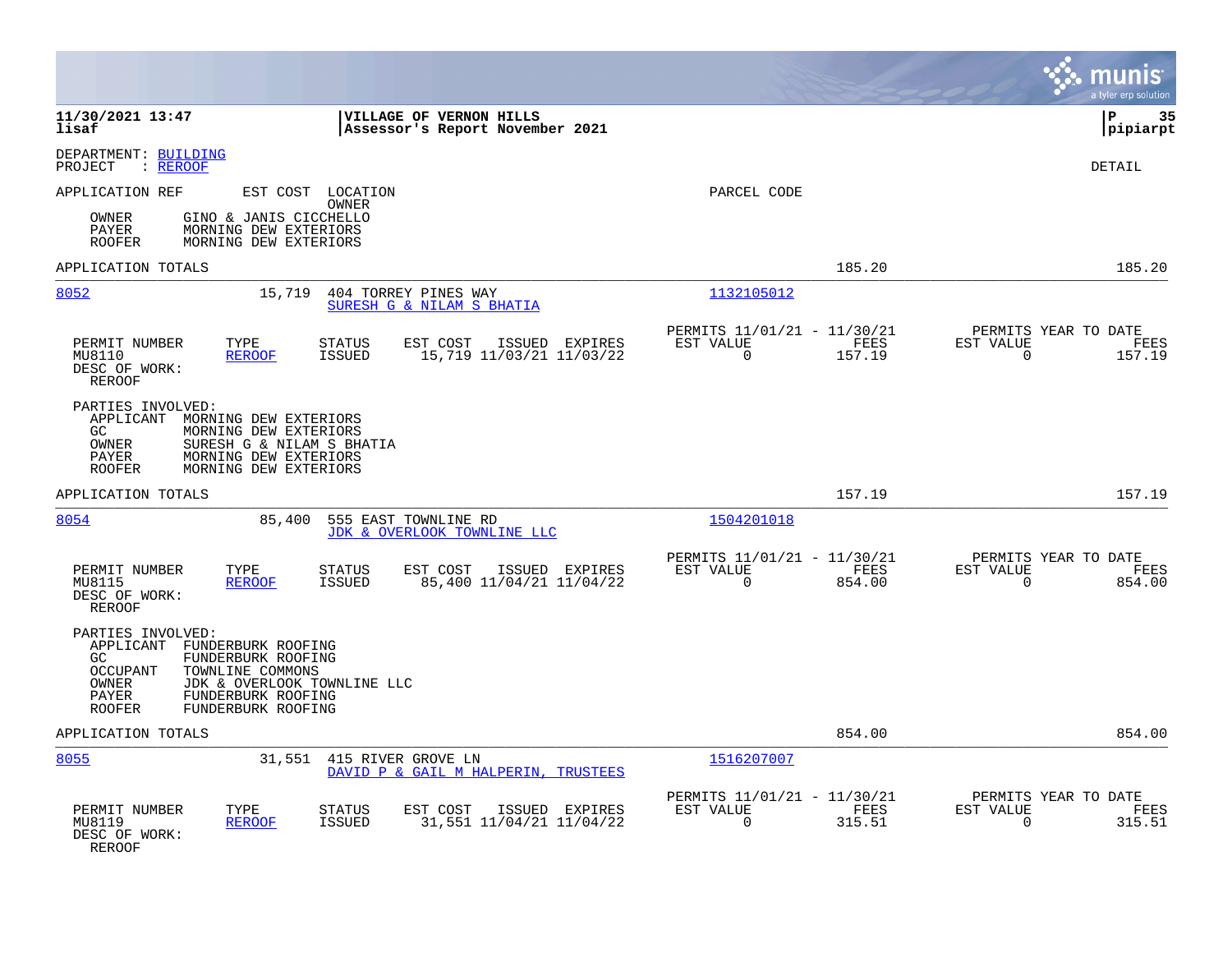|                                                                                                                                                                                                          |                                                     |                                                      |                       | munis<br>a tyler erp solution                                       |
|----------------------------------------------------------------------------------------------------------------------------------------------------------------------------------------------------------|-----------------------------------------------------|------------------------------------------------------|-----------------------|---------------------------------------------------------------------|
| 11/30/2021 13:47<br><b>VILLAGE OF VERNON HILLS</b><br>lisaf                                                                                                                                              | Assessor's Report November 2021                     |                                                      |                       | lР<br>36<br> pipiarpt                                               |
| DEPARTMENT: BUILDING<br>: REROOF<br>PROJECT                                                                                                                                                              |                                                     |                                                      |                       | <b>DETAIL</b>                                                       |
| APPLICATION REF<br>EST COST LOCATION<br><b>OWNER</b>                                                                                                                                                     |                                                     | PARCEL CODE                                          |                       |                                                                     |
| PARTIES INVOLVED:<br>APPLICANT RANDALL & SON ROOFING<br>GC<br>RANDALL & SON ROOFING<br>DAVID P & GAIL M HALPERIN, TRUSTEES<br>OWNER<br>PAYER<br>RANDALL & SON ROOFING<br>RANDALL & SON ROOFING<br>ROOFER |                                                     |                                                      |                       |                                                                     |
| APPLICATION TOTALS                                                                                                                                                                                       |                                                     |                                                      | 315.51                | 315.51                                                              |
| 8059<br>26,945<br>1689 LOCKE LN<br>YUNG WAI WAH & WAI HA CHAN                                                                                                                                            |                                                     | 1129313014                                           |                       |                                                                     |
| PERMIT NUMBER<br>TYPE<br>EST COST<br>STATUS<br>MU8125<br><b>REROOF</b><br><b>ISSUED</b><br>DESC OF WORK:<br><b>REROOF</b>                                                                                | ISSUED EXPIRES<br>26,945 11/05/21 11/05/22          | PERMITS 11/01/21 - 11/30/21<br>EST VALUE<br>$\Omega$ | FEES<br>269.45        | PERMITS YEAR TO DATE<br>EST VALUE<br>FEES<br>$\mathsf{O}$<br>269.45 |
| PARTIES INVOLVED:<br>APPLICANT<br>WESTSKY INC<br>GC<br>WESTSKY INC<br>OWNER<br>YUNG WAI WAH & WAI HA CHAN<br>PAYER<br>WESTSKY INC<br>ROOFER<br>WESTSKY INC                                               |                                                     |                                                      |                       |                                                                     |
| APPLICATION TOTALS                                                                                                                                                                                       |                                                     |                                                      | 269.45                | 269.45                                                              |
| 8062<br>26,946<br>1689 LOCKE LN<br>YUNG WAI WAH & WAI HA CHAN                                                                                                                                            |                                                     | 1129313014                                           |                       |                                                                     |
| PERMIT NUMBER<br>TYPE<br>STATUS<br><b>ISSUED</b><br>MU8126<br><b>REROOF</b><br>DESC OF WORK:<br><b>REROOF</b>                                                                                            | EST COST ISSUED EXPIRES<br>26,946 11/05/21 11/05/22 | PERMITS 11/01/21 - 11/30/21<br>EST VALUE<br>$\Omega$ | FEES<br>269.46        | PERMITS YEAR TO DATE<br>EST VALUE<br>FEES<br>$\Omega$<br>269.46     |
| PARTIES INVOLVED:<br>APPLICANT WESTSKY INC<br>GC<br>WESTSKY INC<br>OWNER<br>YUNG WAI WAH & WAI HA CHAN<br>WESTSKY INC<br>PAYER<br><b>ROOFER</b><br>WESTSKY INC                                           |                                                     |                                                      |                       |                                                                     |
| APPLICATION TOTALS                                                                                                                                                                                       |                                                     |                                                      | 269.46                | 269.46                                                              |
| 8063<br>21,000<br>227 BROOK HILL LN<br>PANKAJ & PADMAJA KHANNA                                                                                                                                           |                                                     | 1509110028                                           |                       |                                                                     |
| PERMIT NUMBER<br>TYPE<br><b>STATUS</b><br>EST COST<br>MU8127<br><b>REROOF</b><br>COMPLT<br>DESC OF WORK:                                                                                                 | ISSUED EXPIRES<br>21,000 11/05/21 11/23/22          | PERMITS 11/01/21 - 11/30/21<br>EST VALUE<br>0        | <b>FEES</b><br>210.00 | PERMITS YEAR TO DATE<br>EST VALUE<br>FEES<br>$\mathbf 0$<br>210.00  |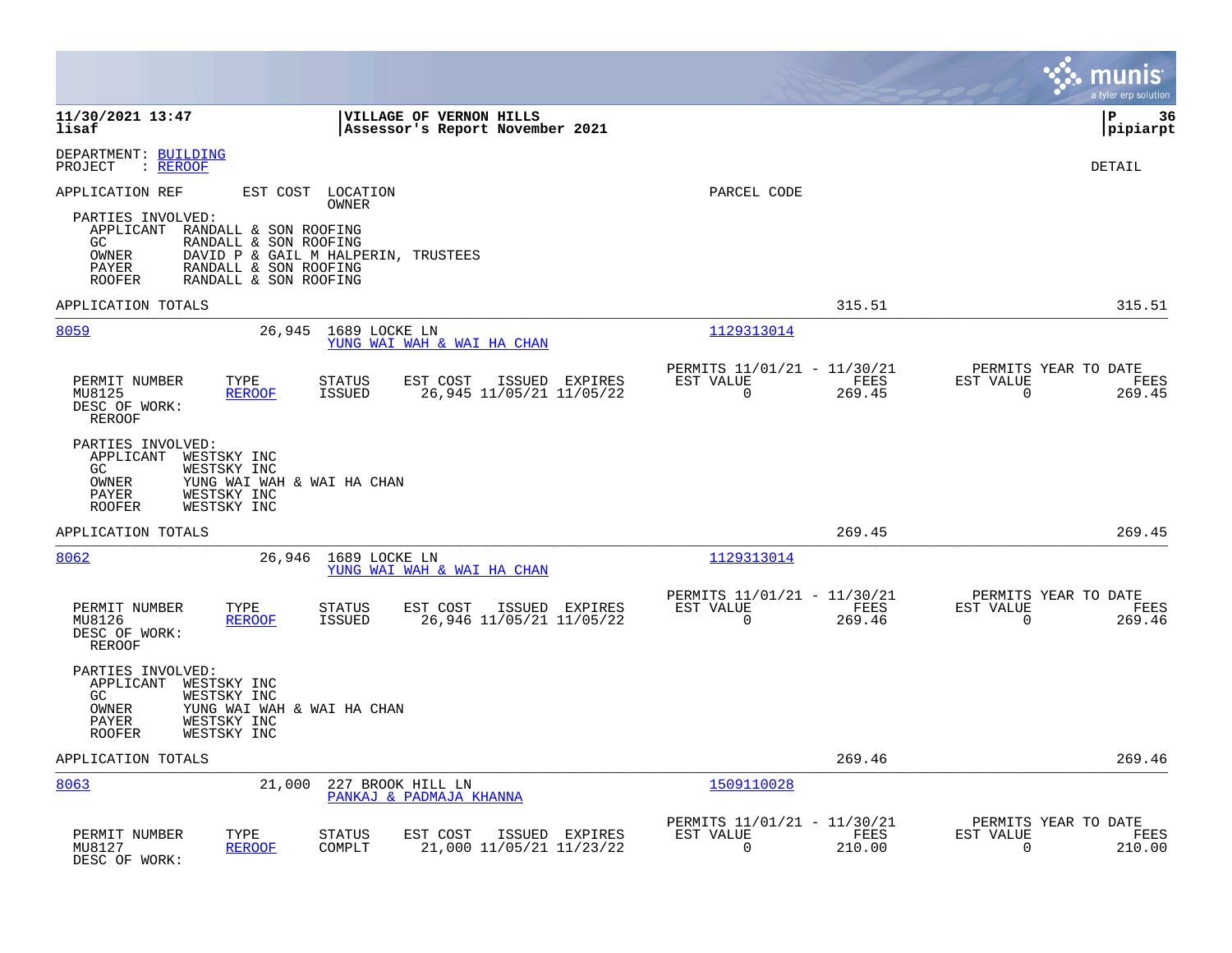|                                                                                                                                                                                                                  |                                                                          | munis<br>a tyler erp solution                                     |
|------------------------------------------------------------------------------------------------------------------------------------------------------------------------------------------------------------------|--------------------------------------------------------------------------|-------------------------------------------------------------------|
| 11/30/2021 13:47<br><b>VILLAGE OF VERNON HILLS</b><br>lisaf<br>Assessor's Report November 2021<br><b>REROOF</b>                                                                                                  |                                                                          | 37<br>l P<br> pipiarpt                                            |
| DEPARTMENT: BUILDING<br>PROJECT<br>: REROOF                                                                                                                                                                      |                                                                          | DETAIL                                                            |
| APPLICATION REF<br>EST COST LOCATION<br>OWNER                                                                                                                                                                    | PARCEL CODE                                                              |                                                                   |
| PARTIES INVOLVED:<br>APPLICANT BETTER HOME CONSTRUCTION<br>GC.<br>BETTER HOME CONSTRUCTION<br>OWNER<br>PANKAJ & PADMAJA KHANNA<br>BETTER HOME CONSTRUCTION<br>PAYER<br>BETTER HOME CONSTRUCTION<br><b>ROOFER</b> |                                                                          |                                                                   |
| APPLICATION TOTALS                                                                                                                                                                                               | 210.00                                                                   | 210.00                                                            |
| 8067<br>8,435<br>895 SAUGATUCK TRL<br>STEVEN I LESS                                                                                                                                                              | 1507212004                                                               |                                                                   |
| PERMIT NUMBER<br>TYPE<br><b>STATUS</b><br>EST COST<br>ISSUED EXPIRES<br>MU8133<br>COMPLT<br>8,435 11/08/21 11/11/22<br><b>REROOF</b><br>DESC OF WORK:<br>REROOF                                                  | PERMITS 11/01/21 - 11/30/21<br>EST VALUE<br>FEES<br>$\mathbf 0$<br>84.35 | PERMITS YEAR TO DATE<br>EST VALUE<br>FEES<br>$\mathbf 0$<br>84.35 |
| PARTIES INVOLVED:<br>APPLICANT FIXX ROOFING INC<br>GC.<br>FIXX ROOFING INC<br>OWNER<br>STEVEN I LESS<br>PAYER<br>FIXX ROOFING INC<br><b>ROOFER</b><br>FIXX ROOFING INC                                           |                                                                          |                                                                   |
| APPLICATION TOTALS                                                                                                                                                                                               | 84.35                                                                    | 84.35                                                             |
| 8070<br>6,847<br>722 NORTH LAKESIDE DR<br>STEVEN & DEBRA LESS                                                                                                                                                    | 1508104003                                                               |                                                                   |
| PERMIT NUMBER<br>TYPE<br><b>STATUS</b><br>EST COST<br>ISSUED EXPIRES<br>COMPLT<br>6,847 11/08/21 11/11/22<br>MU8134<br><b>REROOF</b><br>DESC OF WORK:<br>REROOF                                                  | PERMITS 11/01/21 - 11/30/21<br>EST VALUE<br>FEES<br>$\Omega$<br>68.47    | PERMITS YEAR TO DATE<br>EST VALUE<br>FEES<br>$\Omega$<br>68.47    |
| PARTIES INVOLVED:<br>APPLICANT<br>FIXX ROOFING INC<br>FIXX ROOFING INC<br>GC.<br>OWNER<br>STEVEN & DEBRA LESS<br>PAYER<br>FIXX ROOFING INC<br>FIXX ROOFING INC<br><b>ROOFER</b>                                  |                                                                          |                                                                   |
| APPLICATION TOTALS                                                                                                                                                                                               | 68.47                                                                    | 68.47                                                             |
| 8075<br>23,652<br>214 BROOK HILL LN<br>NING ZHANG & YUAN GAO                                                                                                                                                     | 1509107021                                                               |                                                                   |
| PERMIT NUMBER<br>TYPE<br><b>STATUS</b><br>EST COST<br>ISSUED<br>EXPIRES                                                                                                                                          | PERMITS 11/01/21 - 11/30/21<br>EST VALUE<br>FEES                         | PERMITS YEAR TO DATE<br>EST VALUE<br>FEES                         |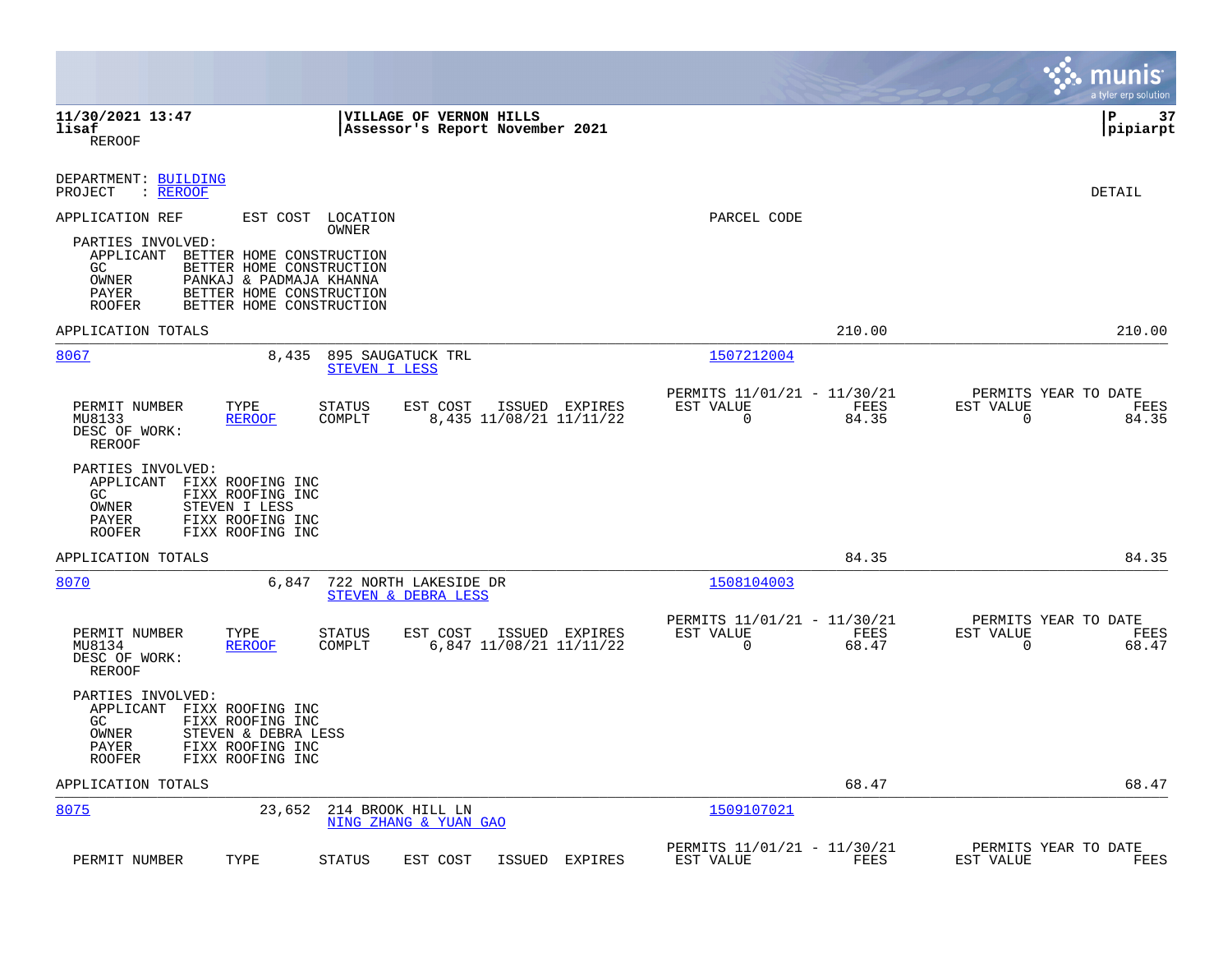|                                                                                                                                                                                                             |                                            |                                                      |                |                       | munis<br>a tyler erp solution          |
|-------------------------------------------------------------------------------------------------------------------------------------------------------------------------------------------------------------|--------------------------------------------|------------------------------------------------------|----------------|-----------------------|----------------------------------------|
| 11/30/2021 13:47<br>VILLAGE OF VERNON HILLS<br>lisaf<br>Assessor's Report November 2021                                                                                                                     |                                            |                                                      |                |                       | l P<br>38<br> pipiarpt                 |
| DEPARTMENT: BUILDING<br>PROJECT<br>$:$ REROOF                                                                                                                                                               |                                            |                                                      |                |                       | DETAIL                                 |
| EST COST LOCATION<br>APPLICATION REF                                                                                                                                                                        |                                            | PARCEL CODE                                          |                |                       |                                        |
| OWNER<br>ISSUED<br>MU8142<br><b>REROOF</b><br>DESC OF WORK:<br>REROOF                                                                                                                                       | 23,652 11/09/21 11/09/22                   | 0                                                    | 236.52         | $\mathbf 0$           | 236.52                                 |
| PARTIES INVOLVED:<br>APPLICANT<br>ONLY 1 CONSTRUCTION<br>ONLY 1 CONSTRUCTION<br>GC<br>OWNER<br>NING ZHANG & YUAN GAO<br>ONLY 1 CONSTRUCTION<br>PAYER<br>ONLY 1 CONSTRUCTION<br><b>ROOFER</b>                |                                            |                                                      |                |                       |                                        |
| APPLICATION TOTALS                                                                                                                                                                                          |                                            |                                                      | 236.52         |                       | 236.52                                 |
| 57,823 159 SOUTHFIELD DR<br>8076<br><b>MUKESH GOEL &amp; SHARDA SINGLA</b>                                                                                                                                  |                                            | 1506404029                                           |                |                       |                                        |
| PERMIT NUMBER<br>TYPE<br>STATUS<br>EST COST<br><b>ISSUED</b><br>MU8143<br><b>REROOF</b><br>DESC OF WORK:<br>SIDING, TEAROFF, REROOF, GUTTERS AND DOWNSPOUT                                                  | ISSUED EXPIRES<br>57,823 11/09/21 11/09/22 | PERMITS 11/01/21 - 11/30/21<br>EST VALUE<br>$\Omega$ | FEES<br>578.23 | EST VALUE<br>$\Omega$ | PERMITS YEAR TO DATE<br>FEES<br>578.23 |
| PARTIES INVOLVED:<br>APPLICANT STRAFFORD CONSTRUCTION<br>GC<br>STRAFFORD CONSTRUCTION<br>OWNER<br>MUKESH GOEL & SHARDA SINGLA<br>STRAFFORD CONSTRUCTION<br>PAYER<br>STRAFFORD CONSTRUCTION<br><b>ROOFER</b> |                                            |                                                      |                |                       |                                        |
| APPLICATION TOTALS                                                                                                                                                                                          |                                            |                                                      | 578.23         |                       | 578.23                                 |
| 8082<br>29,791 130 THORNE GROVE DR<br>MR & MRS MATTHEW KAPLAN                                                                                                                                               |                                            | 1507209040                                           |                |                       |                                        |
| PERMIT NUMBER<br>TYPE<br><b>STATUS</b><br>EST COST<br>MU8150<br><b>ISSUED</b><br><b>REROOF</b><br>DESC OF WORK:<br>REROOF                                                                                   | ISSUED EXPIRES<br>29,791 11/11/21 11/11/22 | PERMITS 11/01/21 - 11/30/21<br>EST VALUE<br>$\Omega$ | FEES<br>297.91 | EST VALUE<br>$\Omega$ | PERMITS YEAR TO DATE<br>FEES<br>297.91 |
| PARTIES INVOLVED:<br>APPLICANT<br>EMPIRE RENOVATION<br>GC.<br>EMPIRE RENOVATION<br>OWNER<br>MR & MRS MATTHEW KAPLAN<br>EMPIRE RENOVATION<br>PAYER<br>EMPIRE RENORVATION<br><b>ROOFER</b>                    |                                            |                                                      |                |                       |                                        |
| APPLICATION TOTALS                                                                                                                                                                                          |                                            |                                                      | 297.91         |                       | 297.91                                 |
| 8085<br>55,692<br>878 CREEK BEND DRIVE<br>JAMES R & JILL N SELGRAD                                                                                                                                          |                                            | 1516101014                                           |                |                       |                                        |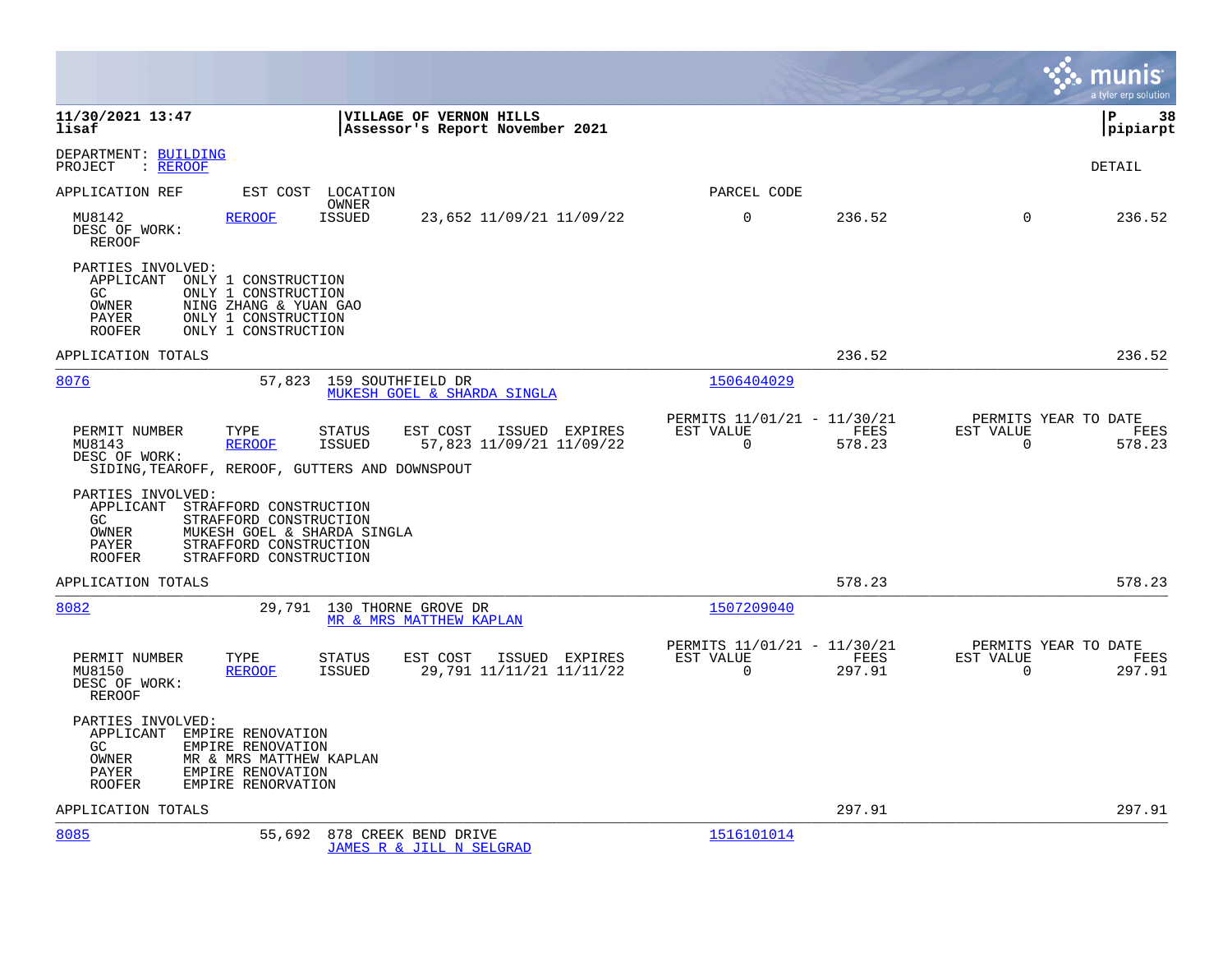|                                                                                                                                                                                     |                                                                                           |                                                                        | munis<br>a tyler erp solution                                      |
|-------------------------------------------------------------------------------------------------------------------------------------------------------------------------------------|-------------------------------------------------------------------------------------------|------------------------------------------------------------------------|--------------------------------------------------------------------|
| 11/30/2021 13:47<br>lisaf                                                                                                                                                           | VILLAGE OF VERNON HILLS<br>Assessor's Report November 2021                                |                                                                        | lР<br>39<br> pipiarpt                                              |
| PERMIT NUMBER<br>TYPE                                                                                                                                                               | <b>STATUS</b><br>EST COST<br>ISSUED<br>EXPIRES                                            | PERMITS 11/01/21 - 11/30/21<br>EST VALUE<br>FEES                       | PERMITS YEAR TO DATE<br>EST VALUE<br>FEES                          |
| DEPARTMENT: BUILDING<br>PROJECT<br>: REROOF                                                                                                                                         |                                                                                           |                                                                        | <b>DETAIL</b>                                                      |
| APPLICATION REF<br>EST COST                                                                                                                                                         | LOCATION                                                                                  | PARCEL CODE                                                            |                                                                    |
| MU8152<br><b>REROOF</b><br>DESC OF WORK:<br><b>REROOF</b>                                                                                                                           | OWNER<br><b>ISSUED</b><br>55,692 11/11/21 11/11/22                                        | $\mathbf 0$<br>556.92                                                  | $\mathbf 0$<br>556.92                                              |
| PARTIES INVOLVED:<br>APPLICANT<br>OMEGA RENOVATION<br>GC<br>OMEGA RENOVATION<br>OWNER<br>JAMES R & JILL N SELGRAD<br>PAYER<br>OMEGA RENOVATION<br><b>ROOFER</b><br>OMEGA RENOVATION |                                                                                           |                                                                        |                                                                    |
| APPLICATION TOTALS                                                                                                                                                                  |                                                                                           | 556.92                                                                 | 556.92                                                             |
| 8086<br>22,165                                                                                                                                                                      | 404 RIVER GROVE CT<br>ANN & LAURA KOTELMAN                                                | 1516206002                                                             |                                                                    |
| PERMIT NUMBER<br>TYPE<br>MU8154<br><b>REROOF</b><br>DESC OF WORK:<br>REROOF                                                                                                         | <b>STATUS</b><br>EST COST<br>ISSUED EXPIRES<br>22, 165 11/11/21 11/11/22<br><b>ISSUED</b> | PERMITS 11/01/21 - 11/30/21<br>EST VALUE<br>FEES<br>$\Omega$<br>221.65 | PERMITS YEAR TO DATE<br>EST VALUE<br>FEES<br>$\mathbf 0$<br>221.65 |
| PARTIES INVOLVED:<br>APPLICANT RANDALL AND SON<br>RANDALL AND SON<br>GC.<br>OWNER<br>ANN & LAURA KOTELMAN<br>PAYER<br>RANDALL AND SON<br>PAYER<br>RANDALL AND SON                   |                                                                                           |                                                                        |                                                                    |
| APPLICATION TOTALS                                                                                                                                                                  |                                                                                           | 221.65                                                                 | 221.65                                                             |
| 8087<br>13,085                                                                                                                                                                      | 1039 WILDFLOWER CT<br>STEVEN B & BETH E BROOKS                                            | 1507209062                                                             |                                                                    |
| PERMIT NUMBER<br>TYPE<br>MU8155<br><b>REROOF</b><br>DESC OF WORK:<br>REROOF                                                                                                         | <b>STATUS</b><br>EST COST<br>ISSUED EXPIRES<br>13,085 11/11/21 11/11/22<br><b>ISSUED</b>  | PERMITS 11/01/21 - 11/30/21<br>EST VALUE<br>FEES<br>$\Omega$<br>130.50 | PERMITS YEAR TO DATE<br>EST VALUE<br>FEES<br>$\Omega$<br>130.50    |
| PARTIES INVOLVED:<br>APPLICANT RANDALL AND SON<br>RANDALL AND SON<br>GC.<br>OWNER<br>STEVEN B & BETH E BROOKS<br>PAYER<br>RANDALL AND SON<br>RANDALL AND SON<br>ROOFER              |                                                                                           |                                                                        |                                                                    |
| APPLICATION TOTALS                                                                                                                                                                  |                                                                                           | 130.50                                                                 | 130.50                                                             |
| 8088                                                                                                                                                                                | 28,065 2100 BROADMOOR LN                                                                  | 1129204027                                                             |                                                                    |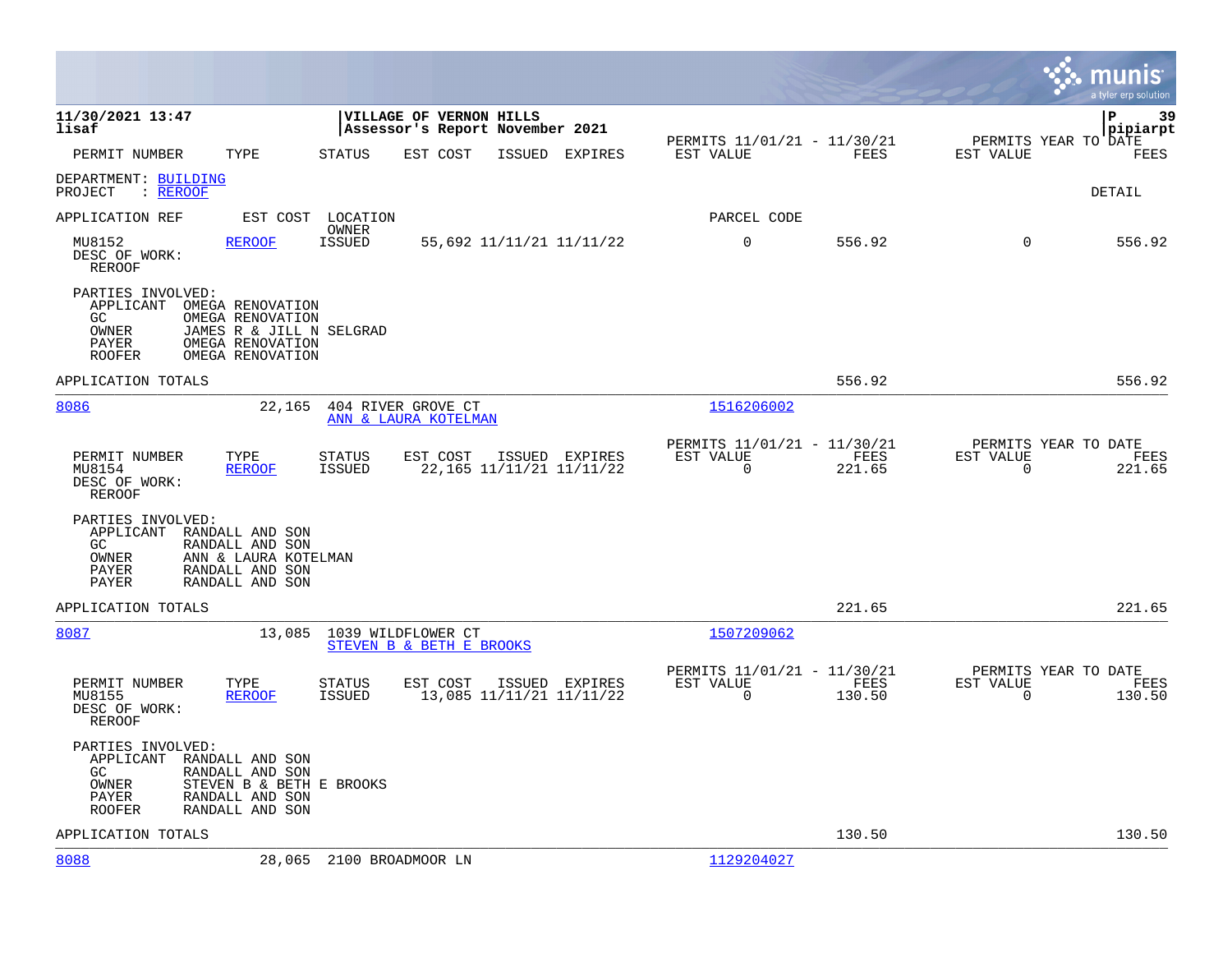|                                                                                                                                                                                           |                                                                                           |                                                                              | munis<br>a tyler erp solution                                      |
|-------------------------------------------------------------------------------------------------------------------------------------------------------------------------------------------|-------------------------------------------------------------------------------------------|------------------------------------------------------------------------------|--------------------------------------------------------------------|
| 11/30/2021 13:47<br>lisaf                                                                                                                                                                 | VILLAGE OF VERNON HILLS<br>Assessor's Report November 2021<br>BRIAN SVRUSIS & TAMRA WENER |                                                                              | ΙP<br>40<br> pipiarpt                                              |
| TYPE<br>PERMIT NUMBER                                                                                                                                                                     | <b>STATUS</b><br>EST COST<br>ISSUED EXPIRES                                               | PERMITS 11/01/21 - 11/30/21<br>FEES<br>EST VALUE                             | PERMITS YEAR TO DATE<br>EST VALUE<br>FEES                          |
| DEPARTMENT: BUILDING<br>PROJECT<br>: REROOF                                                                                                                                               |                                                                                           |                                                                              | DETAIL                                                             |
| APPLICATION REF                                                                                                                                                                           | EST COST LOCATION                                                                         | PARCEL CODE                                                                  |                                                                    |
| <b>REROOF</b><br>MU8156<br>DESC OF WORK:<br>REROOF                                                                                                                                        | OWNER<br>ISSUED<br>28,065 11/11/21 11/11/22                                               | 0<br>280.65                                                                  | 280.65<br>$\Omega$                                                 |
| PARTIES INVOLVED:<br>APPLICANT<br>RANDALL AND SON<br>GC.<br>RANDALL AND SON<br>OWNER<br>PAYER<br>RANDALL AND SON<br>RANDALL AND SON<br>ROOFER                                             | BRIAN SVRUSIS & TAMRA WENER                                                               |                                                                              |                                                                    |
| APPLICATION TOTALS                                                                                                                                                                        |                                                                                           | 280.65                                                                       | 280.65                                                             |
| 8093<br>21,000                                                                                                                                                                            | 880 WRITER CT<br>CHANDRASHEKARA & NIRMALA MATHA                                           | 1516208050                                                                   |                                                                    |
| PERMIT NUMBER<br>TYPE<br>MU8163<br><b>REROOF</b><br>DESC OF WORK:<br>PARTIAL REROOF                                                                                                       | EST COST<br>STATUS<br>ISSUED EXPIRES<br>21,000 11/12/21 11/12/22<br>ISSUED                | PERMITS 11/01/21 - 11/30/21<br>EST VALUE<br>FEES<br>$\overline{0}$<br>210.00 | PERMITS YEAR TO DATE<br>EST VALUE<br>FEES<br>$\mathbf 0$<br>210.00 |
| PARTIES INVOLVED:<br>APPLICANT<br>VIKING HOME PROS PLLC<br>GC.<br>VIKING HOME PROS PLLC<br>OWNER<br>VIKING HOME PROS PLLC<br>PAYER<br>VIKING HOME PROS PLLC<br>ROOFER                     | CHANDRASHEKARA & NIRMALA MATHA                                                            |                                                                              |                                                                    |
| APPLICATION TOTALS                                                                                                                                                                        |                                                                                           | 210.00                                                                       | 210.00                                                             |
| 8094<br>25,000                                                                                                                                                                            | 1111 DEARBORN LN<br>RUBEN MORALES JR & DEBRA MORALES                                      | 1506403005                                                                   |                                                                    |
| PERMIT NUMBER<br>TYPE<br>MU8164<br><b>REROOF</b><br>DESC OF WORK:<br>REROOF                                                                                                               | <b>STATUS</b><br>EST COST<br>ISSUED EXPIRES<br>ISSUED<br>25,000 11/12/21 11/12/22         | PERMITS 11/01/21 - 11/30/21<br>EST VALUE<br>FEES<br>$\Omega$<br>250.00       | PERMITS YEAR TO DATE<br>EST VALUE<br>FEES<br>$\Omega$<br>250.00    |
| PARTIES INVOLVED:<br>APPLICANT<br>STATE RESTORATION SERVICES<br>GC.<br>STATE RESTORATION SERVICES<br>OWNER<br>PAYER<br>STATE RESTORATION SERVICES<br>ROOFER<br>STATE RESTORATION SERVICES | RUBEN MORALES JR & DEBRA MORALES                                                          |                                                                              |                                                                    |
| APPLICATION TOTALS                                                                                                                                                                        |                                                                                           | 250.00                                                                       | 250.00                                                             |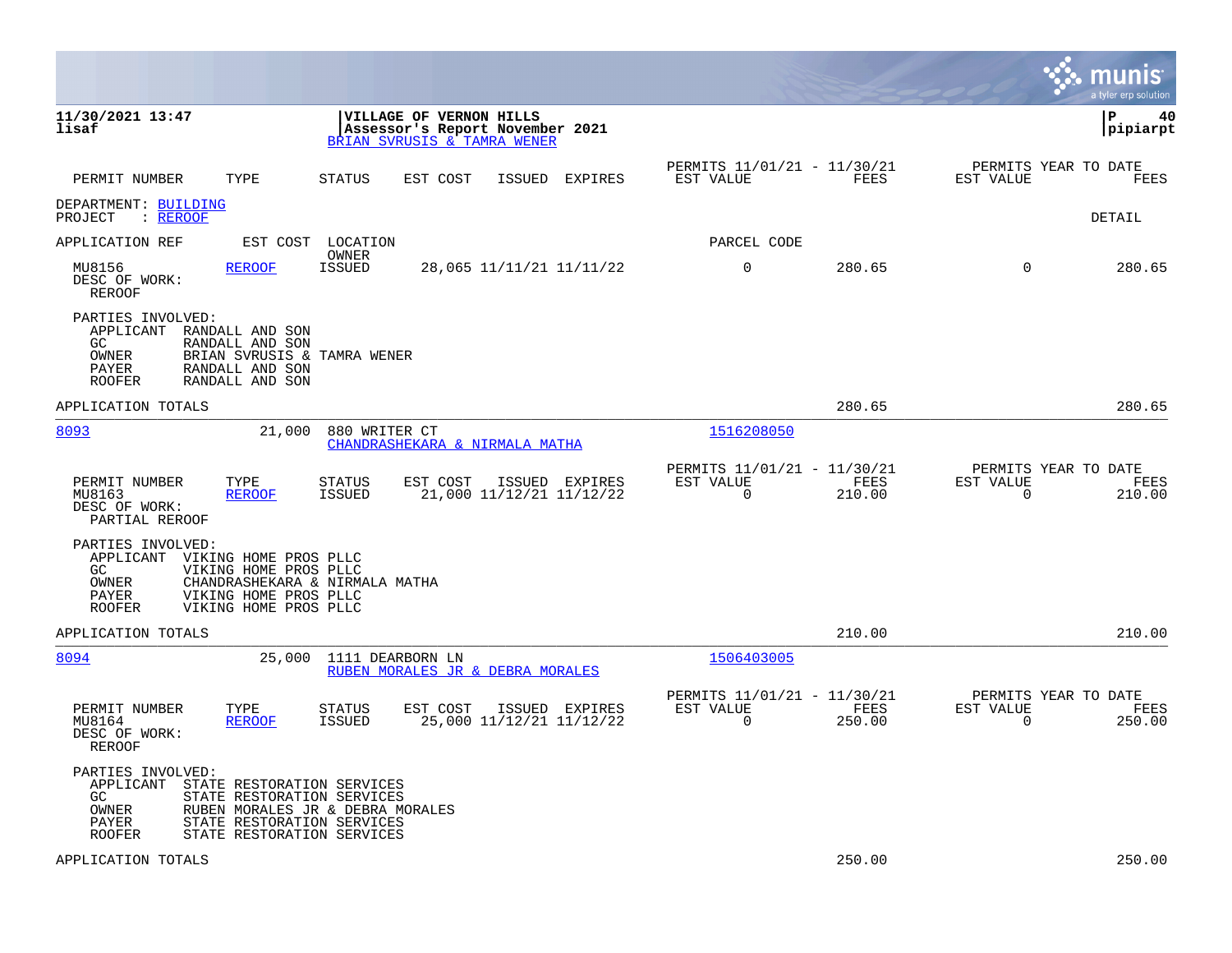|                                                                                    |                                                                                                 |                                          |                                                            |                |                                                         |                |                                                  | munis<br>a tyler erp solution |
|------------------------------------------------------------------------------------|-------------------------------------------------------------------------------------------------|------------------------------------------|------------------------------------------------------------|----------------|---------------------------------------------------------|----------------|--------------------------------------------------|-------------------------------|
| 11/30/2021 13:47<br>lisaf                                                          |                                                                                                 |                                          | VILLAGE OF VERNON HILLS<br>Assessor's Report November 2021 |                |                                                         |                |                                                  | P<br>41<br> pipiarpt          |
| DEPARTMENT: BUILDING<br>PROJECT<br>: <u>REROOF</u>                                 |                                                                                                 |                                          |                                                            |                |                                                         |                |                                                  | DETAIL                        |
| APPLICATION REF                                                                    | EST COST                                                                                        | LOCATION<br>OWNER                        |                                                            |                | PARCEL CODE                                             |                |                                                  |                               |
| 8098                                                                               | 7,090                                                                                           | 27 MANCHESTER LN<br>MILOS SOTIROVIC      |                                                            |                | 1508207009                                              |                |                                                  |                               |
| PERMIT NUMBER<br>MU8168<br>DESC OF WORK:<br>REROOF                                 | TYPE<br><b>REROOF</b>                                                                           | <b>STATUS</b><br>ISSUED                  | EST COST<br>7,090 11/15/21 11/15/22                        | ISSUED EXPIRES | PERMITS 11/01/21 - 11/30/21<br>EST VALUE<br>0           | FEES<br>70.90  | PERMITS YEAR TO DATE<br>EST VALUE<br>$\mathbf 0$ | FEES<br>70.90                 |
| PARTIES INVOLVED:<br>APPLICANT<br>GC.<br>OWNER<br>PAYER<br><b>ROOFER</b>           | TRON RESTORATION<br>TRON RESTORATION<br>MILOS SOTIROVIC<br>TRON RESTORATION<br>TRON RESTORATION |                                          |                                                            |                |                                                         |                |                                                  |                               |
| APPLICATION TOTALS                                                                 |                                                                                                 |                                          |                                                            |                |                                                         | 70.90          |                                                  | 70.90                         |
| 8100                                                                               | 12,000                                                                                          | 1710 WOODS WAY<br><b>JOSEPH K CHACKO</b> |                                                            |                | 1128409001                                              |                |                                                  |                               |
| PERMIT NUMBER<br>MU8170<br>DESC OF WORK:<br><b>REROOF</b>                          | TYPE<br><b>REROOF</b>                                                                           | STATUS<br>ISSUED                         | EST COST<br>12,000 11/15/21 11/15/22                       | ISSUED EXPIRES | PERMITS 11/01/21 - 11/30/21<br>EST VALUE<br>$\mathbf 0$ | FEES<br>120.00 | PERMITS YEAR TO DATE<br>EST VALUE<br>$\mathbf 0$ | FEES<br>120.00                |
| PARTIES INVOLVED:<br>APPLICANT<br>GC<br>OWNER<br>PAYER<br><b>ROOFER</b>            | LTJ CONSTRUCTION<br>LTJ CONSTRUCTION<br>JOSEPH K CHACKO<br>LTJ CONSTRUCTION<br>LTJ CONSTRUCTION |                                          |                                                            |                |                                                         |                |                                                  |                               |
| APPLICATION TOTALS                                                                 |                                                                                                 |                                          |                                                            |                |                                                         | 120.00         |                                                  | 120.00                        |
| 8104                                                                               |                                                                                                 |                                          | 81,614 1662 PEBBLE BEACH WAY<br>ROBERT & KELLY DICKSTEIN   |                | 1129405020                                              |                |                                                  |                               |
| PERMIT NUMBER<br>MU8176<br>DESC OF WORK:<br>SHAKE REROOF                           | TYPE<br><b>REROOF</b>                                                                           | <b>STATUS</b><br><b>ISSUED</b>           | EST COST<br>81,614 11/16/21 11/16/22                       | ISSUED EXPIRES | PERMITS 11/01/21 - 11/30/21<br>EST VALUE<br>0           | FEES<br>816.14 | PERMITS YEAR TO DATE<br>EST VALUE<br>0           | FEES<br>816.14                |
| PARTIES INVOLVED:<br>APPLICANT SHAKE GUYS<br>GC<br>OWNER<br>PAYER<br><b>ROOFER</b> | SHAKE GUYS<br>ROBERT & KELLY DICKSTEIN<br>SHAKE GUYS<br>SHAKE GUYS                              |                                          |                                                            |                |                                                         |                |                                                  |                               |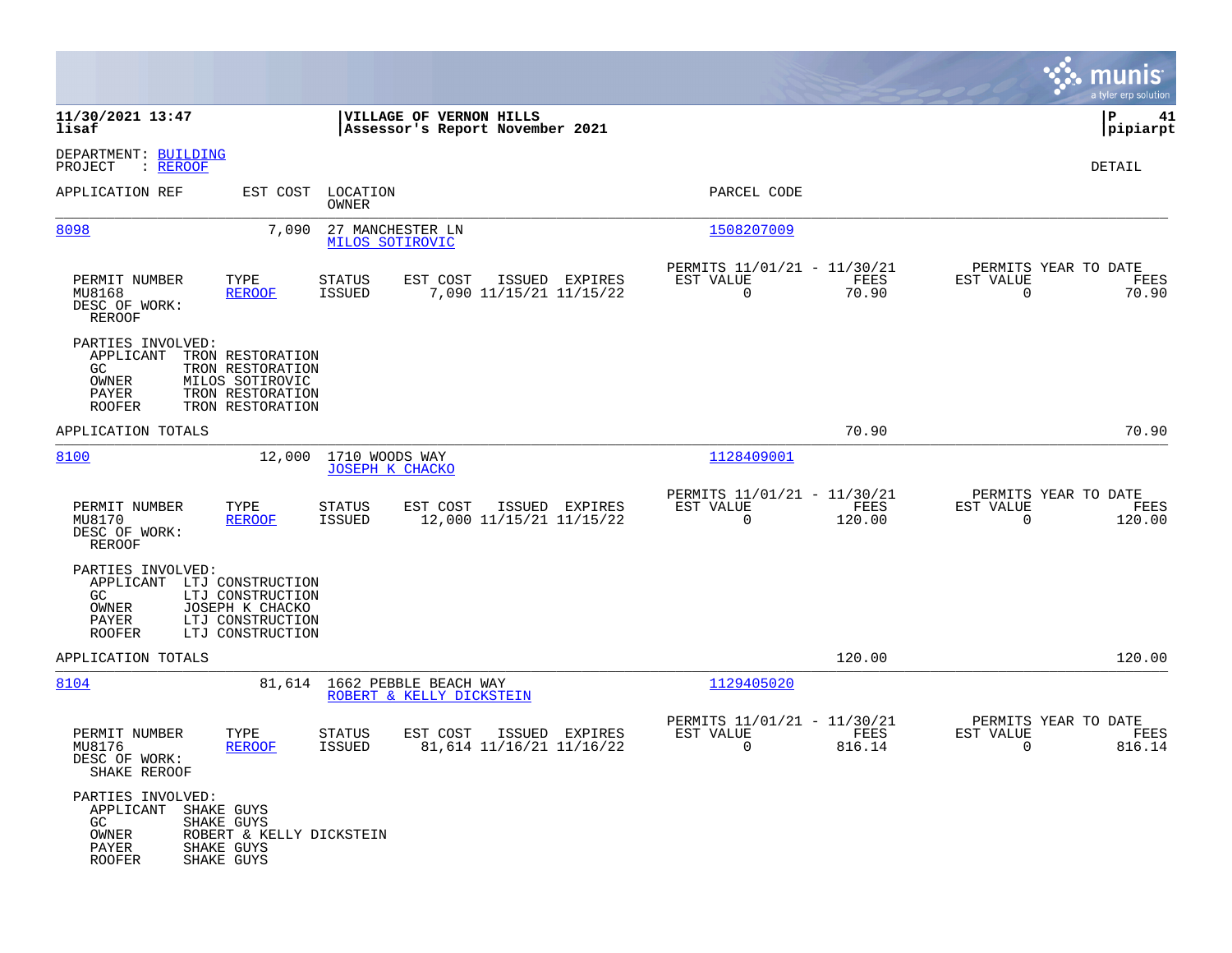|                                                                                                                                                                                                           |                                                                           | munis<br>a tyler erp solution                                      |
|-----------------------------------------------------------------------------------------------------------------------------------------------------------------------------------------------------------|---------------------------------------------------------------------------|--------------------------------------------------------------------|
| 11/30/2021 13:47<br>VILLAGE OF VERNON HILLS<br>lisaf<br>Assessor's Report November 2021                                                                                                                   |                                                                           | l P<br>42<br> pipiarpt                                             |
| DEPARTMENT: BUILDING<br>PROJECT<br>: <u>REROOF</u>                                                                                                                                                        |                                                                           | DETAIL                                                             |
| APPLICATION REF<br>EST COST<br>LOCATION<br>OWNER                                                                                                                                                          | PARCEL CODE                                                               |                                                                    |
| APPLICATION TOTALS                                                                                                                                                                                        | 816.14                                                                    | 816.14                                                             |
| 8111<br>23,465<br>341 CAMARGO CT<br>LAUREL M & JOHN C DE COOK                                                                                                                                             | 1132214008                                                                |                                                                    |
| PERMIT NUMBER<br>TYPE<br><b>STATUS</b><br>EST COST<br>ISSUED EXPIRES<br>MU8185<br><b>REROOF</b><br>ISSUED<br>23,465 11/18/21 11/18/22<br>DESC OF WORK:<br><b>REROOF</b>                                   | PERMITS 11/01/21 - 11/30/21<br>EST VALUE<br>FEES<br>$\mathbf 0$<br>234.65 | PERMITS YEAR TO DATE<br>EST VALUE<br>FEES<br>$\mathbf 0$<br>234.65 |
| PARTIES INVOLVED:<br>APPLICANT<br>MORNING DEW EXTERIORS<br>GC.<br>MORNING DEW EXTERIORS<br>OWNER<br>LAUREL M & JOHN C DE COOK<br>PAYER<br>MORNING DEW EXTERIORS<br><b>ROOFER</b><br>MORNING DEW EXTERIORS |                                                                           |                                                                    |
| APPLICATION TOTALS                                                                                                                                                                                        | 234.65                                                                    | 234.65                                                             |
| 8112<br>31,119<br>1463 BUTLER COURT<br>MR & MRS ROB FROMAN                                                                                                                                                | 1132210001                                                                |                                                                    |
| TYPE<br>PERMIT NUMBER<br>STATUS<br>EST COST<br>ISSUED EXPIRES<br>MU8186<br><b>REROOF</b><br>ISSUED<br>31,119 11/18/21 11/18/22<br>DESC OF WORK:<br>REROOF                                                 | PERMITS 11/01/21 - 11/30/21<br>FEES<br>EST VALUE<br>$\mathbf 0$<br>311.19 | PERMITS YEAR TO DATE<br>EST VALUE<br>FEES<br>0<br>311.19           |
| PARTIES INVOLVED:<br>APPLICANT<br>MORNING DEW EXTERIORS<br>GC.<br>MORNING DEW EXTERIORS<br>MR & MRS ROB FROMAN<br>OWNER<br>MORNING DEW EXTERIORS<br>PAYER<br>MORNING DEW EXTERIORS<br><b>ROOFER</b>       |                                                                           |                                                                    |
| APPLICATION TOTALS                                                                                                                                                                                        | 311.19                                                                    | 311.19                                                             |
| 8114<br>10,460<br>33 MONTAUK LN<br>RICHARD VIVIANO                                                                                                                                                        | 1508205007                                                                |                                                                    |
| PERMIT NUMBER<br>TYPE<br>STATUS<br>EST COST ISSUED EXPIRES<br>MU8190<br><b>REROOF</b><br>ISSUED<br>10,460 11/19/21 11/19/22<br>DESC OF WORK:<br>REROOF                                                    | PERMITS 11/01/21 - 11/30/21<br>EST VALUE<br>FEES<br>$\Omega$<br>104.60    | PERMITS YEAR TO DATE<br>EST VALUE<br>FEES<br>$\Omega$<br>104.60    |
| PARTIES INVOLVED:<br>APPLICANT<br>E&L ROOFING & WINDOWS LLC<br>GC.<br>E&L ROOFING & WINDOWS LLC<br>OWNER<br>RICHARD VIVIANO                                                                               |                                                                           |                                                                    |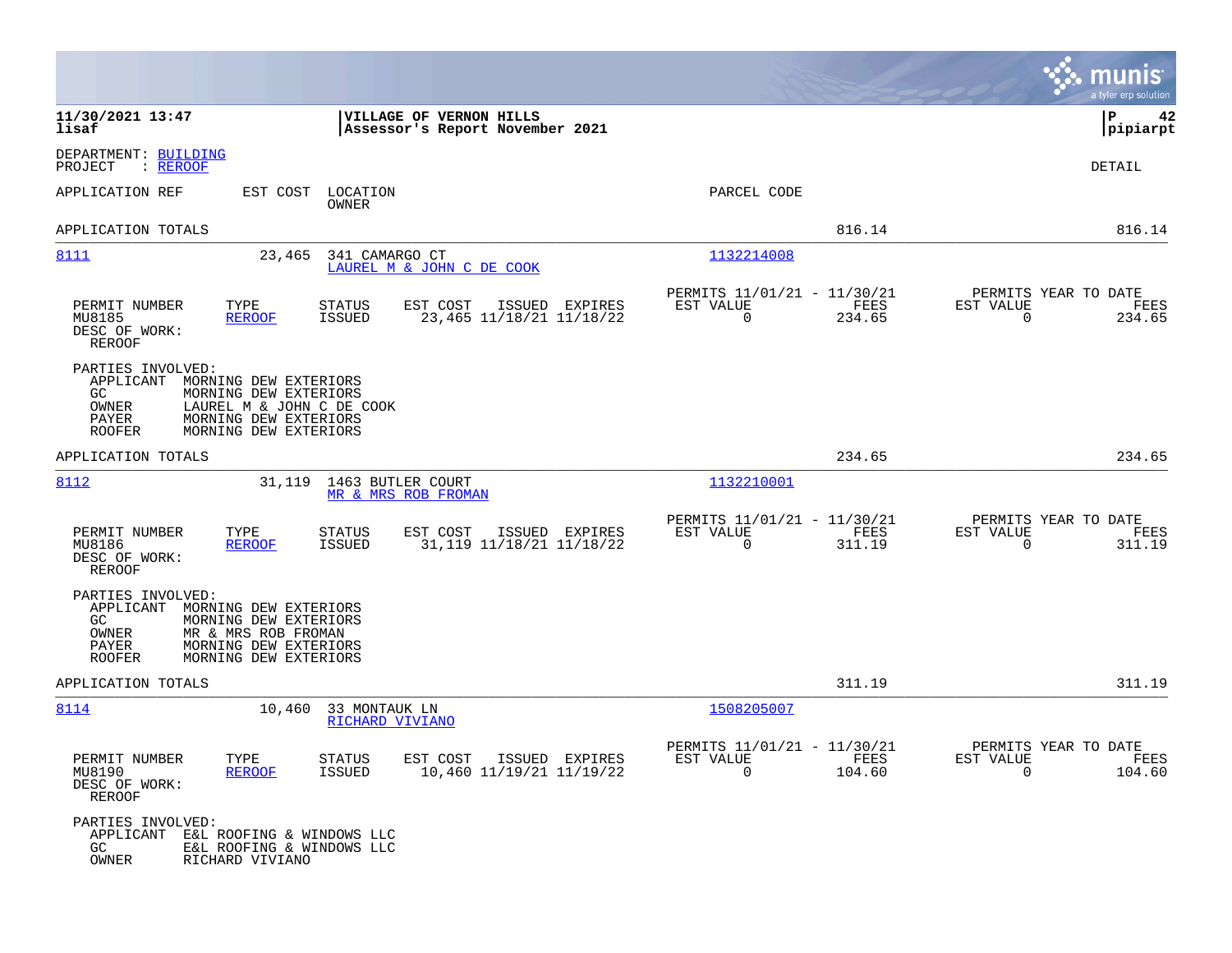|                                                                                                                                                                                                          |                                                                           | a tyler erp solution                                                  |
|----------------------------------------------------------------------------------------------------------------------------------------------------------------------------------------------------------|---------------------------------------------------------------------------|-----------------------------------------------------------------------|
| 11/30/2021 13:47<br>VILLAGE OF VERNON HILLS<br>lisaf<br>Assessor's Report November 2021                                                                                                                  |                                                                           | lР<br>43<br> pipiarpt                                                 |
| DEPARTMENT: BUILDING<br>: REROOF<br>PROJECT                                                                                                                                                              |                                                                           | DETAIL                                                                |
| APPLICATION REF<br>EST COST LOCATION<br>OWNER                                                                                                                                                            | PARCEL CODE                                                               |                                                                       |
| E&L ROOFING & WINDOWS LLC<br>PAYER<br>E&L ROOFING & WINDOWS LLC<br><b>ROOFER</b>                                                                                                                         |                                                                           |                                                                       |
| APPLICATION TOTALS                                                                                                                                                                                       | 104.60                                                                    | 104.60                                                                |
| 8115<br>22,370<br>387 PIERCE CT<br><b>PLACEHOLDER</b>                                                                                                                                                    | 1132407082                                                                |                                                                       |
| PERMIT NUMBER<br>TYPE<br><b>STATUS</b><br>EST COST<br>ISSUED EXPIRES<br><b>ISSUED</b><br>22,370 11/19/21 11/19/22<br>MU8191<br><b>REROOF</b><br>DESC OF WORK:<br><b>REROOF</b>                           | PERMITS 11/01/21 - 11/30/21<br>EST VALUE<br>FEES<br>$\mathbf 0$<br>223.70 | PERMITS YEAR TO DATE<br>EST VALUE<br>FEES<br>$\overline{0}$<br>223.70 |
| PARTIES INVOLVED:<br>APPLICANT M & T EXTERIORS<br>M & T EXTERIORS<br>GC.<br><b>OCCUPANT</b><br>MCGILL MANAGEMENT<br>OWNER<br>PLACEHOLDER<br>PAYER<br>M & T EXTERIORS<br><b>ROOFER</b><br>M & T EXTERIORS |                                                                           |                                                                       |
| APPLICATION TOTALS                                                                                                                                                                                       | 223.70                                                                    | 223.70                                                                |
| 8117<br>42,500<br>78 NORTH STERLING HEIGHTS RD<br><b>GERRY THOMAS</b>                                                                                                                                    | 1506410007                                                                |                                                                       |
| PERMIT NUMBER<br>TYPE<br><b>STATUS</b><br>EST COST<br>ISSUED EXPIRES<br>MU8193<br><b>REROOF</b><br><b>ISSUED</b><br>42,500 11/19/21 11/19/22<br>DESC OF WORK:<br>REROOF                                  | PERMITS 11/01/21 - 11/30/21<br>EST VALUE<br>FEES<br>$\Omega$<br>425.00    | PERMITS YEAR TO DATE<br>EST VALUE<br>FEES<br>$\mathbf 0$<br>425.00    |
| PARTIES INVOLVED:<br>APPLICANT<br>JACK'S CONSTRUCTION & REMODELING<br>JACK'S CONSTRUCTION & REMODELING<br>GC.<br>OWNER<br>GERRY THOMAS<br>PAYER<br>JACK'S CONSTRUCTION & REMODELING                      |                                                                           |                                                                       |
| APPLICATION TOTALS                                                                                                                                                                                       | 425.00                                                                    | 425.00                                                                |
| 8120<br>24,000<br>311 CHERRYWOOD COURT<br>DOZIE U OGBUEFI & ADAORA M OKONKWO                                                                                                                             | 1505428053                                                                |                                                                       |
| PERMIT NUMBER<br>TYPE<br><b>STATUS</b><br>EST COST<br>ISSUED EXPIRES<br>MU8196<br><b>REROOF</b><br><b>ISSUED</b><br>24,000 11/22/21 11/22/22<br>DESC OF WORK:<br>REROOF -ADDRESS FOR 313-313-315-317     | PERMITS 11/01/21 - 11/30/21<br>EST VALUE<br>FEES<br>$\Omega$<br>240.00    | PERMITS YEAR TO DATE<br>EST VALUE<br>FEES<br>$\Omega$<br>240.00       |
| PARTIES INVOLVED:                                                                                                                                                                                        |                                                                           |                                                                       |

APPLICANT ADAMS ROOFING PROFESSIONALS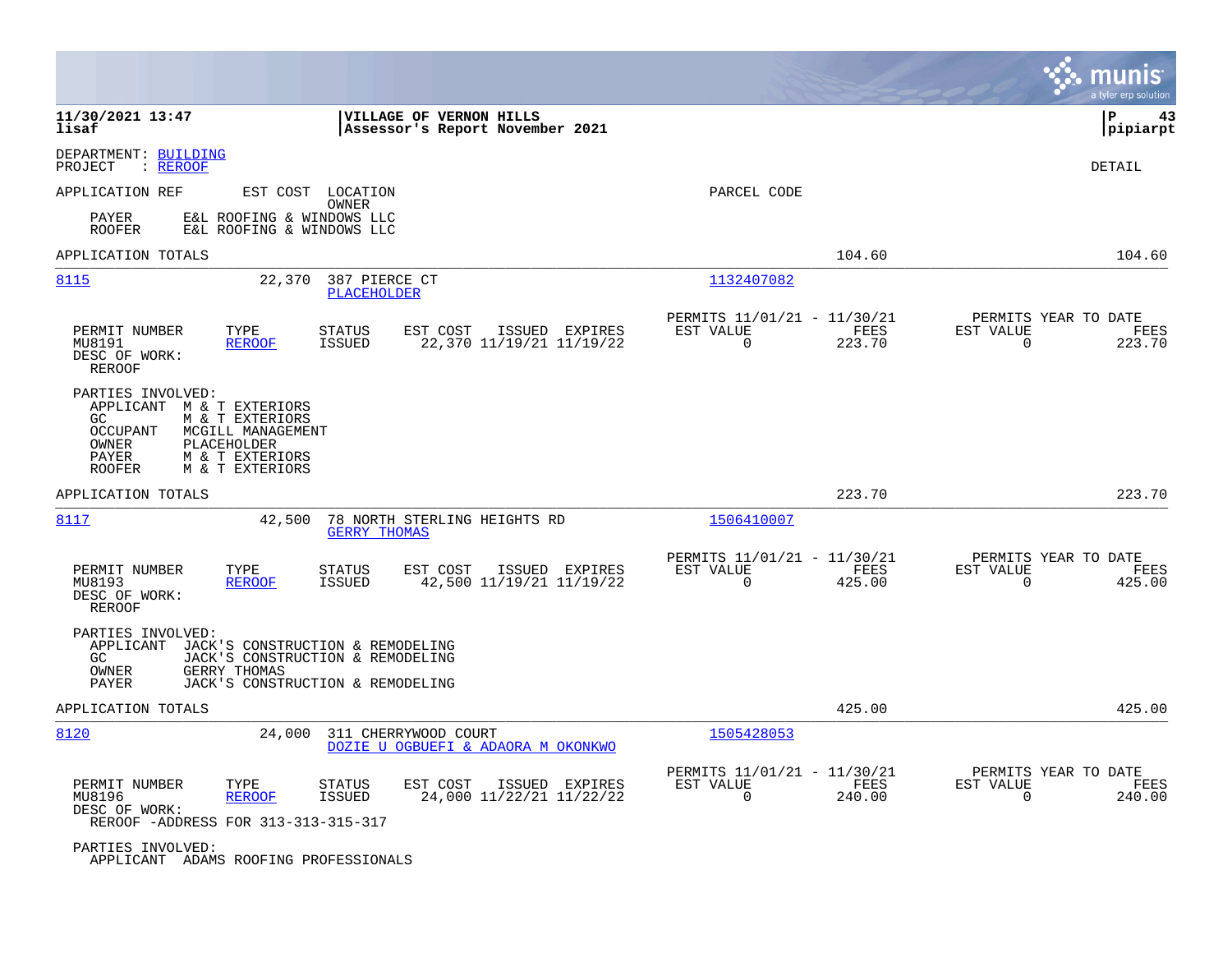|                                                                                                                                                                                                                           |                                                                        | a tyler erp solution                                               |
|---------------------------------------------------------------------------------------------------------------------------------------------------------------------------------------------------------------------------|------------------------------------------------------------------------|--------------------------------------------------------------------|
| 11/30/2021 13:47<br>VILLAGE OF VERNON HILLS<br>lisaf<br>Assessor's Report November 2021                                                                                                                                   |                                                                        | l P<br>44<br> pipiarpt                                             |
| DEPARTMENT: BUILDING<br>: REROOF<br>PROJECT                                                                                                                                                                               |                                                                        | <b>DETAIL</b>                                                      |
| APPLICATION REF<br>EST COST LOCATION<br>OWNER<br>ADAMS ROOFING PROFESSIONALS<br>GC<br>OWNER<br>DOZIE U OGBUEFI & ADAORA M OKONKWO<br>PAYER<br>ADAMS ROOFING PROFESSIONALS<br>ADAMS ROOFING PROFESSIONALS<br><b>ROOFER</b> | PARCEL CODE                                                            |                                                                    |
| APPLICATION TOTALS                                                                                                                                                                                                        | 240.00                                                                 | 240.00                                                             |
| 8121<br>17,500<br>307 GREENBRIER LN<br>LUIS LOPEZ                                                                                                                                                                         | 1508109010                                                             |                                                                    |
| PERMIT NUMBER<br>TYPE<br>STATUS<br>EST COST<br>ISSUED EXPIRES<br>17,500 11/22/21 11/22/22<br>MU8197<br><b>REROOF</b><br>ISSUED<br>DESC OF WORK:<br>REROOF                                                                 | PERMITS 11/01/21 - 11/30/21<br>EST VALUE<br>FEES<br>175.00<br>$\Omega$ | PERMITS YEAR TO DATE<br>EST VALUE<br>FEES<br>$\Omega$<br>175.00    |
| PARTIES INVOLVED:<br>APPLICANT 153 HOME IMPROVEMENT<br>GC<br>153 HOME IMPROVEMENT<br>OWNER<br>LUIS LOPEZ<br>153 HOME IMPROVEMENT<br>PAYER<br><b>ROOFER</b><br>153 HOME IMPROVEMENT                                        |                                                                        |                                                                    |
| APPLICATION TOTALS                                                                                                                                                                                                        | 175.00                                                                 | 175.00                                                             |
| 8124<br>28,793<br>273 COLONIAL DR<br>GILHART, STACY S & SUSAN M                                                                                                                                                           | 1128303010                                                             |                                                                    |
| PERMIT NUMBER<br>TYPE<br><b>STATUS</b><br>EST COST<br>ISSUED EXPIRES<br>28,793 11/23/21 11/23/22<br>MU8201<br><b>REROOF</b><br>ISSUED<br>DESC OF WORK:<br><b>REROOF</b>                                                   | PERMITS 11/01/21 - 11/30/21<br>EST VALUE<br>FEES<br>$\Omega$<br>287.93 | PERMITS YEAR TO DATE<br>EST VALUE<br>FEES<br>$\mathbf 0$<br>287.93 |
| PARTIES INVOLVED:<br>APPLICANT MORNING DEW EXTERIORS<br>GC<br>MORNING DEW EXTERIORS<br>GILHART, STACY S & SUSAN M<br>OWNER<br>MORNING DEW EXTERIORS<br>PAYER<br>MORNING DEW EXTERIORS<br><b>ROOFER</b>                    |                                                                        |                                                                    |
| APPLICATION TOTALS                                                                                                                                                                                                        | 287.93                                                                 | 287.93                                                             |
| 8125<br>17,645 317 CAMARGO CT<br><b>H ZHANG M ZHU</b>                                                                                                                                                                     | 1132214010                                                             |                                                                    |
| PERMIT NUMBER<br>TYPE<br><b>STATUS</b><br>EST COST<br>ISSUED EXPIRES<br>17,645 11/23/21 11/23/22<br>MU8203<br><b>REROOF</b><br><b>ISSUED</b><br>DESC OF WORK:<br>REROOF                                                   | PERMITS 11/01/21 - 11/30/21<br>EST VALUE<br>FEES<br>$\Omega$<br>176.45 | PERMITS YEAR TO DATE<br>EST VALUE<br>FEES<br>$\Omega$<br>176.45    |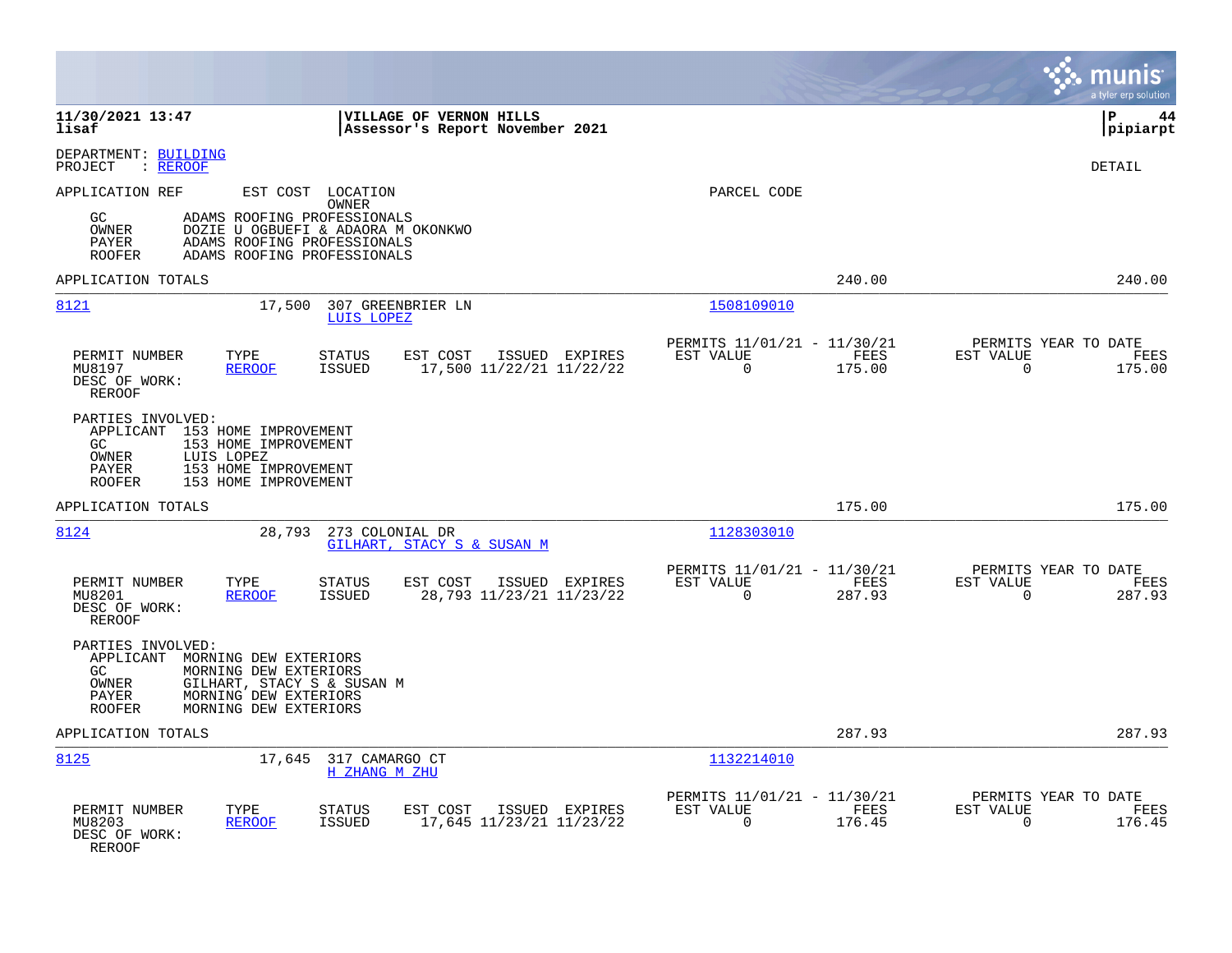|                                                                                                                                                                                                                             |                                                                           | munis<br>a tyler erp solution                                      |
|-----------------------------------------------------------------------------------------------------------------------------------------------------------------------------------------------------------------------------|---------------------------------------------------------------------------|--------------------------------------------------------------------|
| 11/30/2021 13:47<br>VILLAGE OF VERNON HILLS<br>lisaf<br>Assessor's Report November 2021                                                                                                                                     |                                                                           | l P<br>45<br> pipiarpt                                             |
| DEPARTMENT: BUILDING<br>: REROOF<br>PROJECT                                                                                                                                                                                 |                                                                           | DETAIL                                                             |
| APPLICATION REF<br>EST COST<br>LOCATION                                                                                                                                                                                     | PARCEL CODE                                                               |                                                                    |
| OWNER<br>PARTIES INVOLVED:<br>APPLICANT<br>MORNING DEW EXTERIORS<br>MORNING DEW EXTERIORS<br>GC.<br>OWNER<br>H ZHANG M ZHU<br>PAYER<br>MORNING DEW EXTERIORS<br>MORNING DEW EXTERIORS<br><b>ROOFER</b>                      |                                                                           |                                                                    |
| APPLICATION TOTALS                                                                                                                                                                                                          | 176.45                                                                    | 176.45                                                             |
| 8127<br>21,000<br>212 KNOLLWOOD LN<br>ALEX KRASHEVSKY                                                                                                                                                                       | 1504303048                                                                |                                                                    |
| PERMIT NUMBER<br>TYPE<br><b>STATUS</b><br>EST COST<br>ISSUED EXPIRES<br>MU8204<br><b>REROOF</b><br><b>ISSUED</b><br>21,000 11/24/21 11/24/22<br>DESC OF WORK:<br><b>REROOF</b>                                              | PERMITS 11/01/21 - 11/30/21<br>EST VALUE<br>FEES<br>$\mathbf 0$<br>210.00 | PERMITS YEAR TO DATE<br>EST VALUE<br>FEES<br>$\mathbf 0$<br>210.00 |
| PARTIES INVOLVED:<br>APPLICANT<br>STATE RESTORATION SERVICES<br>STATE RESTORATION SERVICES<br>GC.<br>ALEX KRASHEVSKY<br>OWNER<br>PAYER<br>STATE RESTORATION SERVICES<br>PAYER<br>STATE RESTORATION SERVICES                 |                                                                           |                                                                    |
| APPLICATION TOTALS                                                                                                                                                                                                          | 210.00                                                                    | 210.00                                                             |
| 8128<br>17,000<br>14 LINDON LN<br>HONWAI YUNG & LEESEE ENG                                                                                                                                                                  | 1509102007                                                                |                                                                    |
| PERMIT NUMBER<br>TYPE<br><b>STATUS</b><br>EST COST<br>ISSUED EXPIRES<br>17,000 11/24/21 11/24/22<br>MU8205<br><b>REROOF</b><br><b>ISSUED</b><br>DESC OF WORK:<br><b>REROOF</b>                                              | PERMITS 11/01/21 - 11/30/21<br>EST VALUE<br>FEES<br>$\mathbf 0$<br>170.00 | PERMITS YEAR TO DATE<br>EST VALUE<br>FEES<br>$\mathbf 0$<br>170.00 |
| PARTIES INVOLVED:<br>APPLICANT<br>STATE RESTORATION SERVICES<br>GC<br>STATE RESTORATION SERVICES<br>OWNER<br>HONWAI YUNG & LEESEE ENG<br>STATE RESTORATION SERVICES<br>PAYER<br>STATE RESTORATION SERVICES<br><b>ROOFER</b> |                                                                           |                                                                    |
| APPLICATION TOTALS                                                                                                                                                                                                          | 170.00                                                                    | 170.00                                                             |
| 8129<br>14,425<br>91 TENNIS LN<br>TEJPAL S & KAMALJEET MATHARU                                                                                                                                                              | 1507214001                                                                |                                                                    |
| PERMIT NUMBER<br>TYPE<br>STATUS<br>EST COST<br>ISSUED EXPIRES<br>14,425 11/24/21 11/24/22<br>MU8206<br><b>REROOF</b><br><b>ISSUED</b><br>DESC OF WORK:                                                                      | PERMITS 11/01/21 - 11/30/21<br>EST VALUE<br>FEES<br>$\mathbf 0$<br>144.25 | PERMITS YEAR TO DATE<br>EST VALUE<br>FEES<br>$\mathbf 0$<br>144.25 |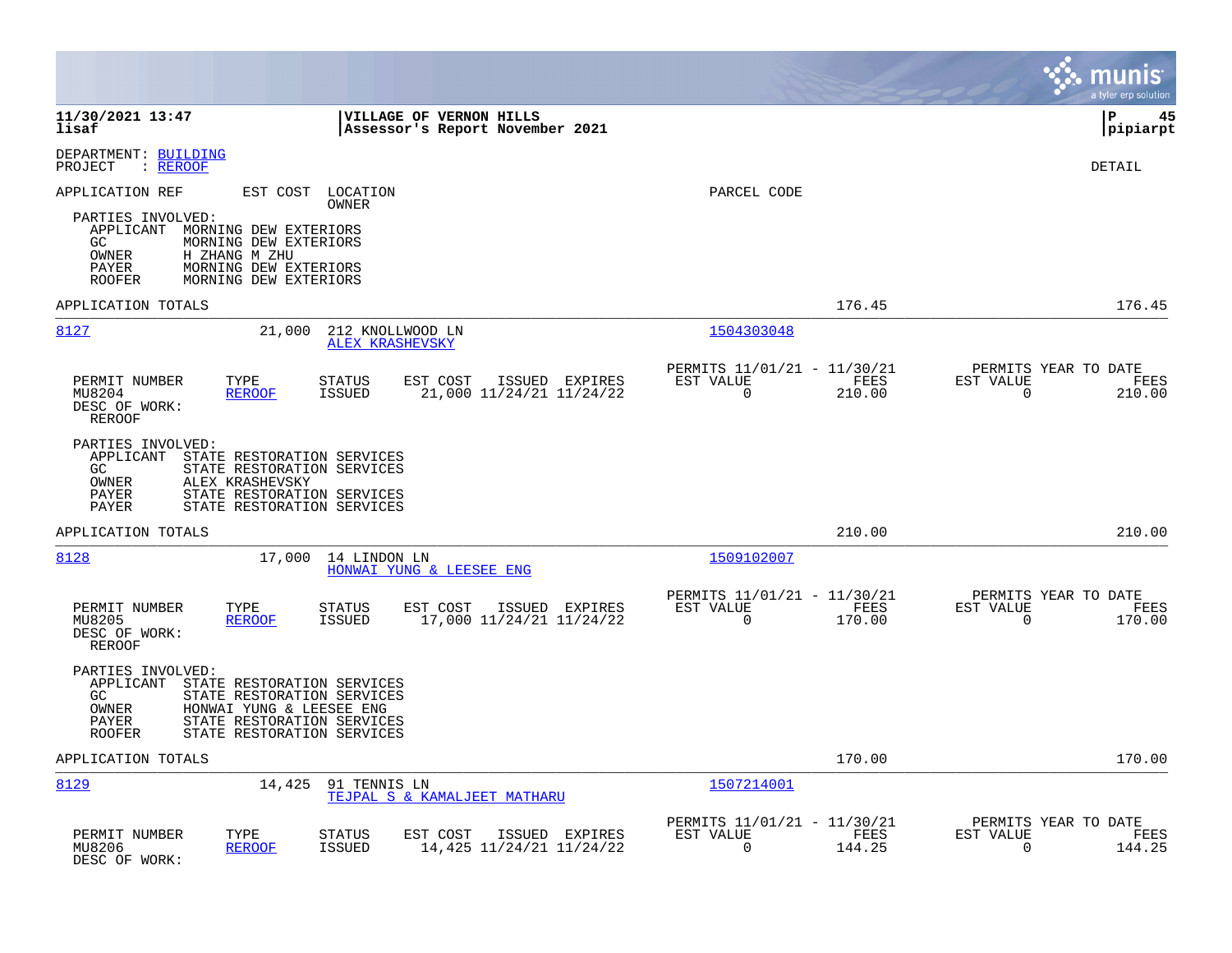|                                                                                                                                                                                                                               |                                                                           | munis<br>a tyler erp solution                                   |
|-------------------------------------------------------------------------------------------------------------------------------------------------------------------------------------------------------------------------------|---------------------------------------------------------------------------|-----------------------------------------------------------------|
| 11/30/2021 13:47<br><b>VILLAGE OF VERNON HILLS</b><br>lisaf<br>Assessor's Report November 2021<br>REROOF                                                                                                                      |                                                                           | l P<br>46<br> pipiarpt                                          |
| DEPARTMENT: BUILDING<br>PROJECT<br>: REROOF                                                                                                                                                                                   |                                                                           | DETAIL                                                          |
| APPLICATION REF<br>EST COST LOCATION<br><b>OWNER</b>                                                                                                                                                                          | PARCEL CODE                                                               |                                                                 |
| PARTIES INVOLVED:<br>APPLICANT HOMECASTLE RESTORATION INC<br>GC.<br>HOMECASTLE RESTORATION INC<br>OWNER<br>TEJPAL S & KAMALJEET MATHARU<br>PAYER<br>HOMECASTLE RESTORATION INC<br>HOMECASTLE RESTORATION INC<br><b>ROOFER</b> |                                                                           |                                                                 |
| APPLICATION TOTALS                                                                                                                                                                                                            | 144.25                                                                    | 144.25                                                          |
| 8134<br>8,740<br>407 WESTMORELAND DR<br>TIMOTHY A & SUZANNE M BRAZIL                                                                                                                                                          | 1508107068                                                                |                                                                 |
| TYPE<br>EST COST<br>PERMIT NUMBER<br><b>STATUS</b><br>ISSUED EXPIRES<br>8,740 11/24/21 11/24/22<br>MU8210<br><b>REROOF</b><br>ISSUED<br>DESC OF WORK:<br>REROOF                                                               | PERMITS 11/01/21 - 11/30/21<br>EST VALUE<br>FEES<br>$\mathbf 0$<br>87.40  | PERMITS YEAR TO DATE<br>EST VALUE<br>FEES<br>0<br>87.40         |
| PARTIES INVOLVED:<br>APPLICANT<br>ETRUSCAN GUTTERS & ROOF<br>GC.<br>ETRUSCAN GUTTERS & ROOF<br>OWNER<br>TIMOTHY A & SUZANNE M BRAZIL<br>PAYER<br>ETRUSCAN GUTTERS & ROOF<br>ETRUSCAN GUTTERS & ROOF<br><b>ROOFER</b>          |                                                                           |                                                                 |
| APPLICATION TOTALS                                                                                                                                                                                                            | 87.40                                                                     | 87.40                                                           |
| 8140<br>11,100<br>197 MONTEITH CT<br>TIMOTHY & MARGO ROGERS                                                                                                                                                                   | 1506401016                                                                |                                                                 |
| PERMIT NUMBER<br>TYPE<br><b>STATUS</b><br>EST COST<br>ISSUED EXPIRES<br>MU8212<br><b>REROOF</b><br><b>ISSUED</b><br>11,100 11/29/21 11/29/22<br>DESC OF WORK:<br><b>REROOF</b>                                                | PERMITS 11/01/21 - 11/30/21<br>EST VALUE<br>FEES<br>$\mathbf 0$<br>111.00 | PERMITS YEAR TO DATE<br>EST VALUE<br>FEES<br>$\Omega$<br>111.00 |
| PARTIES INVOLVED:<br>APPLICANT<br>PEAK CONTRACTING LLC<br>GC<br>EM REMODELING<br>OWNER<br>TIMOTHY & MARGO ROGERS<br>PAYER<br>EM REMODELING<br><b>ROOFER</b><br>PEAK CONTRACTING LLC                                           |                                                                           |                                                                 |
| APPLICATION TOTALS                                                                                                                                                                                                            | 111.00                                                                    | 111.00                                                          |
| 8142<br>12,396<br>213 AUGUSTA DR<br>ROSSANO CARLO & ANNALEE DUCANES                                                                                                                                                           | 1505405054                                                                |                                                                 |
| TYPE<br>ISSUED<br>PERMIT NUMBER<br>STATUS<br>EST COST<br>EXPIRES                                                                                                                                                              | PERMITS 11/01/21 - 11/30/21<br>EST VALUE<br>FEES                          | PERMITS YEAR TO DATE<br>EST VALUE<br>FEES                       |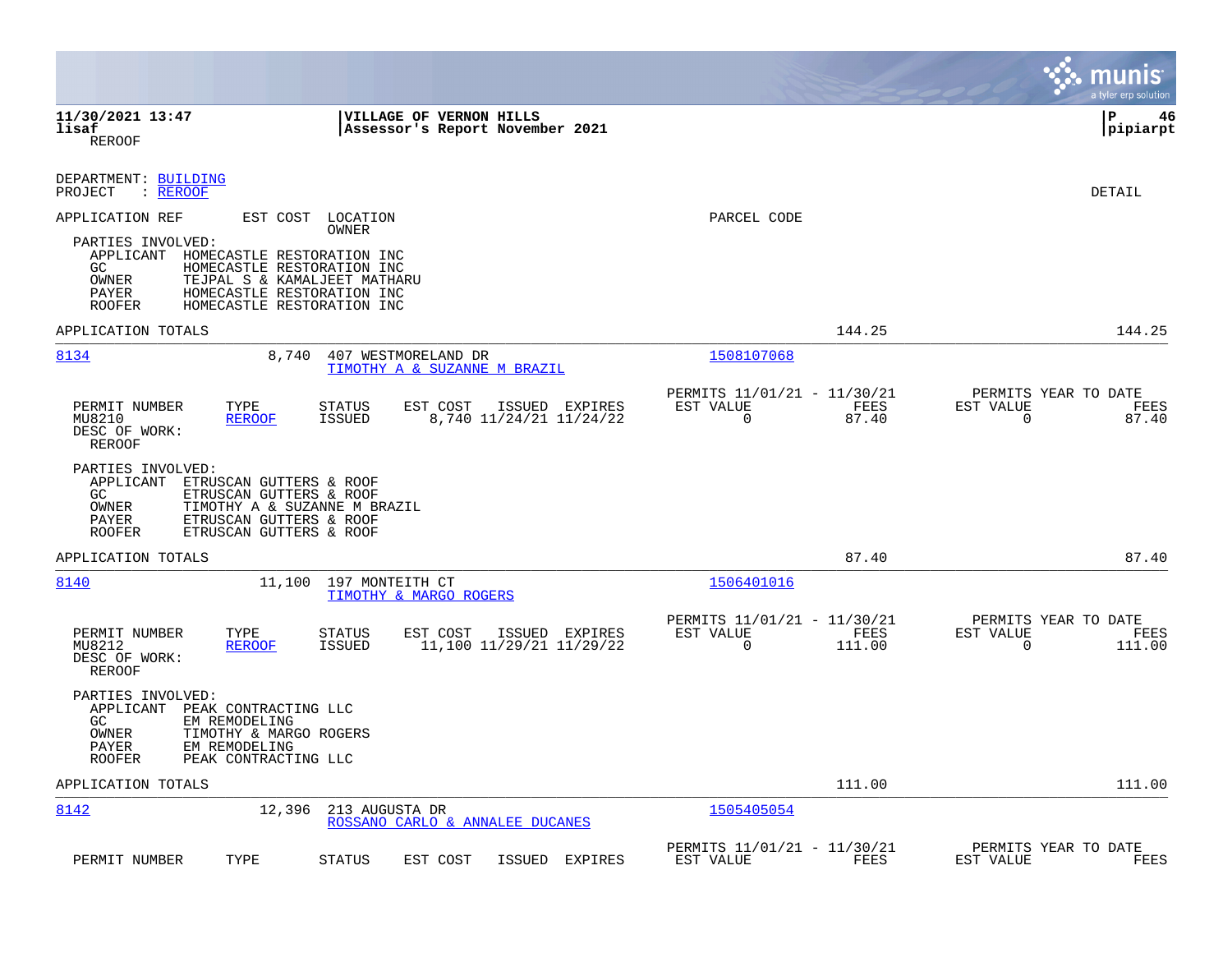|                                                                                                       |                                                                                                      |                                                            |                |                                                         |                |                                                  | munis<br>a tyler erp solution |
|-------------------------------------------------------------------------------------------------------|------------------------------------------------------------------------------------------------------|------------------------------------------------------------|----------------|---------------------------------------------------------|----------------|--------------------------------------------------|-------------------------------|
| 11/30/2021 13:47<br>lisaf                                                                             |                                                                                                      | VILLAGE OF VERNON HILLS<br>Assessor's Report November 2021 |                |                                                         |                |                                                  | 47<br>l P<br> pipiarpt        |
| DEPARTMENT: BUILDING<br>PROJECT<br>$:$ REROOF                                                         |                                                                                                      |                                                            |                |                                                         |                |                                                  | DETAIL                        |
| APPLICATION REF                                                                                       | EST COST LOCATION                                                                                    |                                                            |                | PARCEL CODE                                             |                |                                                  |                               |
| MU8214<br>DESC OF WORK:<br>REROOF                                                                     | OWNER<br><b>ISSUED</b><br><b>REROOF</b>                                                              | 12,396 11/29/21 11/29/22                                   |                | 0                                                       | 123.96         | $\mathbf 0$                                      | 123.96                        |
| PARTIES INVOLVED:<br>APPLICANT LTJ CONSTRUCTION<br>GC.<br>OWNER<br>PAYER<br><b>ROOFER</b>             | LTJ CONSTRUCTION<br>ROSSANO CARLO & ANNALEE DUCANES<br>LTJ CONSTRUCTION<br>LTJ CONSTRUCTION          |                                                            |                |                                                         |                |                                                  |                               |
| APPLICATION TOTALS                                                                                    |                                                                                                      |                                                            |                |                                                         | 123.96         |                                                  | 123.96                        |
| 8143                                                                                                  | 28,487                                                                                               | 1711S STANWICH RD<br>JON R & JOANNA M ANDERSON             |                | 1129410011                                              |                |                                                  |                               |
| PERMIT NUMBER<br>MU8215<br>DESC OF WORK:<br>REROOF                                                    | TYPE<br><b>STATUS</b><br><b>REROOF</b><br>ISSUED                                                     | EST COST<br>28,487 11/29/21 11/29/22                       | ISSUED EXPIRES | PERMITS 11/01/21 - 11/30/21<br>EST VALUE<br>$\Omega$    | FEES<br>284.87 | PERMITS YEAR TO DATE<br>EST VALUE<br>$\Omega$    | FEES<br>284.87                |
| PARTIES INVOLVED:<br>APPLICANT MORNING DEW EXTERIORS<br>GC.<br>OWNER<br>PAYER<br><b>ROOFER</b>        | MORNING DEW EXTERIORS<br>JON R & JOANNA M ANDERSON<br>MORNING DEW EXTERIORS<br>MORNING DEW EXTERIORS |                                                            |                |                                                         |                |                                                  |                               |
| APPLICATION TOTALS                                                                                    |                                                                                                      |                                                            |                |                                                         | 284.87         |                                                  | 284.87                        |
| 8145                                                                                                  | 18,829 1938 OLYMPIC DR                                                                               | LYNN CANETE                                                |                | 1129311049                                              |                |                                                  |                               |
| PERMIT NUMBER<br>MU8216<br>DESC OF WORK:<br><b>REROOF</b>                                             | TYPE<br><b>STATUS</b><br><b>REROOF</b><br>ISSUED                                                     | EST COST<br>18,829 11/29/21 11/29/22                       | ISSUED EXPIRES | PERMITS 11/01/21 - 11/30/21<br>EST VALUE<br>$\mathbf 0$ | FEES<br>188.29 | PERMITS YEAR TO DATE<br>EST VALUE<br>$\mathbf 0$ | FEES<br>188.29                |
| PARTIES INVOLVED:<br>APPLICANT C & N CONSTRUCTION INC<br>GC<br><b>OWNER</b><br>PAYER<br><b>ROOFER</b> | C & N CONSTRUCTION INC<br>LYNN CANETE<br><b>JULIE GABBARD</b><br>C & N CONSTRUCTION INC              |                                                            |                |                                                         |                |                                                  |                               |
| APPLICATION TOTALS                                                                                    |                                                                                                      |                                                            |                |                                                         | 188.29         |                                                  | 188.29                        |
| 8146                                                                                                  | 10,235                                                                                               | 452 VALHALLA TER<br>LYNN CANETE                            |                | 1129315017                                              |                |                                                  |                               |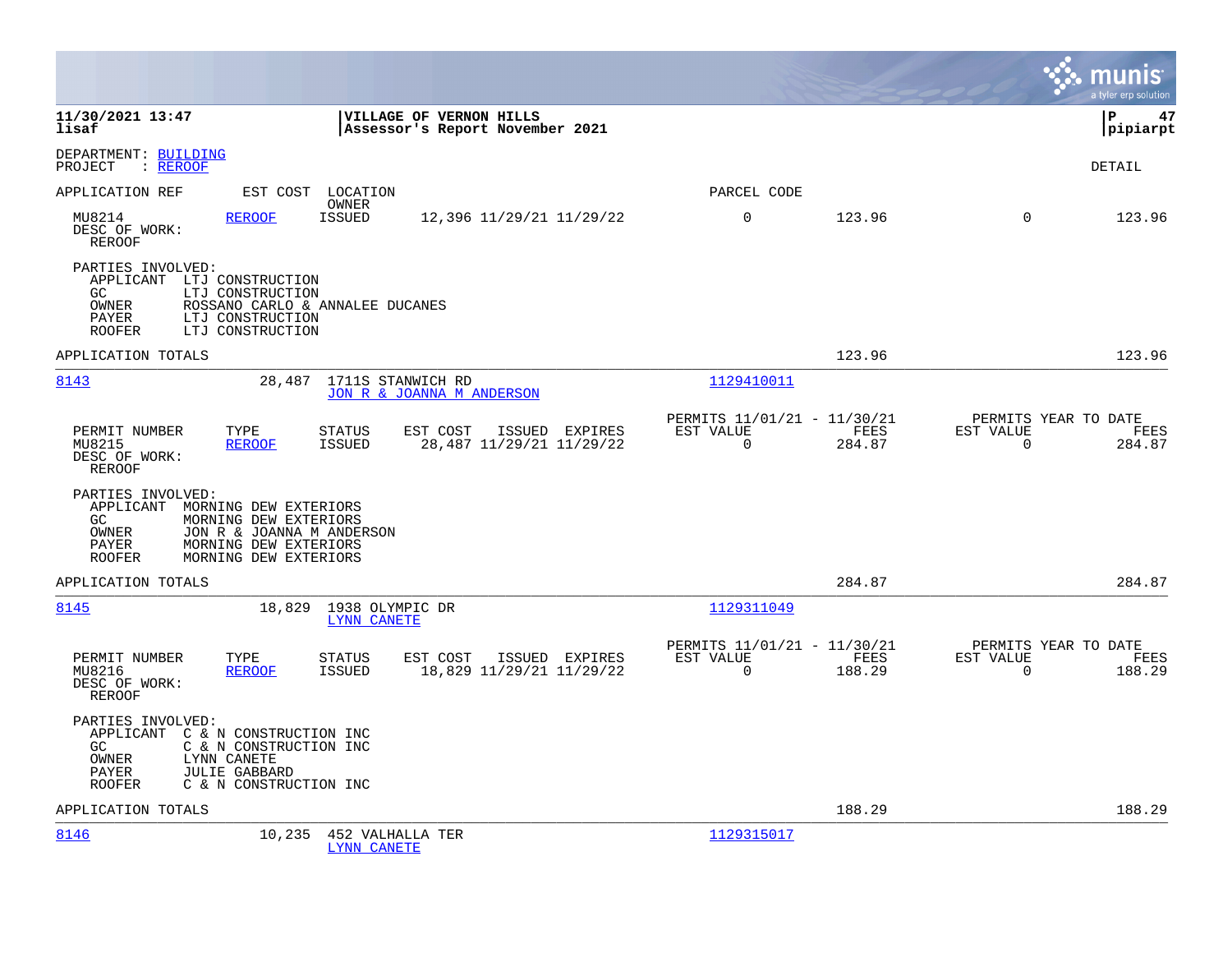|                                                                          |                                                                                                                     |                                              |                                                            |        |                                            |                                               |                     |                       | $\ddot{\mathbf{v}}$ munis<br>a tyler erp solution |
|--------------------------------------------------------------------------|---------------------------------------------------------------------------------------------------------------------|----------------------------------------------|------------------------------------------------------------|--------|--------------------------------------------|-----------------------------------------------|---------------------|-----------------------|---------------------------------------------------|
| 11/30/2021 13:47<br>lisaf                                                |                                                                                                                     |                                              | VILLAGE OF VERNON HILLS<br>Assessor's Report November 2021 |        |                                            | PERMITS 11/01/21 - 11/30/21                   |                     |                       | l P<br>48<br> pipiarpt<br>PERMITS YEAR TO DATE    |
| PERMIT NUMBER                                                            | TYPE                                                                                                                | <b>STATUS</b>                                | EST COST                                                   | ISSUED | <b>EXPIRES</b>                             | EST VALUE                                     | <b>FEES</b>         | <b>EST VALUE</b>      | <b>FEES</b>                                       |
| DEPARTMENT: BUILDING<br>: REROOF<br>PROJECT                              |                                                                                                                     |                                              |                                                            |        |                                            |                                               |                     |                       | DETAIL                                            |
| APPLICATION REF                                                          | EST COST                                                                                                            | LOCATION                                     |                                                            |        |                                            | PARCEL CODE                                   |                     |                       |                                                   |
| MU8217<br>DESC OF WORK:<br><b>REROOF</b>                                 | <b>REROOF</b>                                                                                                       | OWNER<br><b>ISSUED</b>                       |                                                            |        | 10,235 11/29/21 11/29/22                   | 0                                             | 102.35              | $\Omega$              | 102.35                                            |
| PARTIES INVOLVED:<br>APPLICANT<br>GC<br>OWNER<br>PAYER<br>PAYER          | C & N CONSTRUCTION INC<br>C & N CONSTRUCTION INC<br>LYNN CANETE<br>C & N CONSTRUCTION INC<br>C & N CONSTRUCTION INC |                                              |                                                            |        |                                            |                                               |                     |                       |                                                   |
| APPLICATION TOTALS                                                       |                                                                                                                     |                                              |                                                            |        |                                            |                                               | 102.35              |                       | 102.35                                            |
| 8149                                                                     | 19,933                                                                                                              | 8 MAYFLOWER RD<br>MICHAEL C & LAURA W MILLER |                                                            |        |                                            | 1504102013                                    |                     |                       |                                                   |
| PERMIT NUMBER<br>MU8219<br>DESC OF WORK:<br><b>REROOF</b>                | TYPE<br><b>REROOF</b>                                                                                               | <b>STATUS</b><br><b>ISSUED</b>               | EST COST                                                   |        | ISSUED EXPIRES<br>19,933 11/30/21 11/30/22 | PERMITS 11/01/21 - 11/30/21<br>EST VALUE<br>0 | FEES<br>199.33      | EST VALUE<br>$\Omega$ | PERMITS YEAR TO DATE<br>FEES<br>199.33            |
| PARTIES INVOLVED:<br>APPLICANT<br>GC.<br>OWNER<br>PAYER<br><b>ROOFER</b> | RWB CONSTRUCTION<br>RWB CONSTRUCTION<br>MICHAEL C & LAURA W MILLER<br>RWB CONSTRUCTION<br>RWB CONSTRUCTION          |                                              |                                                            |        |                                            |                                               |                     |                       |                                                   |
| APPLICATION TOTALS<br>PROJECT TOTALS                                     |                                                                                                                     |                                              |                                                            |        |                                            | 0                                             | 199.33<br>12,328.00 | $\Omega$              | 199.33<br>12,328.00                               |

**The State**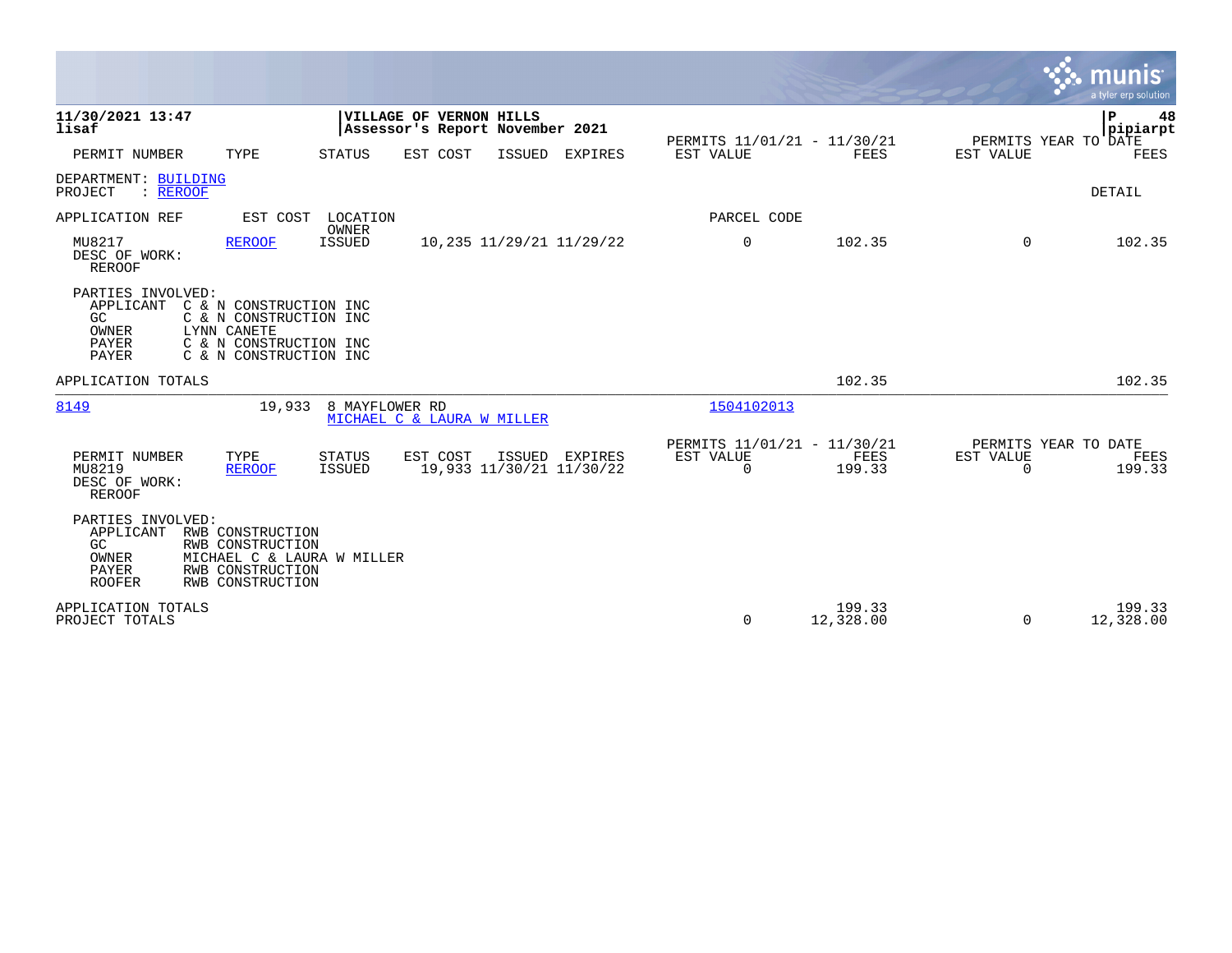|                                                                                                                                                                                                 |                                                                                  |                                                                          | munis<br>a tyler erp solution                                     |
|-------------------------------------------------------------------------------------------------------------------------------------------------------------------------------------------------|----------------------------------------------------------------------------------|--------------------------------------------------------------------------|-------------------------------------------------------------------|
| 11/30/2021 13:47<br>lisaf                                                                                                                                                                       | VILLAGE OF VERNON HILLS<br>Assessor's Report November 2021                       |                                                                          | ΙP<br>49<br> pipiarpt                                             |
| DEPARTMENT: BUILDING<br>: SEWER REPAIR<br>PROJECT                                                                                                                                               |                                                                                  |                                                                          | DETAIL                                                            |
| APPLICATION REF<br>EST COST                                                                                                                                                                     | LOCATION<br>OWNER                                                                | PARCEL CODE                                                              |                                                                   |
| 8053<br>6,800                                                                                                                                                                                   | 193 BALTUSROL DR<br>GILBERT M & JO ANN P LICUDINE                                | 1133116014                                                               |                                                                   |
| PERMIT NUMBER<br>TYPE<br>MU8114<br><b>SEWER REP</b><br>DESC OF WORK:<br>SEWER REPAIR                                                                                                            | <b>STATUS</b><br>EST COST<br>ISSUED EXPIRES<br>6,800 11/04/21 11/08/22<br>COMPLT | PERMITS 11/01/21 - 11/30/21<br>EST VALUE<br>FEES<br>68.00<br>$\mathbf 0$ | PERMITS YEAR TO DATE<br>EST VALUE<br>FEES<br>$\Omega$<br>68.00    |
| PARTIES INVOLVED:<br>APPLICANT<br>RAMON & SONS SEWER & WATER<br>GC.<br>RAMON & SONS SEWER & WATER<br>OWNER<br>PAYER<br>RAMON & SONS SEWER & WATER<br><b>SEWER</b><br>RAMON & SONS SEWER & WATER | GILBERT M & JO ANN P LICUDINE                                                    |                                                                          |                                                                   |
| APPLICATION TOTALS                                                                                                                                                                              |                                                                                  | 68.00                                                                    | 68.00                                                             |
| 8064<br>3,000                                                                                                                                                                                   | 586 ONTARIO ST<br><b>JONATHAN &amp; CAREY BERKE</b>                              | 1509314016                                                               |                                                                   |
| PERMIT NUMBER<br>TYPE<br>MU8128<br><b>SEWER REP</b><br>DESC OF WORK:<br>SEWER REPAIR                                                                                                            | <b>STATUS</b><br>EST COST<br>ISSUED EXPIRES<br>COMPLT<br>3,000 11/08/21 11/17/22 | PERMITS 11/01/21 - 11/30/21<br>EST VALUE<br>FEES<br>$\mathbf 0$<br>50.00 | PERMITS YEAR TO DATE<br>EST VALUE<br>FEES<br>$\mathbf 0$<br>50.00 |
| PARTIES INVOLVED:<br>APPLICANT<br>HT STRENGER<br>GC<br>HT STRENGER<br>OWNER<br>JONATHAN & CAREY BERKE<br>PAYER<br>HT STRENGER<br><b>SEWER</b><br>HT STRENGER                                    |                                                                                  |                                                                          |                                                                   |
| APPLICATION TOTALS                                                                                                                                                                              |                                                                                  | 50.00                                                                    | 50.00                                                             |
| 8126<br>3,000                                                                                                                                                                                   | 881 MARQUETTE CT<br>KAMALJIT & JASBIR BANSAL                                     | 1506410023                                                               |                                                                   |
| PERMIT NUMBER<br>TYPE<br>MU8202<br>SEWER REP<br>DESC OF WORK:<br>SEWER REPAIR                                                                                                                   | STATUS<br>EST COST<br>ISSUED EXPIRES<br>3,000 11/23/21 11/24/22<br>COMPLT        | PERMITS 11/01/21 - 11/30/21<br>EST VALUE<br>FEES<br>0<br>50.00           | PERMITS YEAR TO DATE<br>EST VALUE<br>FEES<br>0<br>50.00           |
| PARTIES INVOLVED:<br>APPLICANT AOUA DOCTOR<br>GC<br>AQUA DOCTOR<br>OWNER<br>KAMALJIT & JASBIR BANSAL<br>PLUMBER<br>AQUA DOCTOR<br>PAYER<br>AOUA DOCTOR                                          |                                                                                  |                                                                          |                                                                   |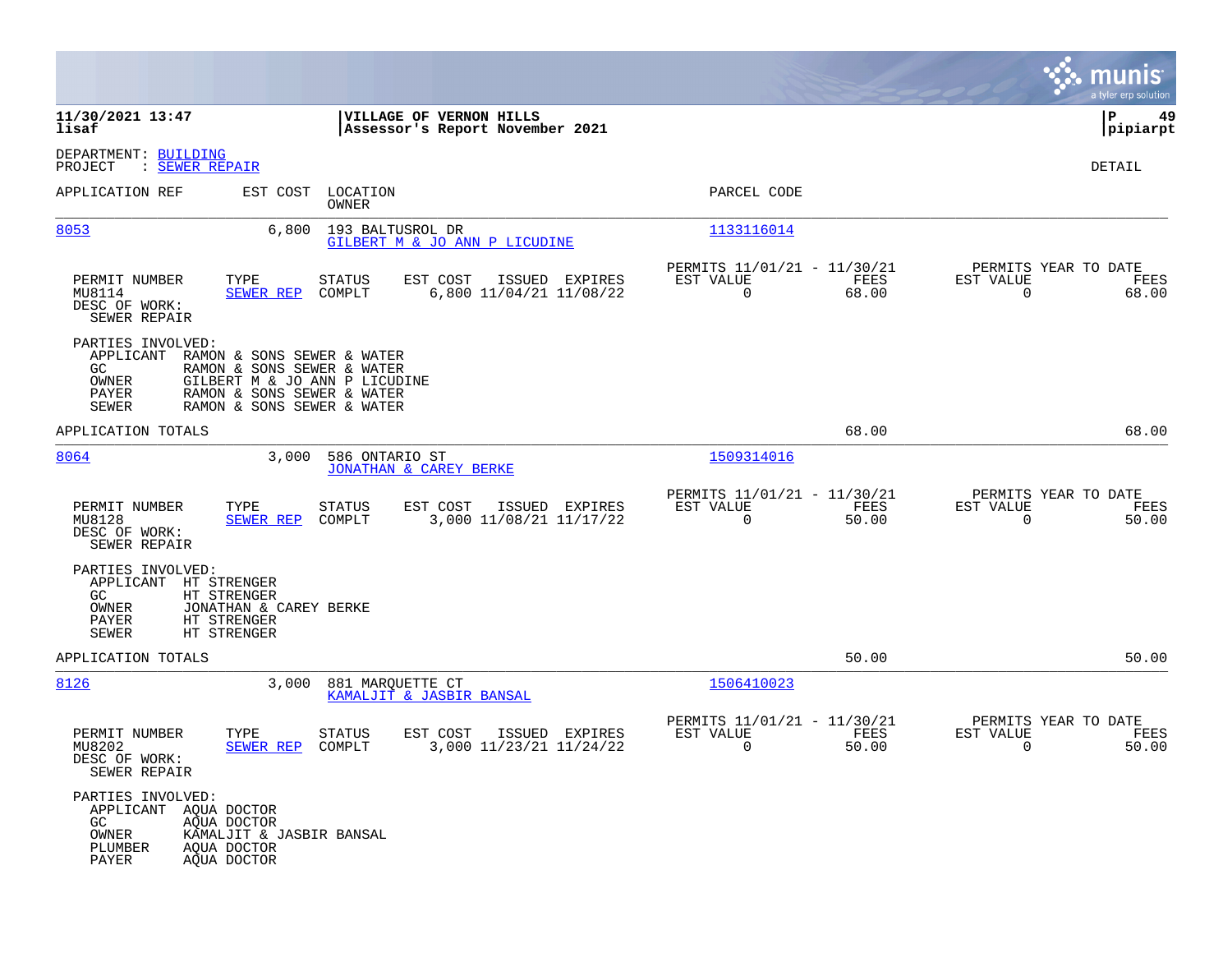|                                                   |          |                                                            |             |                 | <b>munis</b><br>a tyler erp solution |
|---------------------------------------------------|----------|------------------------------------------------------------|-------------|-----------------|--------------------------------------|
| 11/30/2021 13:47<br>lisaf                         |          | VILLAGE OF VERNON HILLS<br>Assessor's Report November 2021 |             |                 | 50<br>P<br> pipiarpt                 |
| DEPARTMENT: BUILDING<br>PROJECT<br>: SEWER REPAIR |          |                                                            |             |                 | DETAIL                               |
| APPLICATION REF                                   | EST COST | LOCATION<br>OWNER                                          | PARCEL CODE |                 |                                      |
| APPLICATION TOTALS<br>PROJECT TOTALS              |          |                                                            |             | 50.00<br>168.00 | 50.00<br>168.00                      |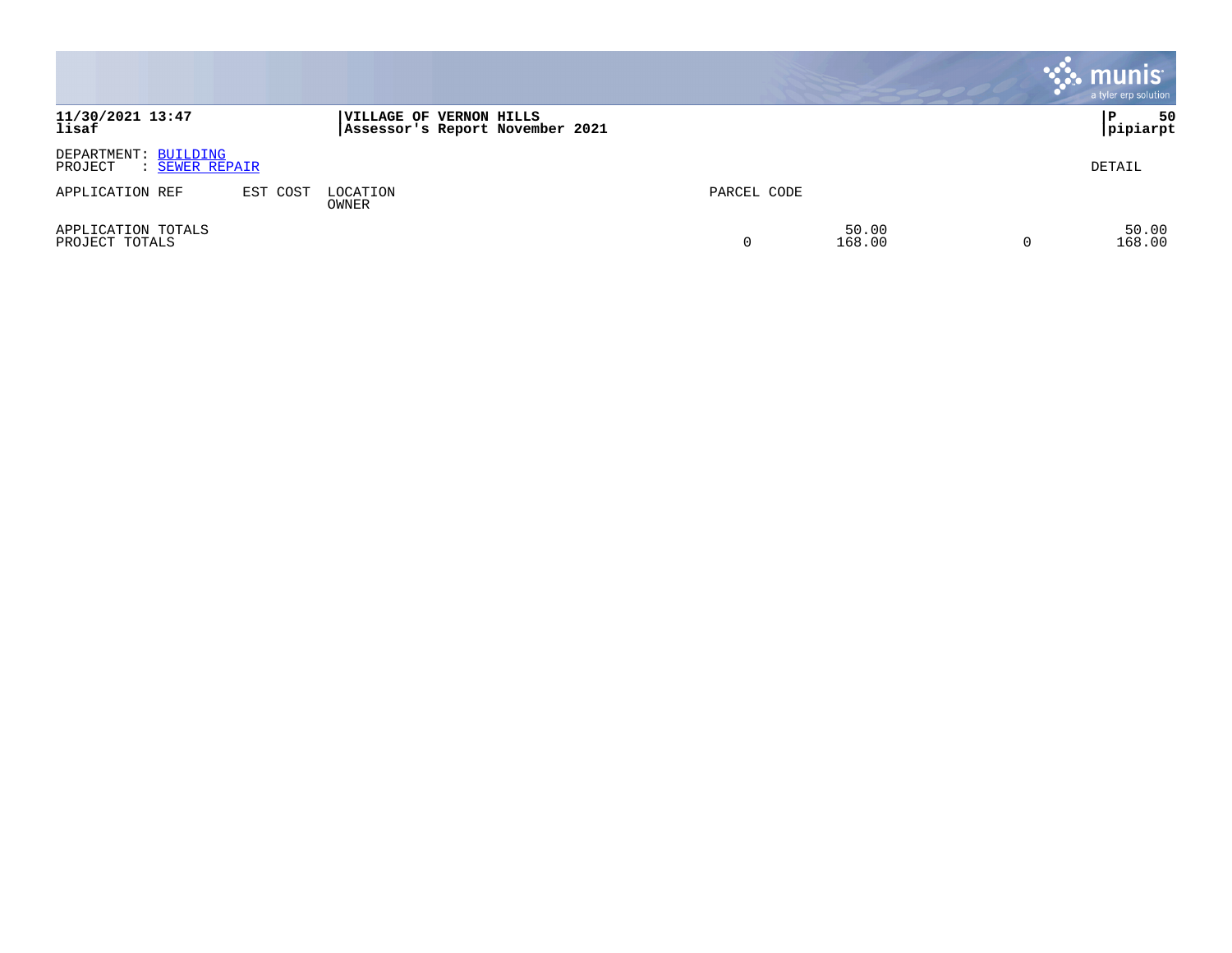|                                                                                                                                                               |                                                                                   |                                                                              | munis<br>a tyler erp solution                                      |
|---------------------------------------------------------------------------------------------------------------------------------------------------------------|-----------------------------------------------------------------------------------|------------------------------------------------------------------------------|--------------------------------------------------------------------|
| 11/30/2021 13:47<br>lisaf                                                                                                                                     | VILLAGE OF VERNON HILLS<br>Assessor's Report November 2021                        |                                                                              | lР<br>51<br> pipiarpt                                              |
| DEPARTMENT: BUILDING<br>PROJECT<br>: SIDING                                                                                                                   |                                                                                   |                                                                              | DETAIL                                                             |
| APPLICATION REF                                                                                                                                               | EST COST<br>LOCATION<br>OWNER                                                     | PARCEL CODE                                                                  |                                                                    |
| 8046                                                                                                                                                          | 22,100<br>203 APRIL AVE<br>SHERRIE N MUSTARI                                      | 1505422010                                                                   |                                                                    |
| PERMIT NUMBER<br>TYPE<br>MU8102<br><b>SIDING</b><br>DESC OF WORK:<br>SIDING                                                                                   | STATUS<br>EST COST<br>ISSUED EXPIRES<br><b>ISSUED</b><br>22,100 11/02/21 11/02/22 | PERMITS 11/01/21 - 11/30/21<br>EST VALUE<br>FEES<br>$\overline{0}$<br>221.00 | PERMITS YEAR TO DATE<br>EST VALUE<br>FEES<br>221.00<br>0           |
| PARTIES INVOLVED:<br>APPLICANT<br>J & K HOME IMPROVEMENT<br>GC.<br>SHERRIE N MUSTARI<br>OWNER<br>PAYER                                                        | J & K HOME IMPROVEMENT<br>J & K HOME IMPROVEMENT                                  |                                                                              |                                                                    |
| APPLICATION TOTALS                                                                                                                                            |                                                                                   | 221.00                                                                       | 221.00                                                             |
| 8073                                                                                                                                                          | 11,950<br>1715 WOODS WAY<br>SHIN C & JEUN S KIM                                   | 1128410003                                                                   |                                                                    |
| PERMIT NUMBER<br>TYPE<br>MU8136<br><b>SIDING</b><br>DESC OF WORK:<br>SIDING                                                                                   | ISSUED EXPIRES<br>STATUS<br>EST COST<br>11,950 11/09/21 11/09/22<br>ISSUED        | PERMITS 11/01/21 - 11/30/21<br>EST VALUE<br>FEES<br>$\Omega$<br>119.50       | PERMITS YEAR TO DATE<br>EST VALUE<br>FEES<br>$\Omega$<br>119.50    |
| PARTIES INVOLVED:<br>APPLICANT<br>SOUARE EXTERIORS<br>GC.<br>SOUARE EXTERIORS<br>OWNER<br>SHIN C & JEUN S KIM<br>PAYER<br>SOUARE EXTERIORS                    |                                                                                   |                                                                              |                                                                    |
| APPLICATION TOTALS                                                                                                                                            |                                                                                   | 119.50                                                                       | 119.50                                                             |
| 8074                                                                                                                                                          | 46,955<br>196 BROOK HILL LANE<br>AMY J K CRAIG, TRUSTEE                           | 1509107020                                                                   |                                                                    |
| PERMIT NUMBER<br>TYPE<br>MU8141<br>SIDING<br>DESC OF WORK:<br>SIDING & REROOF                                                                                 | <b>STATUS</b><br>EST COST<br>ISSUED EXPIRES<br>46,955 11/09/21 11/09/22<br>ISSUED | PERMITS 11/01/21 - 11/30/21<br>EST VALUE<br>FEES<br>0<br>469.55              | PERMITS YEAR TO DATE<br>EST VALUE<br>FEES<br>$\mathbf 0$<br>469.55 |
| PARTIES INVOLVED:<br>APPLICANT<br>ONLY 1 CONSTRUCTION<br>ONLY 1 CONSTRUCTION<br>GC.<br>OWNER<br>PAYER<br>ONLY 1 CONSTRUCTION<br>ONLY 1 CONSTRUCTION<br>ROOFER | AMY J K CRAIG, TRUSTEE                                                            |                                                                              |                                                                    |
| APPLICATION TOTALS                                                                                                                                            |                                                                                   | 469.55                                                                       | 469.55                                                             |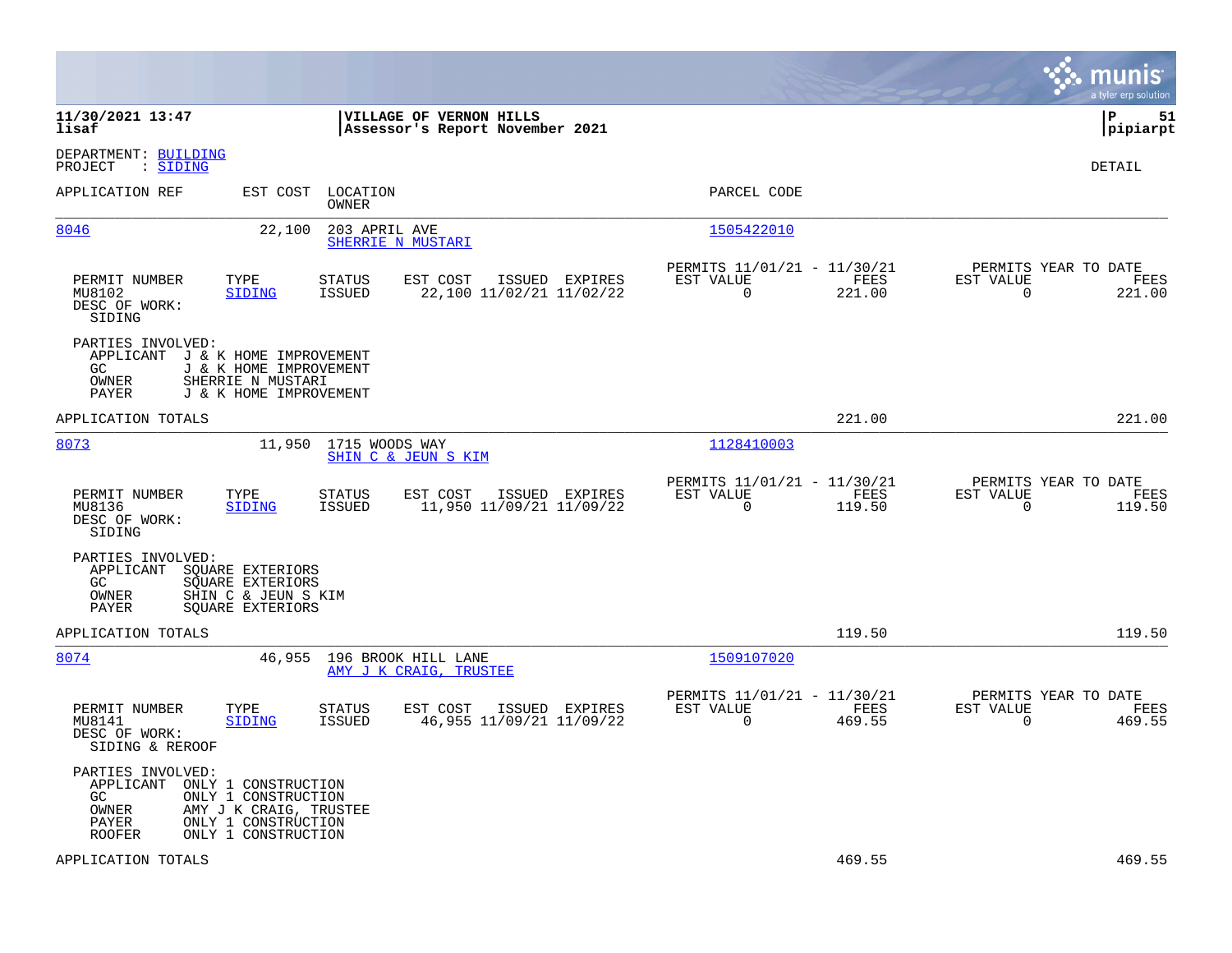|                                             |          |                                                                   |             |        | munis<br>a tyler erp solution |
|---------------------------------------------|----------|-------------------------------------------------------------------|-------------|--------|-------------------------------|
| 11/30/2021 13:47<br>lisaf                   |          | <b>VILLAGE OF VERNON HILLS</b><br>Assessor's Report November 2021 |             |        | 52<br>l P<br>pipiarpt         |
| DEPARTMENT: BUILDING<br>PROJECT<br>: SIDING |          |                                                                   |             |        | DETAIL                        |
| APPLICATION REF                             | EST COST | LOCATION                                                          | PARCEL CODE |        |                               |
| PROJECT TOTALS                              |          | OWNER                                                             | $\mathbf 0$ | 810.05 | 810.05                        |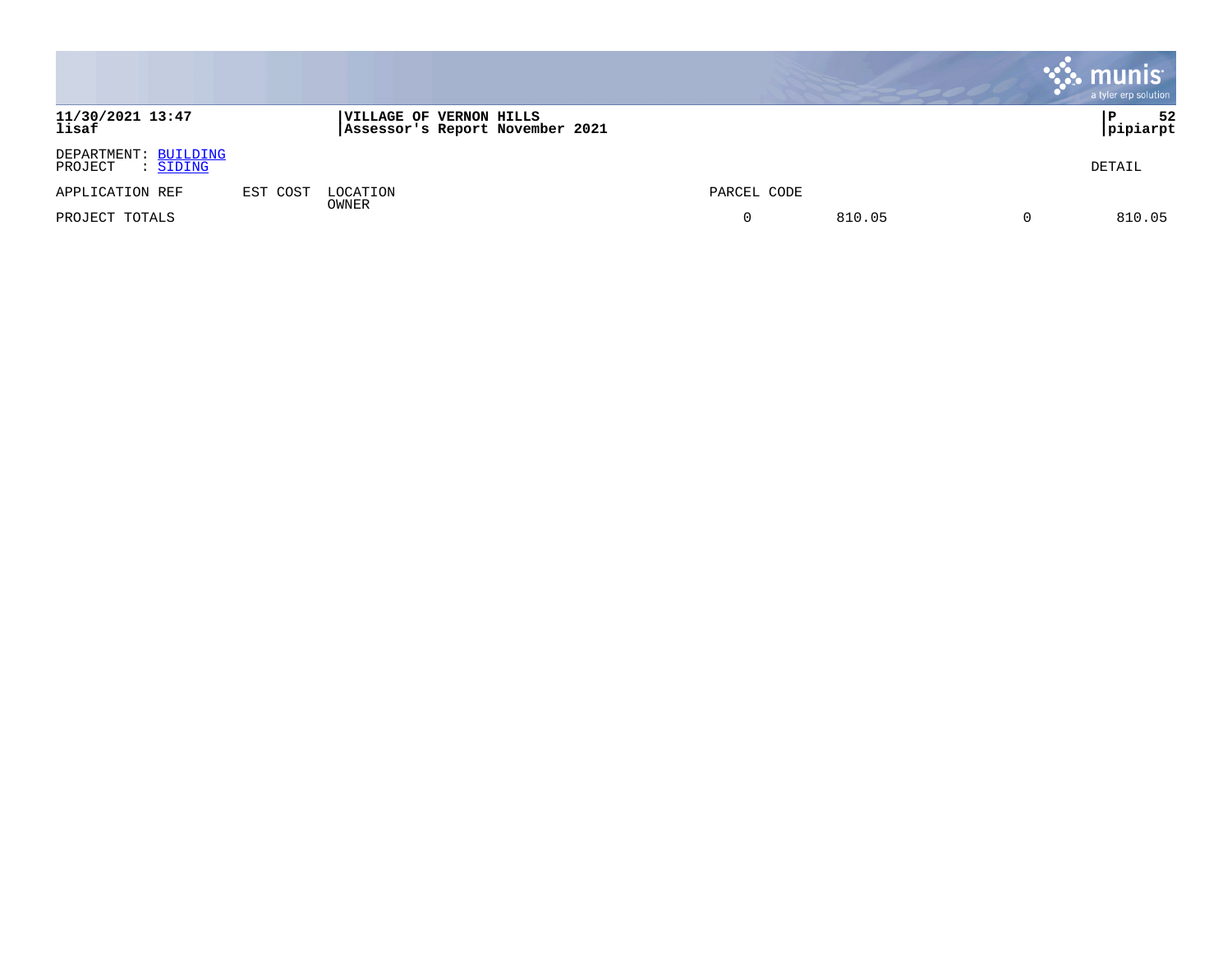|                                                                                                                              |                                                                            |                                                      |             |                                        | $\sqrt{\mathsf{munis}}$<br>a tyler erp solution |
|------------------------------------------------------------------------------------------------------------------------------|----------------------------------------------------------------------------|------------------------------------------------------|-------------|----------------------------------------|-------------------------------------------------|
| 11/30/2021 13:47<br>lisaf                                                                                                    | VILLAGE OF VERNON HILLS<br>Assessor's Report November 2021                 |                                                      |             |                                        | P<br>53<br> pipiarpt                            |
| DEPARTMENT: BUILDING<br>PROJECT<br>: SITE WORK                                                                               |                                                                            |                                                      |             |                                        | DETAIL                                          |
| APPLICATION REF<br>EST COST                                                                                                  | LOCATION<br>OWNER                                                          | PARCEL CODE                                          |             |                                        |                                                 |
| 8065<br>18,000                                                                                                               | 0 DARLING DRIVE<br>CP LOGISTICS VERNON HILLS, LLC                          | 1510300002                                           |             |                                        |                                                 |
| PERMIT NUMBER<br>TYPE<br>MU8181<br><b>SITE WORK</b><br>DESC OF WORK:<br>TREE CLEARING - BUIDING E SITE AREA                  | EST COST<br>STATUS<br>ISSUED EXPIRES<br>18,000 11/17/21 11/17/22<br>ISSUED | PERMITS 11/01/21 - 11/30/21<br>EST VALUE<br>$\Omega$ | FEES<br>.00 | PERMITS YEAR TO DATE<br>EST VALUE<br>0 | FEES<br>.00                                     |
| PARTIES INVOLVED:<br>APPLICANT<br>ALSTON CONSTRUCTION<br>ALSTON CONSTRUCTION<br>GC.<br>OWNER<br>PAYER<br>ALSTON CONSTRUCTION | CP LOGISTICS VERNON HILLS, LLC                                             |                                                      |             |                                        |                                                 |
| APPLICATION TOTALS<br>PROJECT TOTALS                                                                                         |                                                                            | 0                                                    | .00<br>.00  | 0                                      | $.00 \,$<br>.00                                 |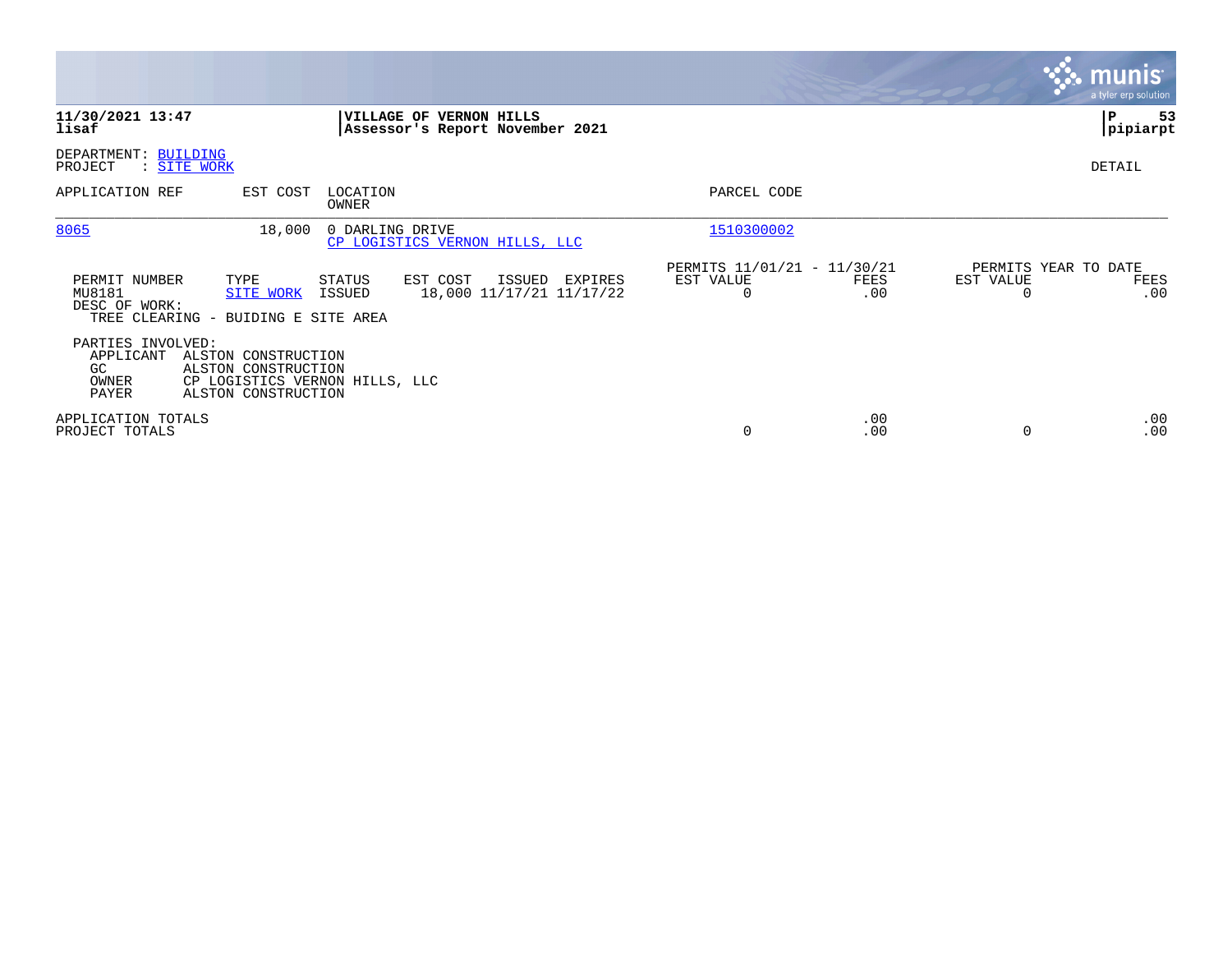|                                                        |                                                                                     |                                   |          |                                         |                                               |                  |                                               | <b>munis</b><br>a tyler erp solution |
|--------------------------------------------------------|-------------------------------------------------------------------------------------|-----------------------------------|----------|-----------------------------------------|-----------------------------------------------|------------------|-----------------------------------------------|--------------------------------------|
| 11/30/2021 13:47<br>lisaf                              |                                                                                     | <b>VILLAGE OF VERNON HILLS</b>    |          | Assessor's Report November 2021         |                                               |                  |                                               | 54<br>P<br> pipiarpt                 |
| DEPARTMENT: BUILDING<br>PROJECT<br>$\therefore$ TENT   |                                                                                     |                                   |          |                                         |                                               |                  |                                               | DETAIL                               |
| APPLICATION REF                                        | EST COST                                                                            | LOCATION<br>OWNER                 |          |                                         | PARCEL CODE                                   |                  |                                               |                                      |
| 7720                                                   |                                                                                     | 122 HAWTHORN CENTER<br>CENTENNIAL |          |                                         | 1133401086                                    |                  |                                               |                                      |
| PERMIT NUMBER<br>MU8118<br>DESC OF WORK:               | TYPE<br><b>TENT</b><br>TENT-ROCKET COVID TESTING                                    | STATUS<br>ISSUED                  | EST COST | ISSUED EXPIRES<br>$0$ 11/04/21 11/04/22 | PERMITS 11/01/21 - 11/30/21<br>EST VALUE<br>0 | FEES<br>110.00   | PERMITS YEAR TO DATE<br>EST VALUE<br>$\Omega$ | FEES<br>110.00                       |
| PARTIES INVOLVED:<br>APPLICANT<br>GC<br>OWNER<br>PAYER | RAPID TESTING SOLUTIONS<br>BIG TENT EVENTS<br>CENTENNIAL<br>RAPID TESTING SOLUTIONS |                                   |          |                                         |                                               |                  |                                               |                                      |
| APPLICATION TOTALS<br>PROJECT TOTALS                   |                                                                                     |                                   |          |                                         | $\mathbf 0$                                   | 110.00<br>110.00 | $\Omega$                                      | 110.00<br>110.00                     |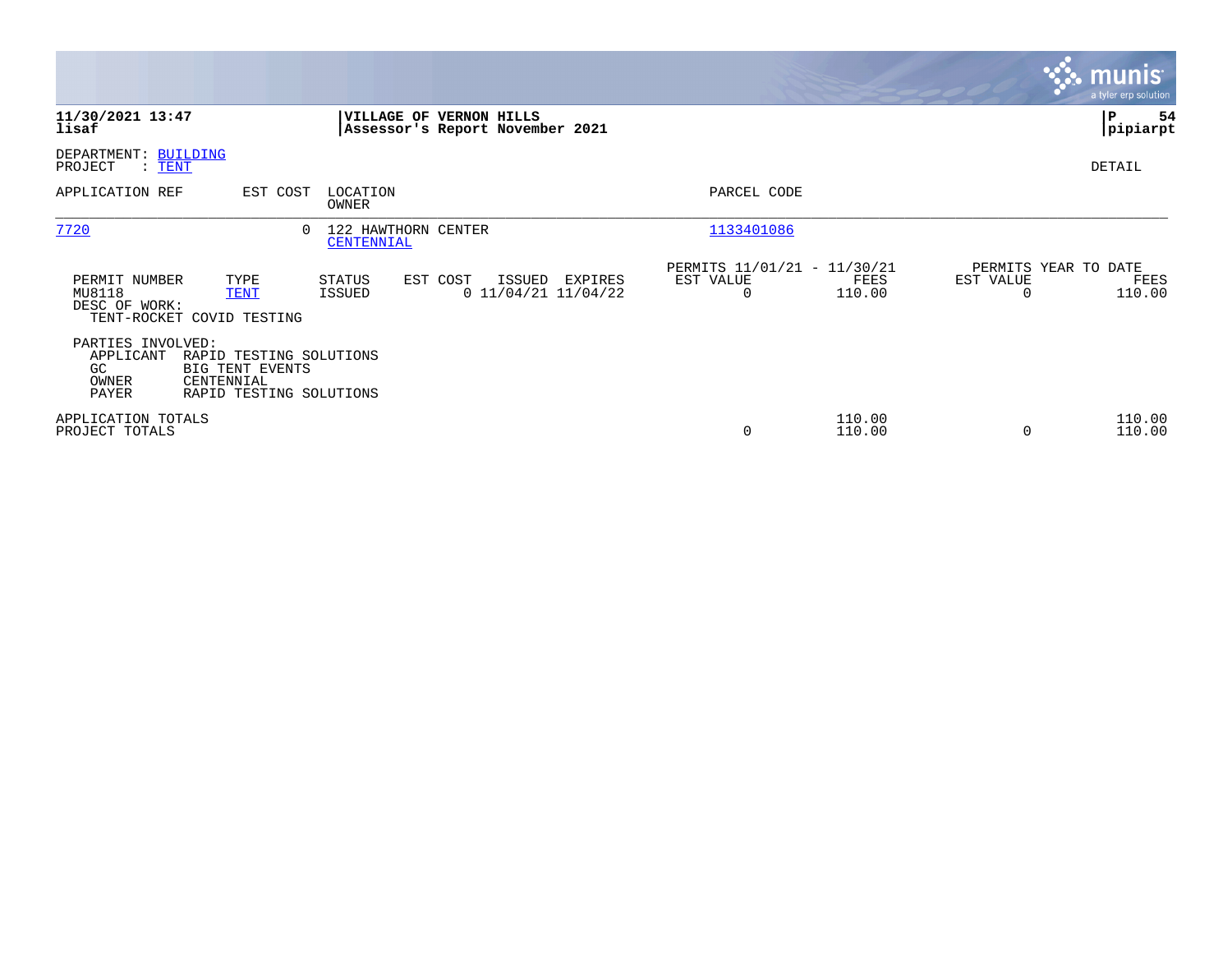|                                                                    |                                                                                          |                                           |                                                                   |                                                      |             |                       | munist<br>a tyler erp solution      |
|--------------------------------------------------------------------|------------------------------------------------------------------------------------------|-------------------------------------------|-------------------------------------------------------------------|------------------------------------------------------|-------------|-----------------------|-------------------------------------|
| 11/30/2021 13:47<br>lisaf                                          |                                                                                          |                                           | <b>VILLAGE OF VERNON HILLS</b><br>Assessor's Report November 2021 |                                                      |             |                       | 55<br>P<br> pipiarpt                |
| DEPARTMENT: BUILDING<br>PROJECT                                    | : WATER HEATER                                                                           |                                           |                                                                   |                                                      |             |                       | DETAIL                              |
| APPLICATION REF                                                    | EST COST                                                                                 | LOCATION<br>OWNER                         |                                                                   | PARCEL CODE                                          |             |                       |                                     |
| 8137                                                               | 925                                                                                      | 258 COLONIAL DR<br>MANISH & BHAIRAVI SHAH |                                                                   | 1128307005                                           |             |                       |                                     |
| PERMIT NUMBER<br>MU8211<br>DESC OF WORK:<br>WATER HEATER           | TYPE<br>WATER HEAT ISSUED                                                                | STATUS                                    | EST COST<br>ISSUED<br>EXPIRES<br>925 11/24/21 11/24/22            | PERMITS 11/01/21 - 11/30/21<br>EST VALUE<br>$\Omega$ | FEES<br>.00 | EST VALUE<br>$\Omega$ | PERMITS YEAR TO DATE<br>FEES<br>.00 |
| PARTIES INVOLVED:<br>APPLICANT<br>GC.<br>OWNER<br>PLUMBER<br>PAYER | MANISH & BHAIRAVI SHAH<br>ABT<br>MANISH & BHAIRAVI SHAH<br>ABT<br>MANISH & BHAIRAVI SHAH |                                           |                                                                   |                                                      |             |                       |                                     |
| APPLICATION TOTALS<br>PROJECT TOTALS                               |                                                                                          |                                           |                                                                   | 0                                                    | .00<br>.00  | $\Omega$              | .00<br>.00                          |

**Contract**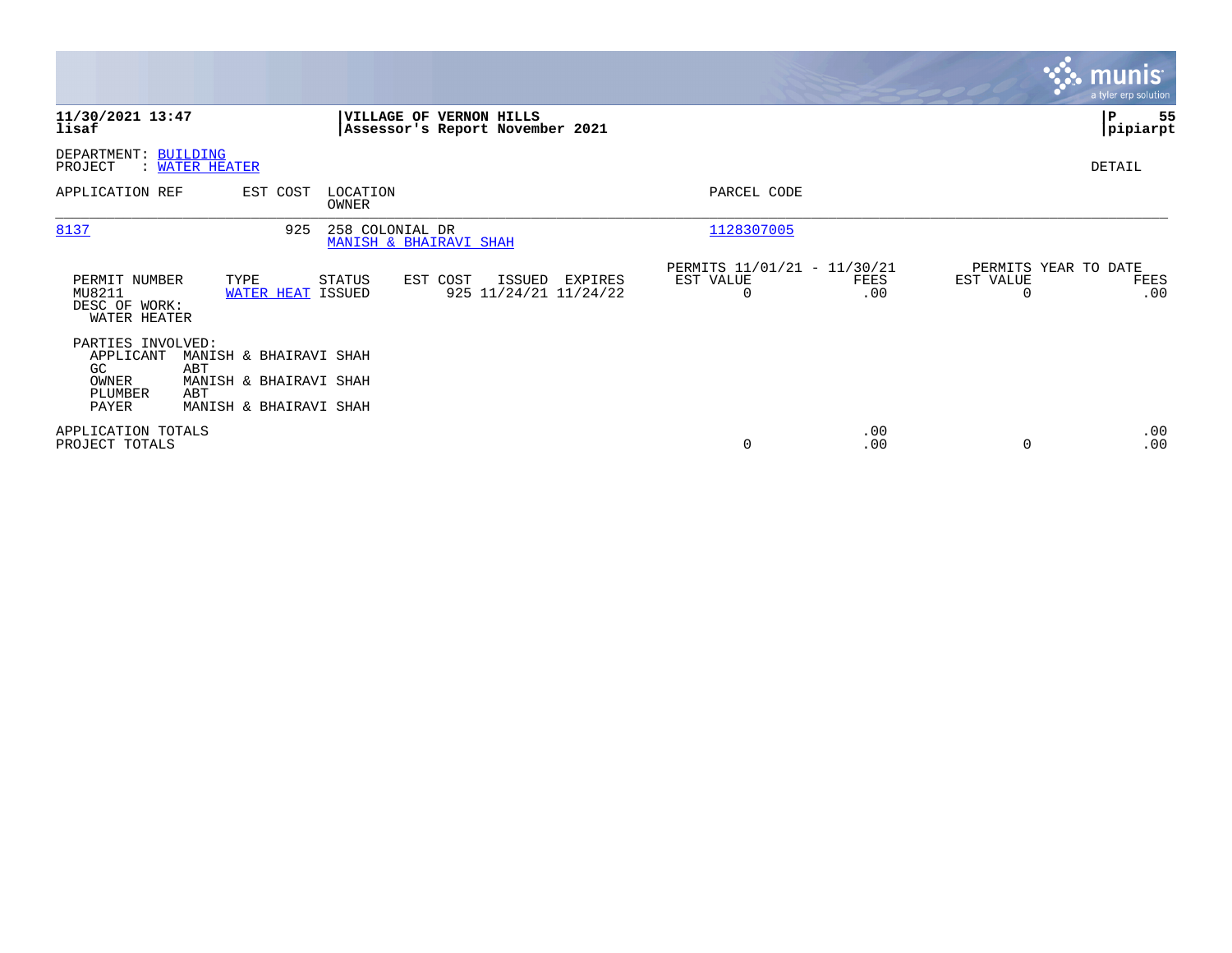|                                                                                                                    |                                                                                                                              |                                                            |                |                                                              |                       |                                                                 | munis $\dot{}$<br>a tyler erp solution |
|--------------------------------------------------------------------------------------------------------------------|------------------------------------------------------------------------------------------------------------------------------|------------------------------------------------------------|----------------|--------------------------------------------------------------|-----------------------|-----------------------------------------------------------------|----------------------------------------|
| 11/30/2021 13:47<br>lisaf                                                                                          |                                                                                                                              | VILLAGE OF VERNON HILLS<br>Assessor's Report November 2021 |                |                                                              |                       |                                                                 | l P<br>56<br> pipiarpt                 |
| DEPARTMENT: BUILDING<br>: CO/CART/KIOSK<br>PROJECT                                                                 |                                                                                                                              |                                                            |                |                                                              |                       |                                                                 | <b>DETAIL</b>                          |
| APPLICATION REF                                                                                                    | EST COST<br>LOCATION<br>OWNER                                                                                                |                                                            |                | PARCEL CODE                                                  |                       |                                                                 |                                        |
| 8041                                                                                                               | 0<br>1100 HAWTHORN CTR<br>CENTENNIAL                                                                                         |                                                            |                | 1133401086                                                   |                       |                                                                 |                                        |
| PERMIT NUMBER<br>TYPE<br>MU8199<br>CO NO FEE<br>DESC OF WORK:<br>NO WORK - CERT OF OCC - HONEY HOUSE APIARY        | STATUS<br>COMPLT                                                                                                             | EST COST<br>$0$ 11/23/21 11/23/22                          | ISSUED EXPIRES | PERMITS 11/01/21 - 11/30/21<br>EST VALUE<br>$\Omega$         | FEES<br>.00           | PERMITS YEAR TO DATE<br>EST VALUE<br>$\Omega$                   | FEES<br>.00                            |
| PARTIES INVOLVED:<br>APPLICANT<br>GC<br><b>OCCUPANT</b><br>OWNER<br>CENTENNIAL<br>PAYER                            | HONEY HOUSE APIARY BOTANICAL<br>HONEY HOUSE APIARY BOTANICAL<br>HONEY HOUSE APIARY BOTANICAL<br>HONEY HOUSE APIARY BOTANICAL |                                                            |                |                                                              |                       |                                                                 |                                        |
| APPLICATION TOTALS                                                                                                 |                                                                                                                              |                                                            |                |                                                              | .00                   |                                                                 | .00                                    |
| 8078                                                                                                               | 1045 HAWTHORN CTR<br>$\Omega$<br>CENTENNIAL                                                                                  |                                                            |                | 1133401086                                                   |                       |                                                                 |                                        |
| PERMIT NUMBER<br>TYPE<br>MU8160<br>CO NO FEE<br>MU8146<br>$CO-C/K$<br>DESC OF WORK:<br>CO - PERSONALIZED ORNAMENTS | <b>STATUS</b><br>COMPLT<br>COMPLT                                                                                            | EST COST<br>$0$ 11/12/21 11/12/22<br>$0$ 11/10/21 11/12/22 | ISSUED EXPIRES | PERMITS 11/01/21 - 11/30/21<br>EST VALUE<br>0<br>$\mathbf 0$ | FEES<br>.00<br>100.00 | PERMITS YEAR TO DATE<br>EST VALUE<br>$\mathbf 0$<br>$\mathbf 0$ | FEES<br>.00<br>100.00                  |
| PARTIES INVOLVED:<br>APPLICANT<br>GC<br>OCCUPANT<br>OWNER<br>CENTENNIAL<br>PAYER                                   | PERSONALIZED ORNAMENTS<br>PERSONALIZED ORNAMENTS<br>PERSONALIZED ORNAMENTS<br>PERSONALIZED ORNAMENTS                         |                                                            |                |                                                              |                       |                                                                 |                                        |
| APPLICATION TOTALS                                                                                                 |                                                                                                                              |                                                            |                |                                                              | 100.00                |                                                                 | 100.00                                 |
| 8079                                                                                                               | $\Omega$<br>1070 HAWTHORN CTR<br>CENTENNIAL                                                                                  |                                                            |                | 1133401086                                                   |                       |                                                                 |                                        |
| PERMIT NUMBER<br>TYPE<br>MU8161<br>CO NO FEE<br>$CO-C/K$<br>MU8147<br>DESC OF WORK:<br>CO - OCTOPLUSH              | <b>STATUS</b><br>COMPLT<br>COMPLT                                                                                            | EST COST<br>$0$ 11/12/21 11/12/22<br>$0$ 11/10/21 11/12/22 | ISSUED EXPIRES | PERMITS 11/01/21 - 11/30/21<br>EST VALUE<br>0<br>$\mathbf 0$ | FEES<br>.00<br>100.00 | PERMITS YEAR TO DATE<br>EST VALUE<br>$\mathbf 0$<br>$\Omega$    | FEES<br>.00<br>100.00                  |
| PARTIES INVOLVED:<br>APPLICANT<br>OCTOPLUSH<br>GC.<br>OCTOPLUSH<br>OCCUPANT<br>OCTOPLUSH                           |                                                                                                                              |                                                            |                |                                                              |                       |                                                                 |                                        |

**Contract**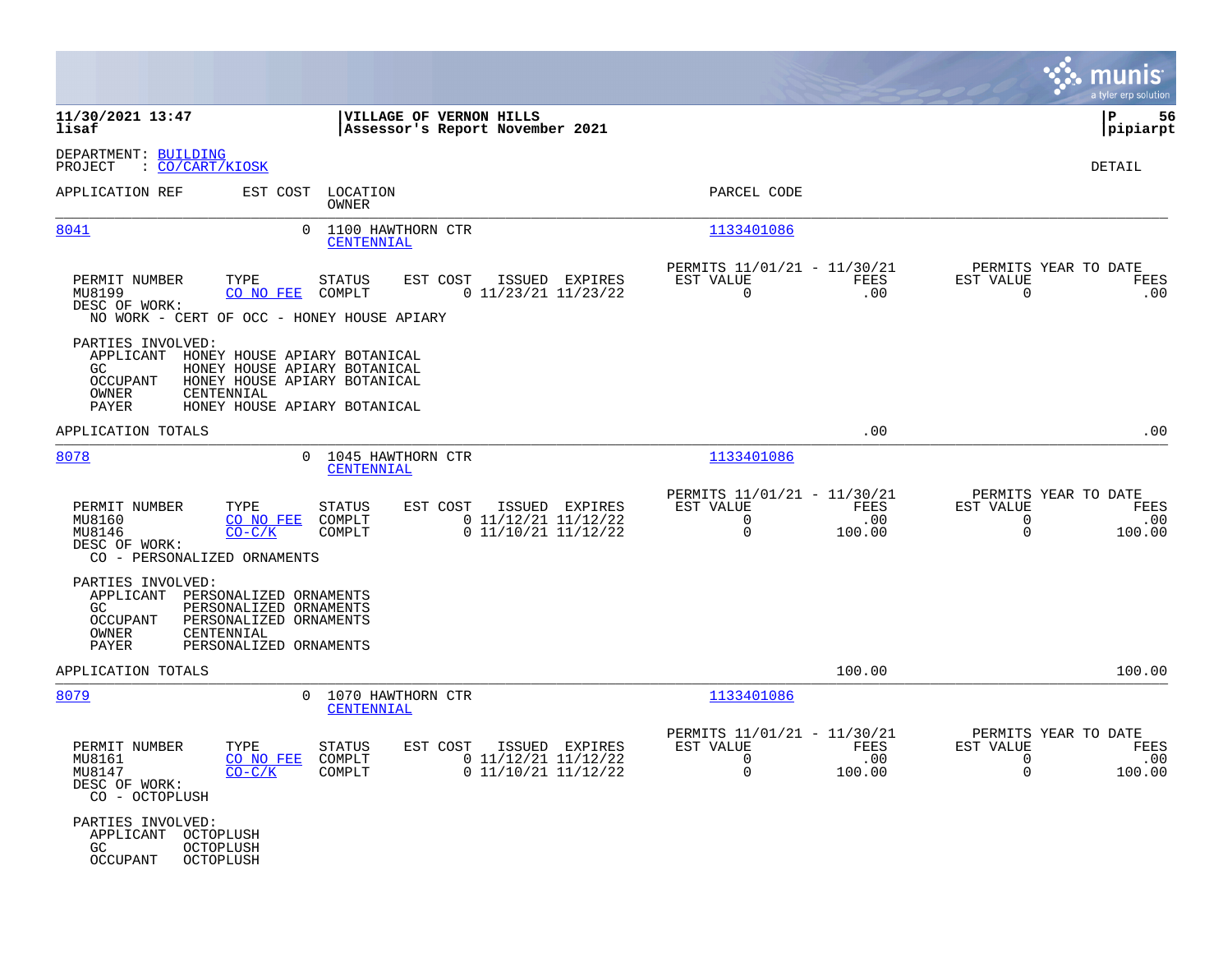|                                                                                                                                                  |                                                                                                                    |                                                                                           | <b>munis</b><br>a tyler erp solution                                 |
|--------------------------------------------------------------------------------------------------------------------------------------------------|--------------------------------------------------------------------------------------------------------------------|-------------------------------------------------------------------------------------------|----------------------------------------------------------------------|
| 11/30/2021 13:47<br>lisaf                                                                                                                        | VILLAGE OF VERNON HILLS<br>Assessor's Report November 2021                                                         |                                                                                           | P<br>57<br> pipiarpt                                                 |
| DEPARTMENT: BUILDING<br>: CO/CART/KIOSK<br>PROJECT                                                                                               |                                                                                                                    |                                                                                           | DETAIL                                                               |
| APPLICATION REF<br>EST COST                                                                                                                      | LOCATION<br>OWNER                                                                                                  | PARCEL CODE                                                                               |                                                                      |
| OWNER<br>CENTENNIAL<br>PLUMBER<br>OCTOPLUSH                                                                                                      |                                                                                                                    |                                                                                           |                                                                      |
| APPLICATION TOTALS                                                                                                                               |                                                                                                                    | 100.00                                                                                    | 100.00                                                               |
| 8081<br>0                                                                                                                                        | 2125 HAWTHORN CENTER<br>CENTENNIAL                                                                                 | 1133401086                                                                                |                                                                      |
| PERMIT NUMBER<br>TYPE<br>MU8159<br>CO NO FEE<br>MU8149<br>$CO-C/K$<br>DESC OF WORK:<br>CO - LEATHER INN                                          | EST COST<br>ISSUED<br><b>STATUS</b><br>EXPIRES<br>$0$ 11/12/21 11/12/22<br>COMPLT<br>0 11/11/21 11/12/22<br>COMPLT | PERMITS 11/01/21 - 11/30/21<br>EST VALUE<br><b>FEES</b><br>.00<br>0<br>$\Omega$<br>100.00 | PERMITS YEAR TO DATE<br>EST VALUE<br>FEES<br>.00<br>0<br>100.00<br>0 |
| PARTIES INVOLVED:<br>APPLICANT<br>LEATHERS INN<br>GC<br>LEATHERS INN<br>OCCUPANT<br>LEATHERS INN<br>OWNER<br>CENTENNIAL<br>PAYER<br>LEATHERS INN |                                                                                                                    |                                                                                           |                                                                      |
| APPLICATION TOTALS<br>PROJECT TOTALS                                                                                                             |                                                                                                                    | 100.00<br>300.00<br>0                                                                     | 100.00<br>300.00<br>$\Omega$                                         |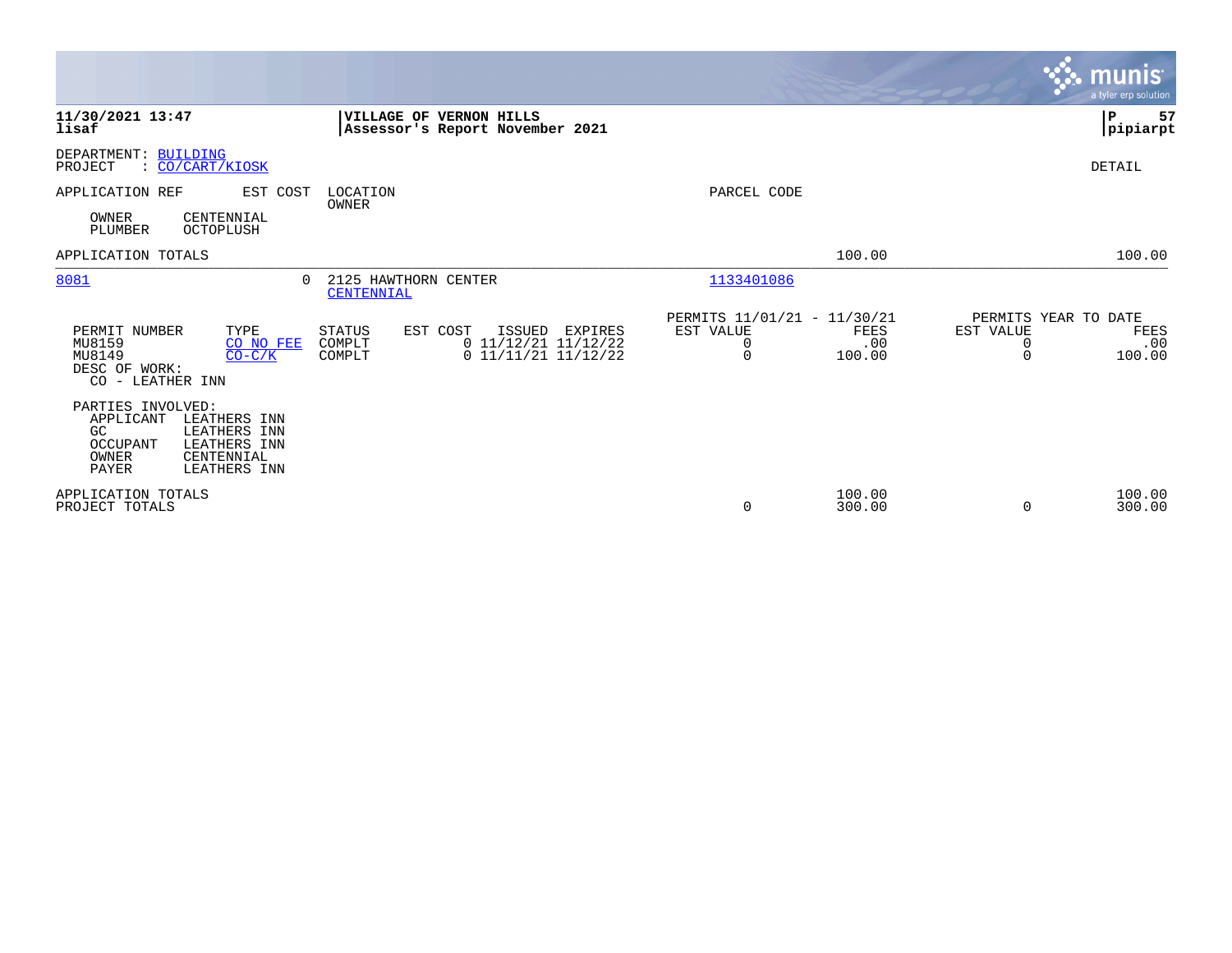|                                                                                                                                                                                                                                     |                                                                                     |                                                                             | munis<br>a tyler erp solution                                     |
|-------------------------------------------------------------------------------------------------------------------------------------------------------------------------------------------------------------------------------------|-------------------------------------------------------------------------------------|-----------------------------------------------------------------------------|-------------------------------------------------------------------|
| 11/30/2021 13:47<br>lisaf                                                                                                                                                                                                           | VILLAGE OF VERNON HILLS<br>Assessor's Report November 2021                          |                                                                             | P<br>58<br> pipiarpt                                              |
| DEPARTMENT: BUILDING<br>PROJECT<br>: SIGN                                                                                                                                                                                           |                                                                                     |                                                                             | DETAIL                                                            |
| APPLICATION REF                                                                                                                                                                                                                     | EST COST LOCATION<br>OWNER                                                          | PARCEL CODE                                                                 |                                                                   |
| 7900<br>700                                                                                                                                                                                                                         | 375 NORTH MILWAUKEE AVE<br>BRADFORD VERNON IV LLC                                   | 1503301029                                                                  |                                                                   |
| TYPE<br>PERMIT NUMBER<br>MU8122<br><b>SIGN</b><br>DESC OF WORK:<br>REAL ESTATE SIGN                                                                                                                                                 | EST COST<br>STATUS<br>ISSUED EXPIRES<br><b>ISSUED</b><br>700 11/04/21 11/16/22      | PERMITS 11/01/21 - 11/30/21<br>EST VALUE<br>FEES<br>$\mathbf 0$<br>75.00    | PERMITS YEAR TO DATE<br>EST VALUE<br>FEES<br>$\mathbf 0$<br>75.00 |
| PARTIES INVOLVED:<br>APPLICANT<br>PARVIN-CLAUSS SIGN COMPANY<br>GC.<br>PARVIN-CLAUSS SIGN COMPANY<br>OWNER<br>BRADFORD VERNON IV LLC<br>PAYER<br>PARVIN-CLAUSS SIGN COMPANY<br>SIGN<br>PARVIN-CLAUSS SIGN COMPANY                   |                                                                                     |                                                                             |                                                                   |
| APPLICATION TOTALS                                                                                                                                                                                                                  |                                                                                     | 75.00                                                                       | 75.00                                                             |
| 7985<br>4,627                                                                                                                                                                                                                       | 271 WEST TOWNLINE RD 100<br>THE TAXMAN CORPORATION                                  | 1505207006                                                                  |                                                                   |
| PERMIT NUMBER<br>TYPE<br>MU8116<br><b>SIGN</b><br>DESC OF WORK:<br>SIGN                                                                                                                                                             | EST COST<br>ISSUED EXPIRES<br><b>STATUS</b><br>4,627 11/04/21 11/18/22<br>ISSUED    | PERMITS 11/01/21 - 11/30/21<br>EST VALUE<br>FEES<br>95.00<br>$\mathbf 0$    | PERMITS YEAR TO DATE<br>EST VALUE<br>FEES<br>$\mathbf 0$<br>95.00 |
| PARTIES INVOLVED:<br>IDENTITY SERVICES, LLC<br>APPLICANT<br>ELECTRICIA IDENTITY SERVICES, LLC<br>IDENTITY SERVICES, LLC<br>GC<br><b>STARBUCKS</b><br>OCCUPANT<br>OWNER<br>THE TAXMAN CORPORATION<br>PAYER<br>IDENTITY SERVICES, LLC |                                                                                     |                                                                             |                                                                   |
| APPLICATION TOTALS                                                                                                                                                                                                                  |                                                                                     | 95.00                                                                       | 95.00                                                             |
| 7989<br>3,000                                                                                                                                                                                                                       | 555 LAKEVIEW PKY<br>AMERICAN MULTI-CINEMA, INC                                      | 1504201049                                                                  |                                                                   |
| PERMIT NUMBER<br>TYPE<br><b>SIGN</b><br>MU8095<br>DESC OF WORK:<br>SIGN                                                                                                                                                             | EXPIRES<br><b>STATUS</b><br>EST COST<br>ISSUED<br>ISSUED<br>3,000 11/01/21 11/01/22 | PERMITS 11/01/21 - 11/30/21<br>FEES<br>EST VALUE<br>75.00<br>$\overline{0}$ | PERMITS YEAR TO DATE<br>EST VALUE<br>FEES<br>75.00<br>0           |
| PARTIES INVOLVED:<br>APPLICANT<br>SIGN A RAMA NAPEVILLE, IL<br>GC<br>SIGN A RAMA NAPEVILLE, IL<br>OCCUPANT<br>EVERLEIGH<br>OWNER<br>AMERICAN MULTI-CINEMA, INC                                                                      |                                                                                     |                                                                             |                                                                   |